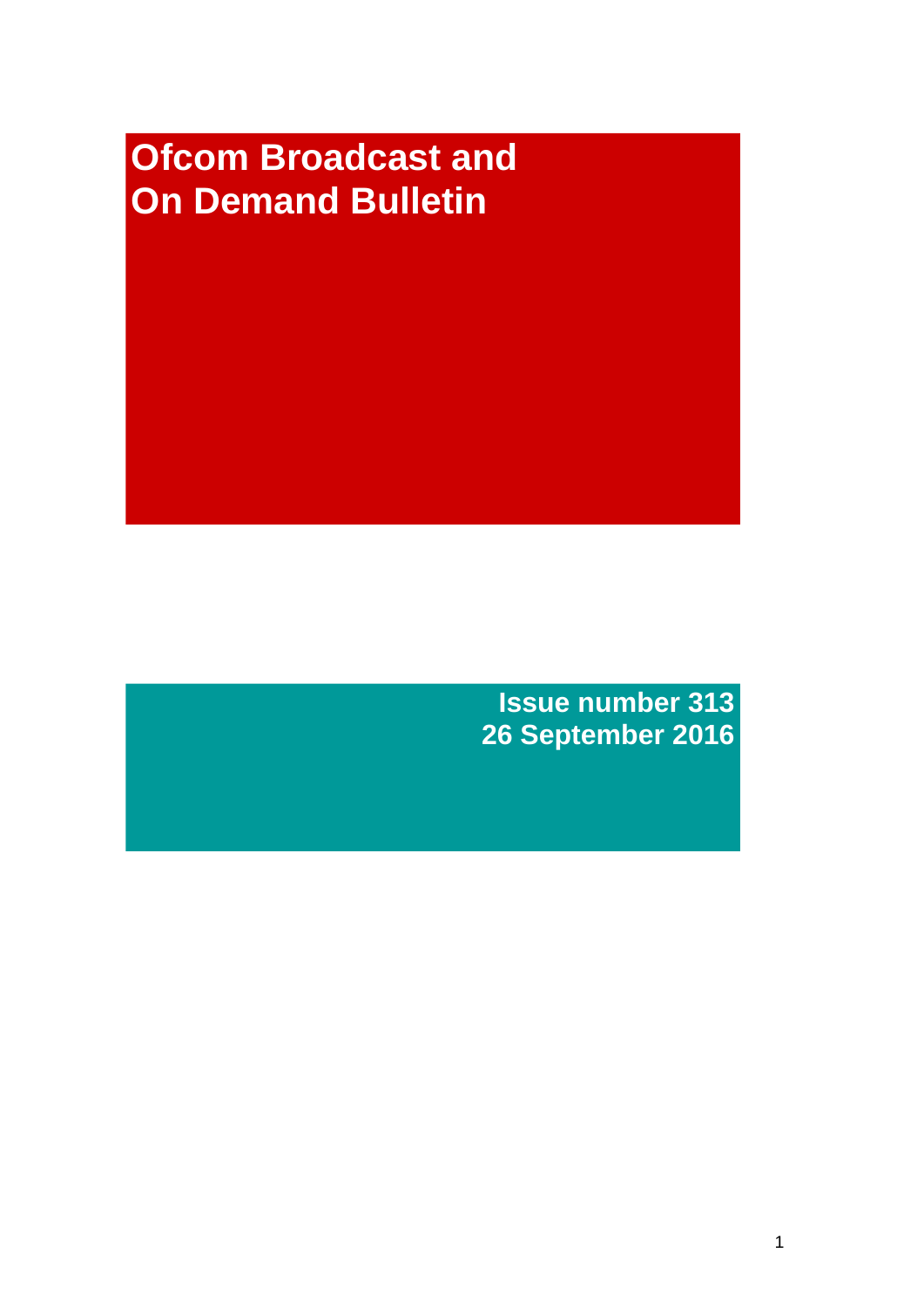# **Contents**

| Introduction                                                                       | 3  |
|------------------------------------------------------------------------------------|----|
| <b>Broadcast Standards cases</b>                                                   |    |
| In Breach                                                                          |    |
| <b>Weekend Hypes</b><br>TV99, 12 April 2016, 11:20                                 | 5. |
| Resolved                                                                           |    |
| <b>Harry Hill's TV Burp</b><br>Dave, 23 May 2016, 16:00                            | 11 |
| <b>Broadcast Licence Conditions cases</b>                                          |    |
| In Breach                                                                          |    |
| <b>Production of recordings</b><br>Safeer TV, 3 June 2016, 11:00                   | 17 |
| <b>Provision of licensed service</b><br>Pulse (Cheddar Valley), from 16 April 2016 | 19 |
| Broadcasting licensees' non-payment of licence fees<br>Various licensees           | 22 |
| <b>Tables of cases</b>                                                             |    |
| <b>Investigations Not in Breach</b>                                                | 23 |
| <b>Complaints assessed, not investigated</b>                                       | 24 |
| <b>Complaints outside of remit</b>                                                 | 36 |
| <b>Investigations List</b>                                                         | 39 |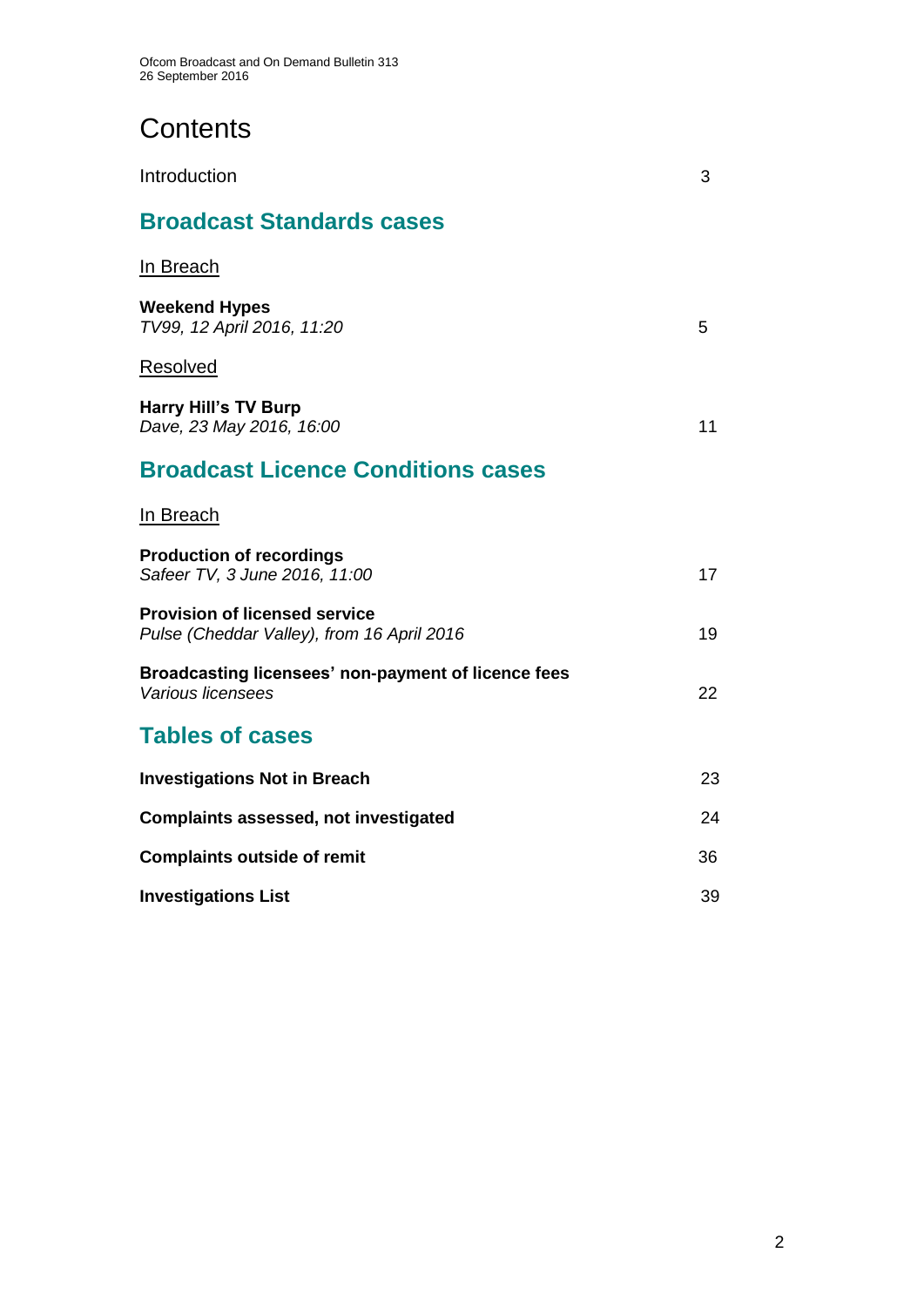# **Introduction**

Under the Communications Act 2003 ("the Act"), Ofcom has a duty to set standards for broadcast content as appear to it best calculated to secure the standards objectives<sup>1</sup>. Ofcom also has a duty to secure that every provider of a notifiable On Demand Programme Services ("ODPS") complies with certain standards requirements as set out in the Act<sup>2</sup>. Ofcom must include these standards in a code, codes or rules. These are listed below.

The Broadcast and On Demand Bulletin reports on the outcome of investigations into alleged breaches of those Ofcom codes and rules below, as well as licence conditions with which broadcasters regulated by Ofcom are required to comply. We also report on the outcome of ODPS sanctions referrals made by the ASA on the basis of their rules and guidance for advertising content on ODPS. These Codes, rules and guidance documents include:

- a) [Ofcom's Broadcasting Code](http://stakeholders.ofcom.org.uk/broadcasting/broadcast-codes/broadcast-code/) ("the Code") for content broadcast on television and radio services.
- b) the [Code on the Scheduling of Television Advertising](http://stakeholders.ofcom.org.uk/binaries/broadcast/other-codes/COSTA_April_2016.pdf) ("COSTA") which contains rules on how much advertising and teleshopping may be scheduled in television programmes, how many breaks are allowed and when they may be taken.
- c) certain sections of the [BCAP Code: the UK Code of Broadcast Advertising,](https://www.cap.org.uk/Advertising-Codes/Broadcast.aspx) which relate to those areas of the BCAP Code for which Ofcom retains regulatory responsibility for on television and radio services. These include:
	- the prohibition on 'political' advertising;
	- sponsorship and product placement on television (see Rules 9.13, 9.16 and 9.17 of the Code) and all commercial communications in radio programming (see Rules 10.6 to 10.8 of the Code);
	- 'participation TV' advertising. This includes long-form advertising predicated on premium rate telephone services – most notably chat (including 'adult' chat), 'psychic' readings and dedicated quiz TV (Call TV quiz services). Ofcom is also responsible for regulating gambling, dating and 'message board' material where these are broadcast as advertising<sup>3</sup>.
- d) other licence conditions which broadcasters must comply with, such as requirements to pay fees and submit information which enables Ofcom to carry out its statutory duties. Further information can be found on Ofcom's website for [television](http://licensing.ofcom.org.uk/tv-broadcast-licences/) and [radio](http://licensing.ofcom.org.uk/radio-broadcast-licensing/) licences.
- e) Ofcom's [Statutory Rules and Non-Binding Guidance for Providers of On-](http://stakeholders.ofcom.org.uk/binaries/broadcast/on-demand/rules-guidance/rules_and_guidance.pdf)[Demand Programme Services](http://stakeholders.ofcom.org.uk/binaries/broadcast/on-demand/rules-guidance/rules_and_guidance.pdf) for editorial content on ODPS. Ofcom considers sanctions in relation to advertising content on ODPS on referral by the Advertising Standards Authority ("ASA"), the co-regulator of ODPS for advertising or may do so as a concurrent regulator.

[Other codes and requirements](http://stakeholders.ofcom.org.uk/broadcasting/broadcast-codes/) may also apply to broadcasters, depending on their circumstances. These include the Code on Television Access Services (which sets out how much subtitling, signing and audio description relevant licensees must

<sup>1</sup> <sup>1</sup> The relevant legislation is set out in detail in Annex 1 of the Code.

<sup>&</sup>lt;sup>2</sup> The relevant legislation can be found at Part 4A of the Act.

<sup>3</sup> BCAP and ASA continue to regulate conventional teleshopping content and spot advertising for these types of services where it is permitted. Ofcom remains responsible for statutory sanctions in all advertising cases.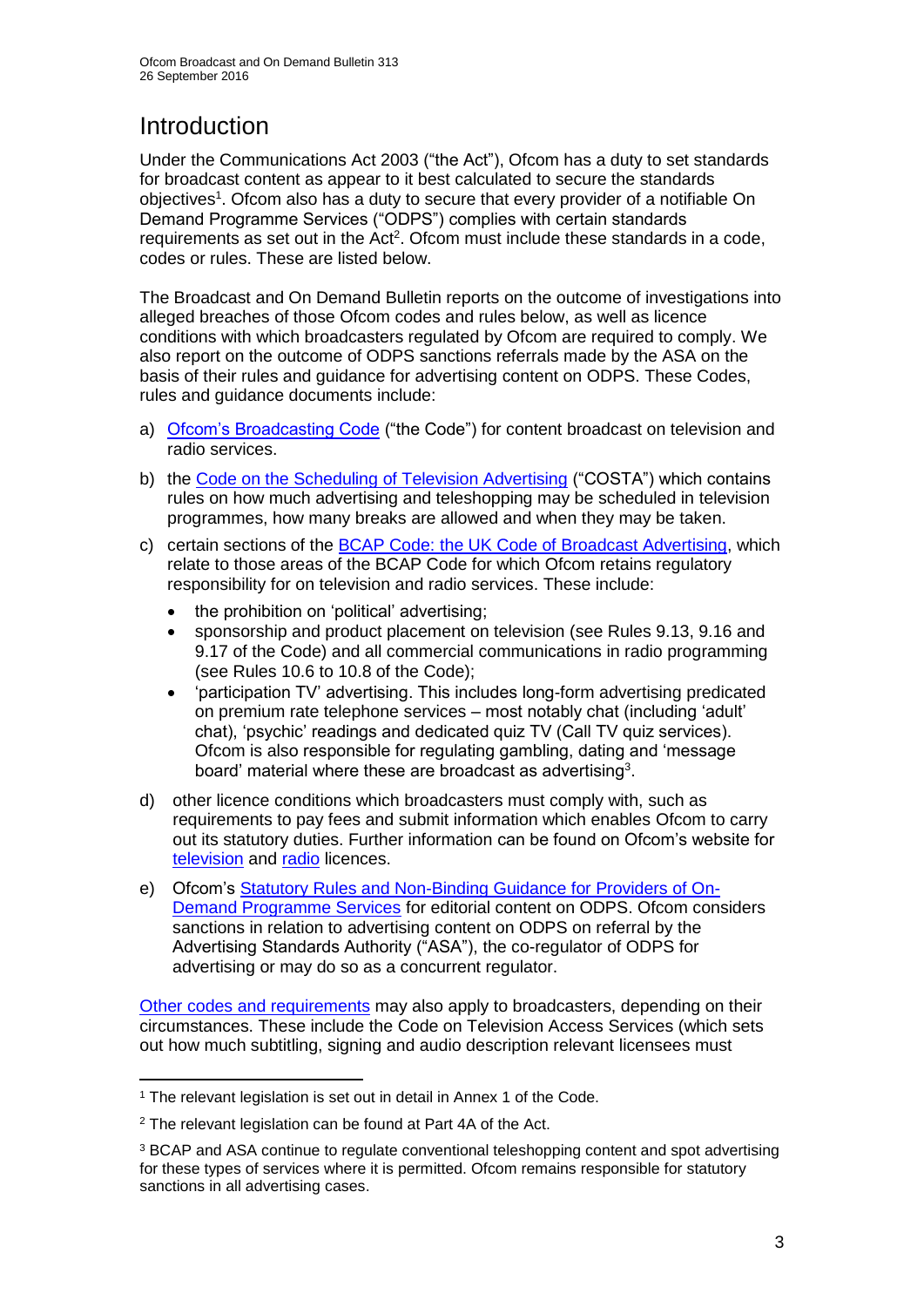provide), the Code on Electronic Programme Guides, the Code on Listed Events, and the Cross Promotion Code.

**It is Ofcom's policy to describe fully the content in television, radio and on demand content. Some of the language and descriptions used in Ofcom's Broadcast and On Demand Bulletin may therefore cause offence.**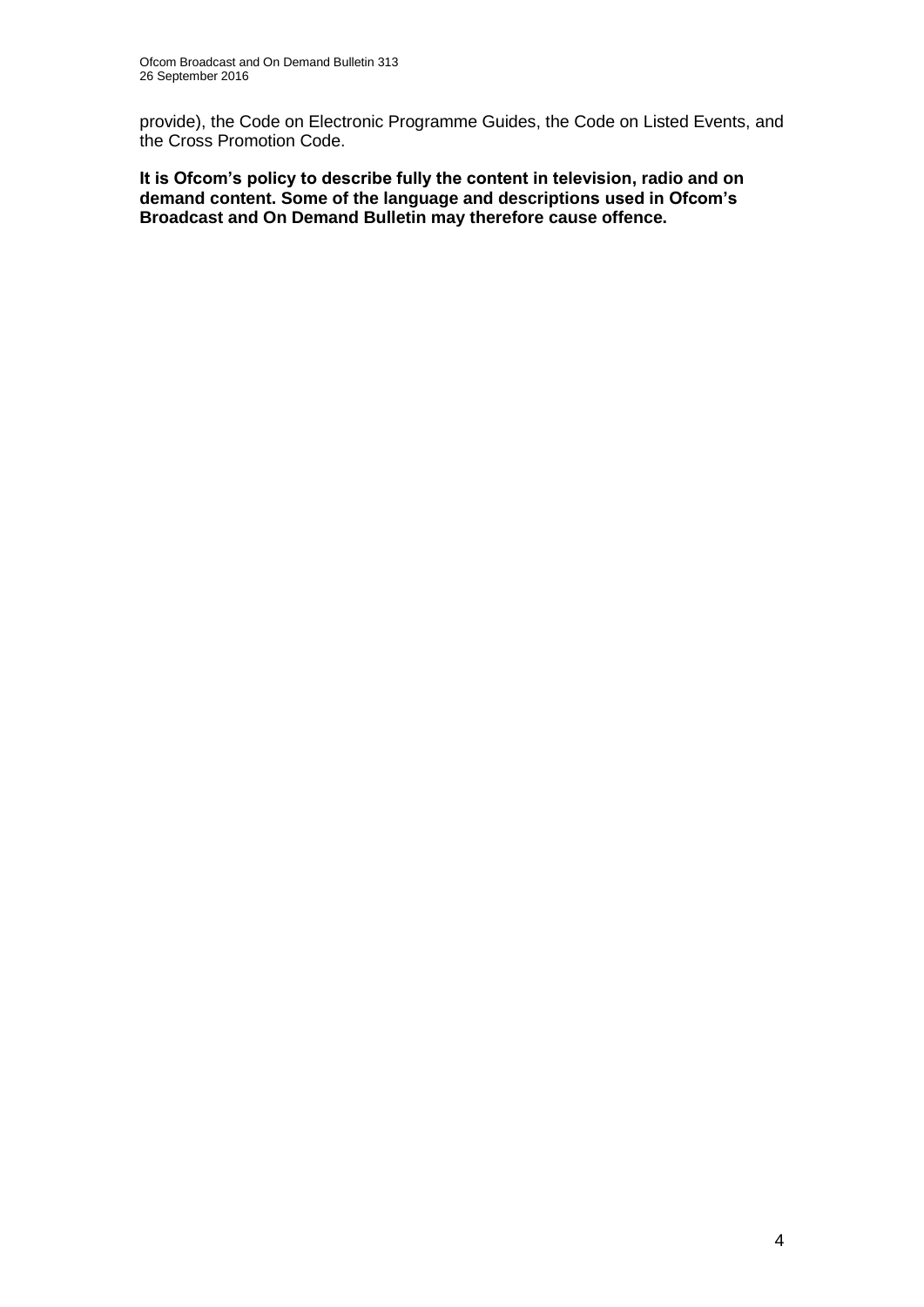# **Broadcast Standards cases**

# **In Breach**

# **Weekend Hypes**

*TV99, 12 April 2016, 11:20*

#### **Introduction**

1

TV99 is a general entertainment channel aimed at the Asian community in the UK and in Europe. The licence for the service is held by 99 Media Org Limited ("the Licensee").

*Weekend Hypes* was a programme covering community events happening in London. A complainant alerted Ofcom to the broadcast on 12 April 2016, which featured references to a Vaisakhi<sup>1</sup> event that was taking place at Monsoon Banqueting Hall in Southall on 16 April 2016.

Ofcom translated Punjabi content in the programme into English.

The programme featured interviews with a number of people attending the event and several verbal references to artists and other famous individuals who would be attending. The dialogue included the following statements:

- Interviewer: *"I want you to give this message to all the viewers, so look towards the camera and give your message* [points towards camera]*".*
- Ajit Singh Jaggar: *"Yes we are having a celebration on 16 April at Monsoon, and that will be a unique celebration as nobody has done anything like this before. Obviously there have been many other musical celebrations but none to specifically celebrate Vaisakhi. Just*  look at the really excellent artists who are going to appear in it. *Heera, Dhamia, Sonu Walia, Sureela also Manjeet Asliwala. Our Bhangra group is also coming along".*

\*\*\*\*

- Interviewer: *"Exactly, and Smile Productions in association with TV99 will bring you this programme right in the heart of Southall, and by that I mean at Monsoon Banqueting Hall where you must all come, and our very own Ajit Singh Jaggar will be there, along with his entire Banghra playing team, and I will be on stage to welcome you to the event, and you must all attend this event. Ajit, with all your passion can you finally tell us about the happiness of Vaisakhi".*
- Ajit Singh Jaggar: *"There is great happiness in Vaisakhi, and the other great advantage is that you don't – as far as Monsoon Hall is concerned – you don't have to book in advance and there is*

<sup>1</sup> Vaisakhi, also spelled Baisakhi, refers to a long established harvest festival in the Punjab and is one of the most important dates in the Sikh calendar. It is the Sikh New Year festival.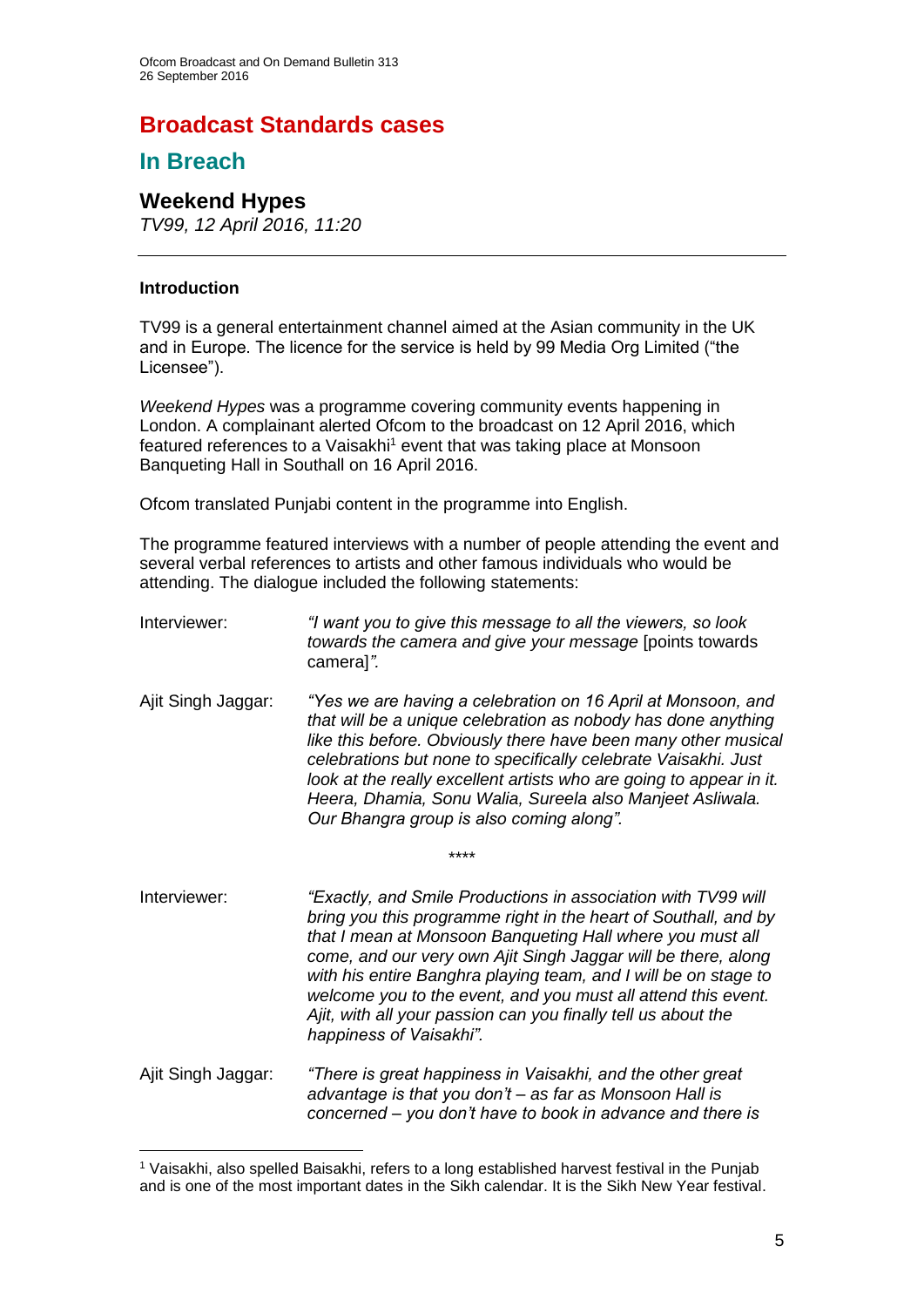*plenty of car parking space, the atmosphere is very nice, and the owners are very nice, and as I have said this programme will become an example…"*

\*\*\*\* Interviewer: *"So, I am going to ask you, how are you going to celebrate Vaisakhi this year?"* Sudhir Sharma: *"With you Roop, on the 16th of April".* Interviewer: *"Now I want to know from you where people should come to meet you and celebrate Vaisakhi and I want to hear you say it".*  Sudhir Sharma: *"Monsoon Banqueting Suite in Southall".* Interviewer: *"Who else will be there?"* Sudhir Sharma: *"Sonu Walia, Heera Group and the one and only –* [looks to interviewer]*"*  Interviewer: *"– Baba Fauja Singh".* Sudhir Sharma: *"*[Laughing] *Yeah, that's the one".* Interviewer: *"Baba Fauja Singh, and I think that I should explain that he is the oldest marathon runner in the whole world, and is very famous. He is appearing in many advertisements and has now actually become a fashion icon. He has made us all proud and I would say that everyone should come and obtain his blessings, what do you think?"* Sudhir Sharma: *"I absolutely agree and I will be the first person to celebrate Vaisakhi with him this year".* \*\*\*\* Interviewer: *"Now we must try and run to Monsoon so we get there by the 16th, what do you think?"* Sudhir Sharma: *"I think we should run as fast and quick as possible, tickets are running out".*  Interviewer: *"The tickets are only available online in advance. You cannot buy the tickets at the venue so please contact us. You know how to contact us, TV99 is going to be there and I want that all of us come over there".*

Ofcom considered that the references to the event at Monsoon Banqueting Hall raised issues under Section Nine of the Code. We sought information from TV99 about any commercial arrangements in place relating to the inclusion of these references. The Licensee confirmed that the references were not in return for payment or other valuable consideration from the venue or the event organisers to TV99, the programme makers, or any person connected with either.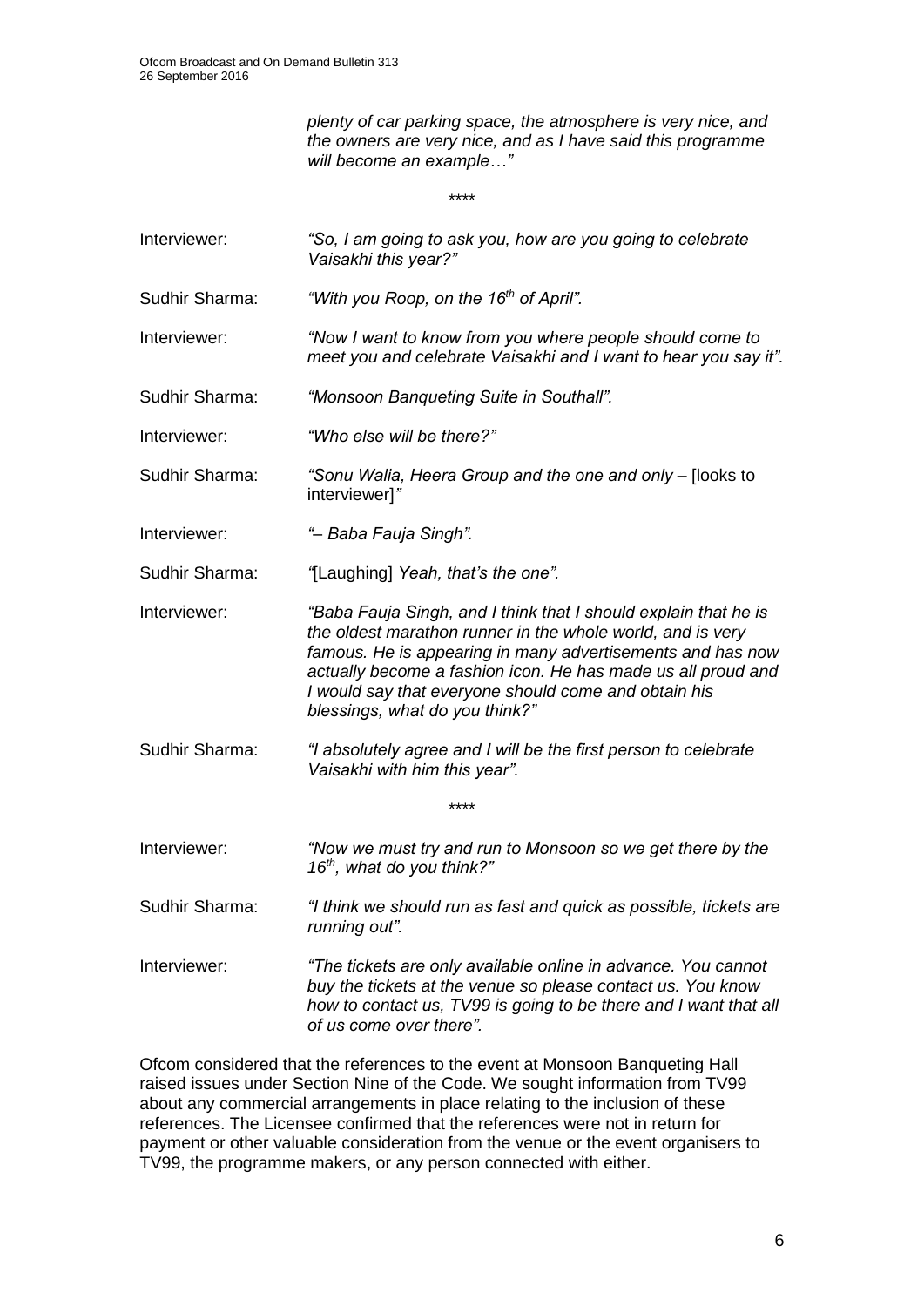On the basis of the information provided, Ofcom considered that the references raised issues warranting investigation under the following rules of the Code:

- Rule 9.2: "Broadcasters must ensure that editorial content is distinct from advertising."
- Rule 9.4: "Products, services and trade marks must not be promoted in programming."
- Rule 9.5: "No undue prominence may be given in programming to a product, service or trade mark. Undue prominence may result from:
	- the presence of, or reference to, a product, service or trade mark in programming where there is no editorial justification; or
	- the manner in which a product, service or trade mark appears or is referred to in programming."

We therefore asked TV99 for comments as to how the material complied with these rules.

### **Response**

TV99 emphasised that it had made no commercial or other gain from the programme and that it did not intentionally breach Rules 9.2, 9.4 and 9.5. The Licensee added that at no time did the owners, employees or customers of the commercial entities referred to have any influence on the content of the broadcast, and that the programme was based on informing the community about the festival of Vaisakhi.

The Licensee apologised for "any lapse [that] happened in the broadcast" and informed Ofcom that it has "taken very firm steps to make sure that there is no repetition of this breach".

### **Decision**

Under the Communications Act 2003 ("the Act"), Ofcom has a statutory duty to set standards for broadcast content as appear to it best calculated to secure a number of standards objectives, one of which is "that the international obligations of the United Kingdom with respect to advertising included in television and radio services are complied with". These obligations include ensuring compliance with the Audiovisual Media Services ("AVMS") Directive.

The AVMS Directive requires, among other things, that television advertising is kept visually and/or audibly distinct from programming. The purpose of this is to prevent programmes becoming vehicles for advertising and to protect viewers from surreptitious advertising. The requirements of the Act and the AVMS Directive are reflected in Section Nine of the Code, including, among other rules, Rules 9.2, 9.4 and 9.5.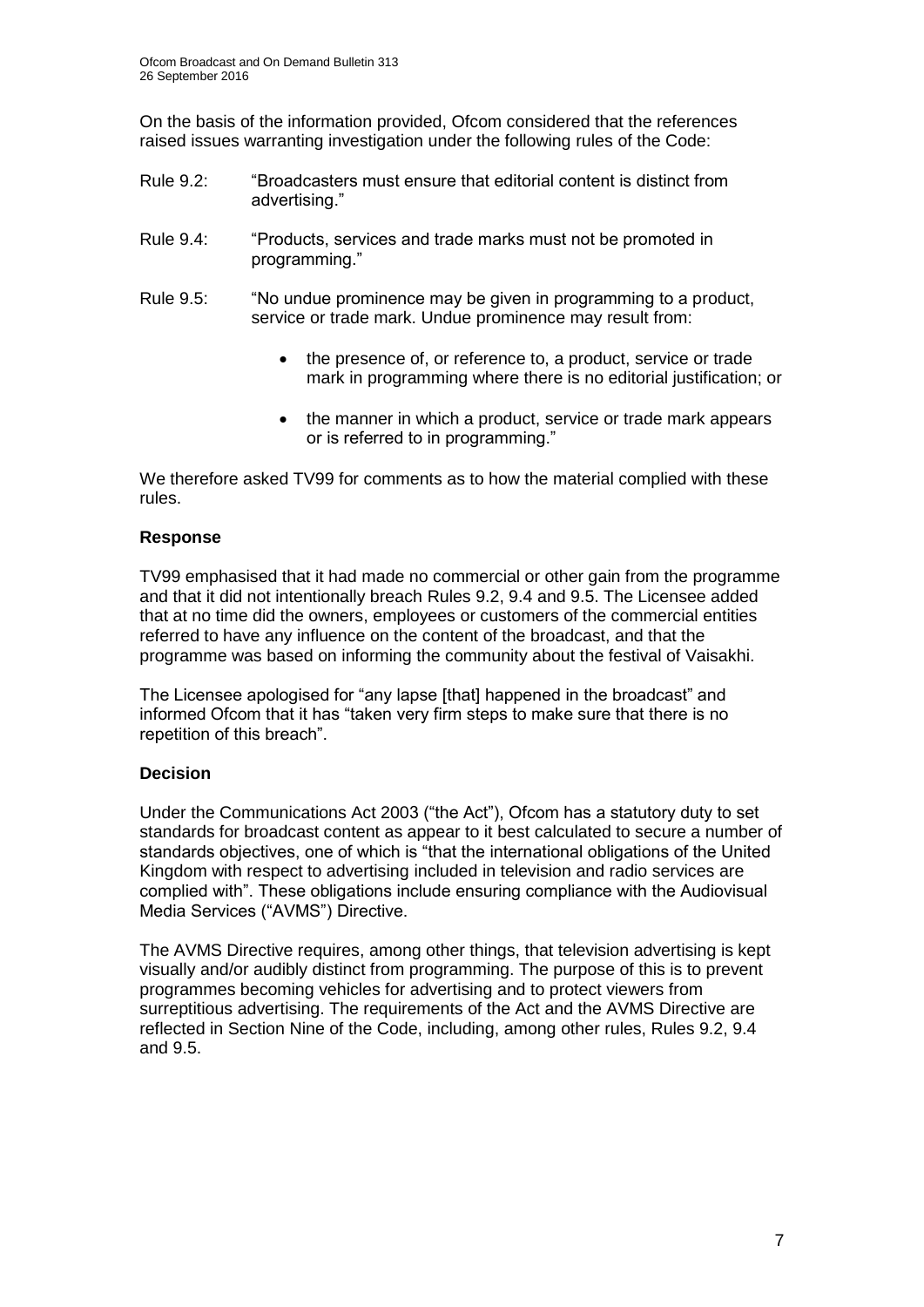### Rule 9.4

Rule 9.4 states that products, services and trade marks must not be promoted in programming. Ofcom's Guidance<sup>2</sup> on this rule explains: "In general, products or services should not be referred to using favourable or superlative language and prices and availability should not be discussed".

In this programme, Ofcom noted that on a number of occasions the interviewer and the guests explicitly urged viewers to attend the event at Monsoon Banqueting Hall. For example, the interviewer said *"you must all attend this event"* and *"everyone should come"*, and had the following exchange with a guest:

Interviewer: "Now we must try and run to Monsoon so we get there by the 16<sup>th</sup>, *what do you think?"*

Sudhir Sharma: *"I think we should run as fast and quick as possible…"*

We also noted several instances of favourable or superlative language being used by the interviewer and the guests to describe the venue, the event and the artists who would be participating. The Monsoon Banqueting Hall was described in the following terms: *"*[Y]*ou don't have to book in advance and there is plenty of car parking space, the atmosphere is very nice, the owners are very nice"*. The event was described as a *"unique celebration"*, which *"nobody has done anything like…before".* The artists were described as *"really excellent"*, *"very good"* and *"very famous"*.

There were also references to the availability of tickets for the event and details of how to purchase them:

| Sudhir Sharma: | "I think we should run as fast and quick as possible, tickets are |
|----------------|-------------------------------------------------------------------|
|                | running out".                                                     |

Interviewer: *"The tickets are only available online in advance. You cannot buy the tickets at the venue so please contact us".*

In Ofcom's view, the repeated encouragements to viewers to attend the event, the favourable and superlative language used to describe the venue, the event and the acts, and the references to the availability of tickets and details of how to purchase them were promotional. The content was therefore in breach of Rule 9.4.

### Rule 9.5

1

Rule 9.5 states that no undue prominence may be given in programming to a product, service or trade mark, noting that undue prominence may result from a reference to a product, service or trade mark where there is no editorial justification, or from the manner in which a product, service or trade mark is referred to. According to Ofcom's Guidance: "Whether a product, service or trade mark appears in a programme for solely editorial reasons…or as a result of a commercial arrangement between the broadcaster or producer and a third party funder…there must be editorial justification for its inclusion. The level of prominence given to a product, service or trade mark will be judged against the editorial context in which the reference appears".

<sup>2</sup> [http://stakeholders.ofcom.org.uk/broadcasting/broadcast-codes/broadcast-code/commercial](http://stakeholders.ofcom.org.uk/broadcasting/broadcast-codes/broadcast-code/commercial-references/)[references/](http://stakeholders.ofcom.org.uk/broadcasting/broadcast-codes/broadcast-code/commercial-references/)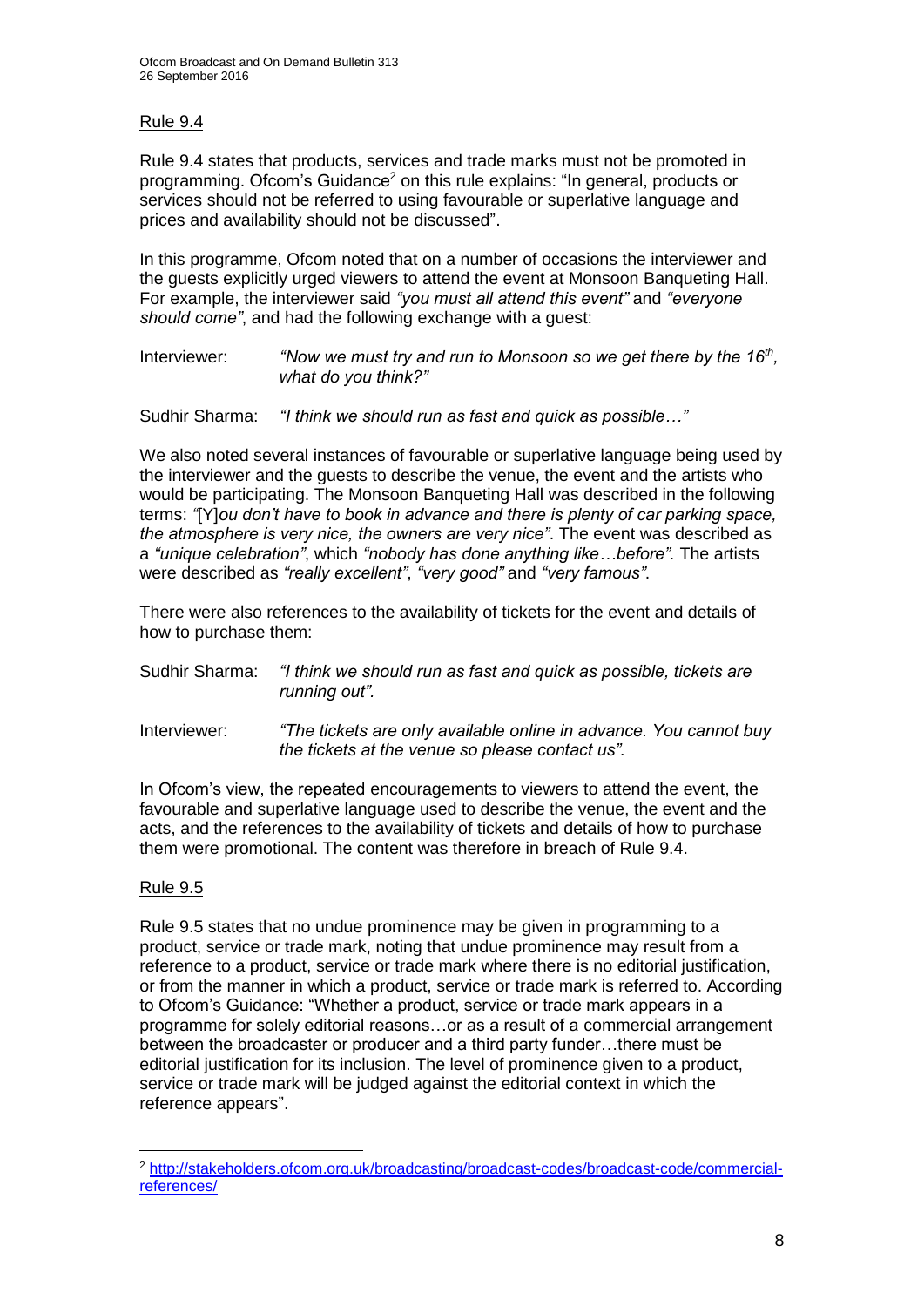Ofcom took into account that the editorial context of the programme was a feature on the celebration of Vaisakhi in Southall. The Licensee argued that the purpose of the programme was to inform the local community about this festival, and we accepted that the subject was likely to have been of particular interest to viewers of TV99. In that context, there was sufficient editorial justification for referring to the event at Monsoon Banqueting Hall. However, Ofcom did not consider that the extent and nature of the references to the event and the venue were editorially justified, for the reasons set out below.

We noted that the programme included some discussion of the tradition of the Vaisakhi festival more generally, such as *"Vaisakhi is a happy occasion and is a celebration filled with happiness and has no connection with religion"* and *"You must have celebrated Vaisakhi many times in the past, could you tell us the significance of this festival?"* However, we considered that this discussion was not the main focus of the programme, which instead centred on the particular event at Monsoon Banqueting Hall. In our view, the programme became a platform for showcasing the event, with a view to encouraging viewers to attend, because of the repeated references to it, and the promotional language that was used.

For example, in the following exchange the interviewer prompted the guests to refer to the venue and to the acts taking part in the event:

| Interviewer:   | "So, I am going to ask you, how are you going to celebrate<br>Vaisakhi this year?"                                          |
|----------------|-----------------------------------------------------------------------------------------------------------------------------|
| Sudhir Sharma: | "With you Roop, on the 16 <sup>th</sup> of April".                                                                          |
| Interviewer:   | "Now I want to know from you where people should come to<br>meet you and celebrate Vaisakhi and I want to hear you say it". |
| Sudhir Sharma: | "Monsoon Banqueting Suite in Southall".                                                                                     |
| Interviewer:   | "Who else will be there?"                                                                                                   |
| Sudhir Sharma: | "Sonu Walia, Heera Group and the one and only – [looks to<br>interviewer]"                                                  |
| Interviewer:   | "- Baba Fauja Singh".                                                                                                       |
| Sudhir Sharma: | "[Laughing] Yeah, that's the one".                                                                                          |

In Ofcom's view, this emphasis was not editorially justified, even in the context of a programme about the celebration of Vaisakhi in Southall. In addition, the manner in which the venue and the event were referred to was unduly prominent. As a result, the content was in breach of Rule 9.5.

### Rule 9.2

Rule 9.2 states that broadcasters must ensure that editorial content is kept distinct from advertising. This rule ensures that licensees maintain editorial control over their programming, and that it is clear to viewers that programming has not been subject to the control of advertisers. Rule 9.2 therefore seeks to ensure that viewers are easily able to differentiate between editorial material and advertising.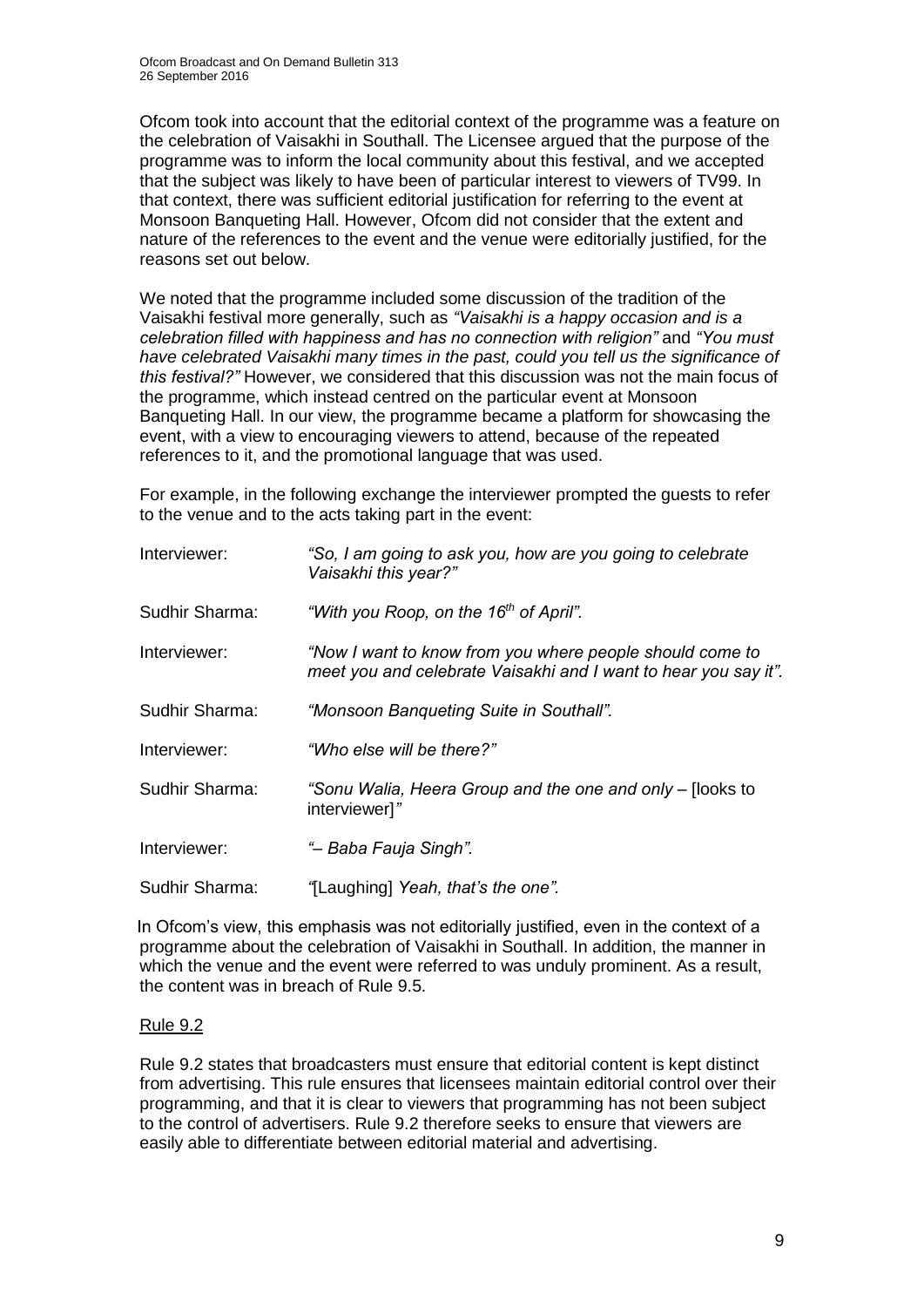TV99 stated that it had not received any commercial benefit from the inclusion of references to commercial entities in programme, and added that these commercial entities did not influence the content of the broadcast in any way. However, Ofcom judged that the material was promotional and unduly prominent to such a degree that it was akin to advertising. We noted that at one point the interviewer invited a guest to address viewers directly and inform them about the event at Monsoon Banqueting Hall:

| Interviewer:       | "I want you to give this message to all the viewers, so look<br>towards the camera and give your message [points towards<br>cameral".               |
|--------------------|-----------------------------------------------------------------------------------------------------------------------------------------------------|
| Ajit Singh Jaggar: | "Yes we are having a celebration on 16 April at Monsoon, and<br>that will be a unique celebration as nobody has done anything<br>like this before". |

In this way, the programme became a vehicle for promoting the event. As such, this editorial item was not sufficiently distinct from advertising and breached Rule 9.2.

#### **Conclusion**

For the reasons set out above, our decision was that the programme was in breach of Rules 9.2, 9.4 and 9.5 of the Code.

Ofcom is concerned that the Licensee's comments in this case imply a fundamental misunderstanding of the requirements of Section Nine of the Code relating to the promotion of products, services and trade marks. In light of this, Ofcom will invite the Licensee to attend a meeting to discuss the rules in question.

### **Breaches of Rules 9.2, 9.4 and 9.5**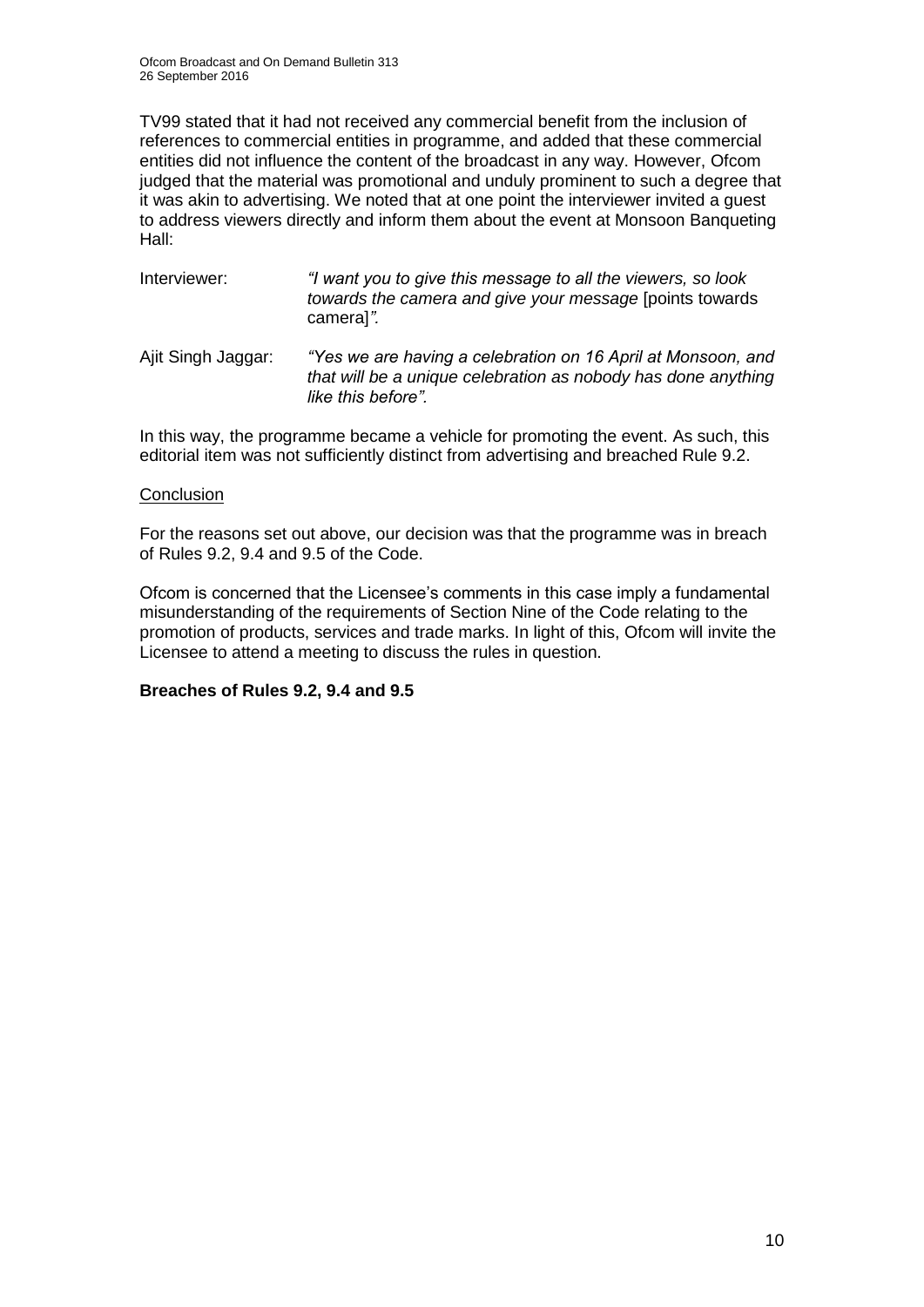# **Resolved**

# **Harry Hill's TV Burp**

*Dave, 23 May 2016, 16:00*

### **Introduction**

Dave is a television channel aimed at a predominantly male adult audience. It broadcasts programmes such as *Mock the Week*, *Top Gear* and *Have I Got News for You*. The licence for Dave is held by UKTV Media Limited ("UKTV" or "the Licensee").

A viewer alerted Ofcom to an episode of *Harry Hill's TV Burp* including an item which referred to a Channel 4 documentary entitled *The Pregnant Man.* The documentary was about Thomas Beatie, a transgender male who was able to conceive and carry a baby because he had chosen to retain his female reproductive organs. The item intercut clips of the Channel 4 documentary with content featuring the comedian Harry Hill as he sat behind a desk in the studio and commented on the various clips.

The viewer considered that the item contained references which were offensive and discriminatory towards the transgender community.

At the start of the item, Harry Hill introduced the clips from the Channel 4 documentary *The Pregnant Man* as follows:

*"I do enjoy medical documentaries on Channel 4 such as The Real Elephant Man, The Boy Whose Skin Fell Off, and 80-Year-Old Children – the sensitive treatment of rare disorders or stories that in less thoughtful hands might just end up as exceptional exploitation reminiscent of the worst excesses of the Victorian freak show. Which brings me to the latest offering…".* 

A brief clip of the documentary including footage of Thomas Beatie and his wife, Nancy, was then broadcast, with the following voice-over from the original Channel 4 documentary:

*"For years, he's been a devoted husband to his wife, so much so that when Nancy discovered she was unable to conceive, Thomas came up with a novel solution".* [Images of a pregnant Thomas Beatie were shown]. *He got pregnant".* [This was immediately followed by laughter from Harry Hill's studio audience].

The item cut back to Harry Hill in the studio who said:

*"The Pregnant Man, yeah they've done it again. Hang on a minute – a pregnant man? How is that possible?".*

Another brief clip of the Channel 4 documentary was broadcast with the original voice-over:

*"Thomas* [who was shown in this clip with a beard] *has met his now wife Nancy while he was still a woman, but he later began the testosterone treatment that would make him into the man that he is today".*

The programme cut back to Harry Hill in the studio, who said: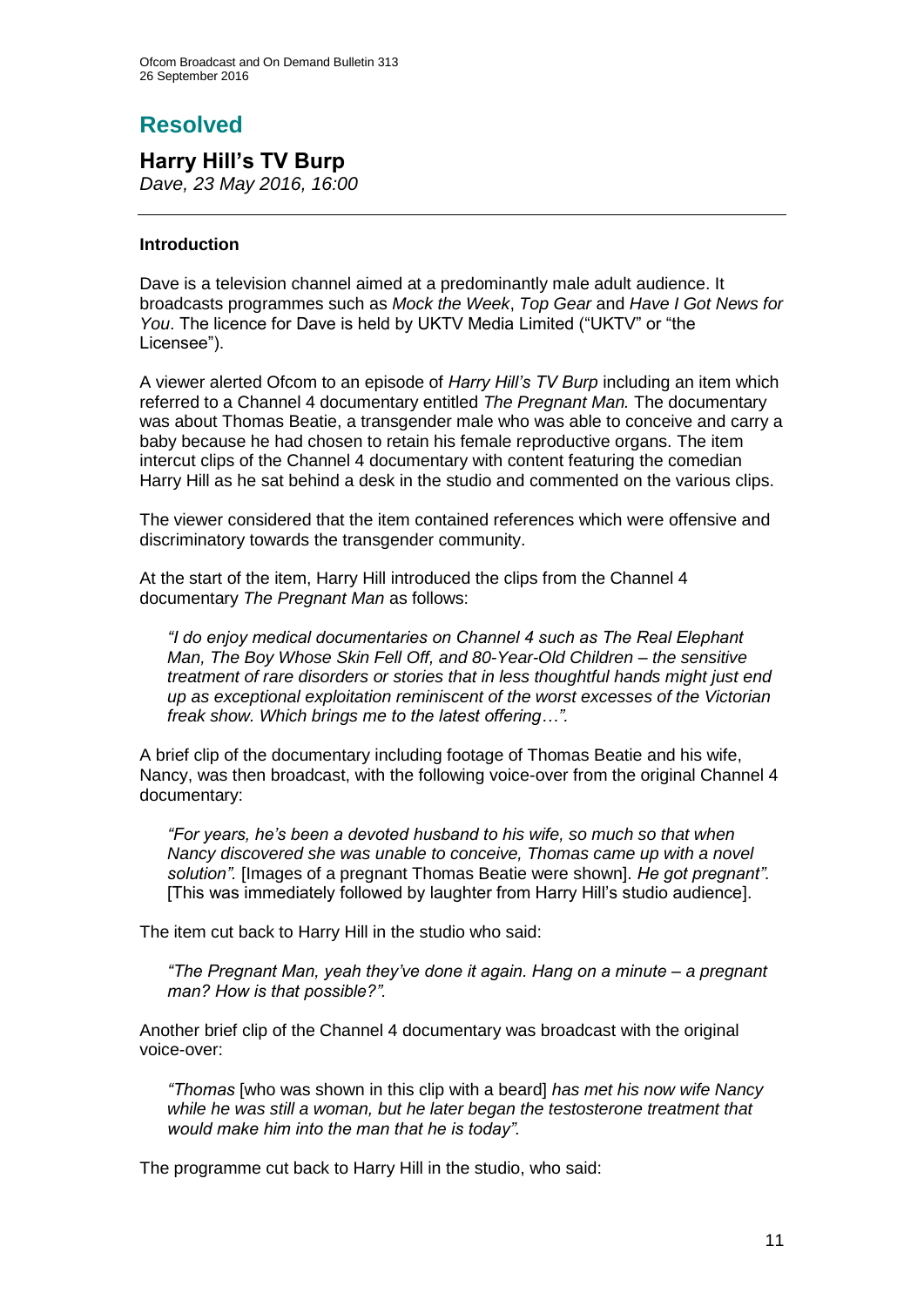*"Oh I see – it's a woman with a beard. It's just that with a title like The Pregnant Man, I assumed he was a pregnant man. He was Tracy but now she's Thomas. Fair enough".*

A third clip of the documentary was then shown, in which Mr Beatie was filmed as he was looking at old pictures of himself before transitioning. Mr Beatie said: *"I probably would have been attracted to her* [i.e. the female Mr Beatie had been before he transitioned to being male]. *Is that weird?"*.

The programme then cut back to Harry Hill in the studio again, who responded to the question Thomas Beatie had asked in the clip as follows:

*"Yes it is! Mind you, I sometimes look at old photos of myself, from when I was a woman, and think phwoar...I'd give myself one* [Harry Hill made grunting noises at this point]. *Because I used to be a woman, yeah. I used to be Sinead O'Connor. And now I'm pregnant by Dale Winton.* [Harry Hill then opened his shirt to reveal a fake bare pregnant belly that he started rubbing]. *It's OK, I've told my mum Brian Blessed and my dad Martina Navratilova and they're fine about it, yeah.*  [Harry Hill then pretended to have contractions before giving birth, making groaning noises]. *I think I'm having it. I think I better put my beard on"* [Harry then stuck a fake beard on his face].

From this point onwards, the item became increasingly surreal, with Harry Hill putting on an oxygen mask to breathe and pretending to give birth under the desk to a plastic baby doll. Once the doll was 'born', Harry Hill pretended that the doll called him *"Dada"* to which he replied *"No. Mummy!"* Harry Hill then used a shark puppet to attack the doll.

Ofcom considered that the material raised issues warranting investigation under Rule 2.3 of the Code:

"In applying generally accepted standards broadcasters must ensure that material which may cause offence is justified by the context…Such material may include, but is not limited to…humiliation, distress, violation of human dignity, discriminatory treatment or language (for example on the grounds of…gender...). Appropriate information should also be broadcast where it would assist in avoiding or minimising offence".

We therefore asked the Licensee how the material complied with this rule.

#### **Response**

UKTV explained that the premise of *Harry Hill's TV Burp* is to "take elements of the week's television and poke fun at them in a surreal manner". It said that Harry Hill was known for taking clips out of context and that the item featuring the Channel 4 documentary *The Pregnant Man* was "typical of the *Harry Hill's TV Burp* programmes' format to which its audience was accustomed". The Licensee explained that "[w]hile some of Harry's comments may be viewed as absurd and juvenile", it did not believe "they ever intended to cause offence to the LGBT community" and added its view that the comments were not intended to be discriminatory.

The Licensee said it would have been clear to viewers that Harry Hill was referring to "sensationalist, EPG-grabbing titles" of the Channel 4 medical documentaries Harry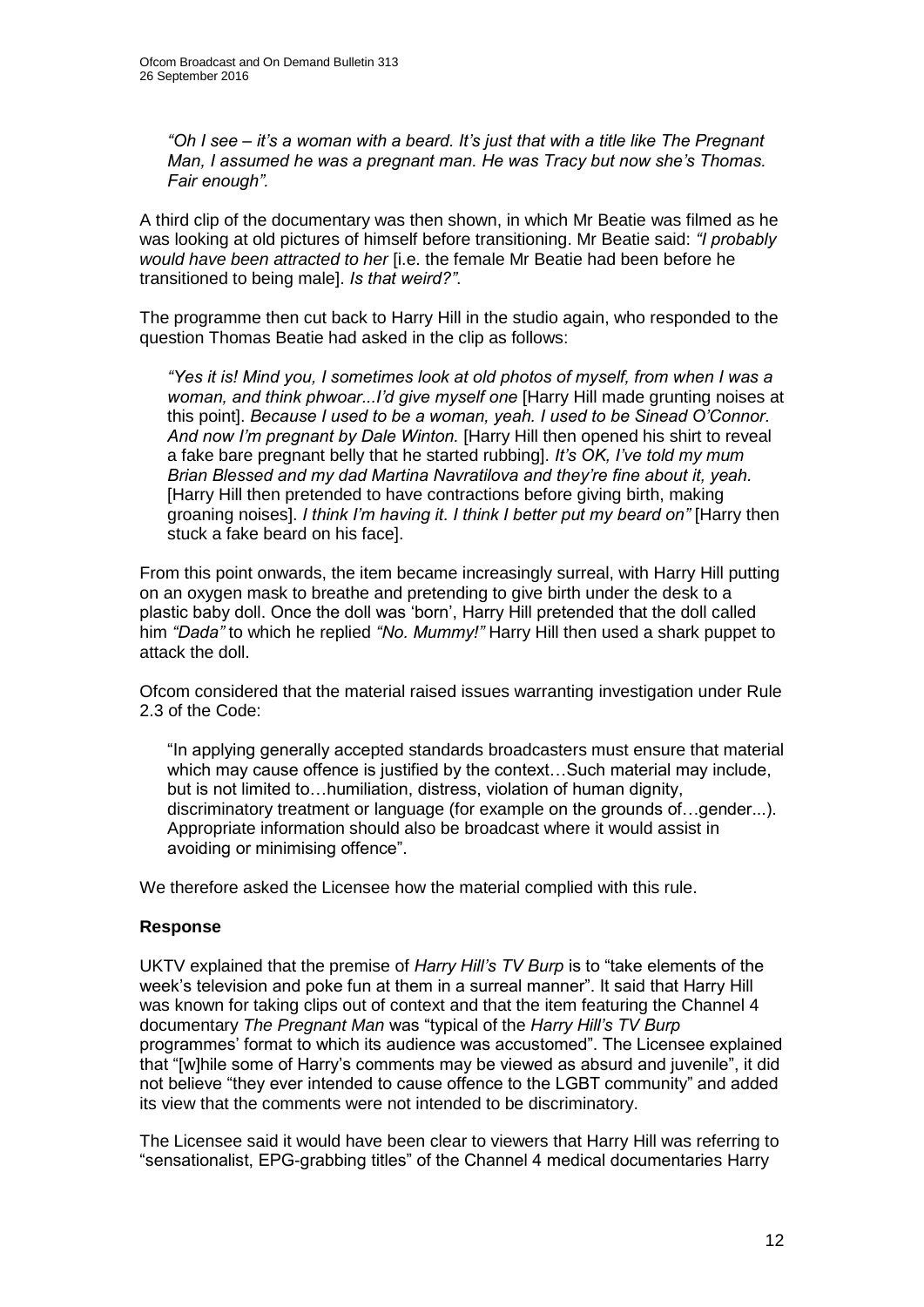Hill mentioned when introducing<sup>1</sup> the item. It argued that this satirical analysis of Channel 4's documentary *The Pregnant Man* provided sufficient context for viewers to understand that Mr Beatie was not the object of Harry Hill's mockery. UKTV also said that "[a]t no point in the UKTV transmission does Harry question Thomas Beatie's right to be a man or to have a child" and that "the overall effect was comedic and was typical of this long-running, anarchic, satirical comedy show".

The Licensee said it had given due consideration to this item prior to its broadcast, and had removed one minute of potentially offensive material from it, because it "did stray away from mocking the documentary as a whole to mocking Thomas Beatie personally". UKTV argued that as a result of the edit, any potential offence had been sufficiently contextualised.

The Licensee also referred to the fact this episode of *Harry Hill's TV Burp* was originally broadcast on ITV in December 2008 and had been investigated by Ofcom following complaints about the programme. Noting that Ofcom had not upheld these complaints, UKTV said that "this does suggest that at the time neither the ITV audience nor Ofcom considered Harry's review of *"The Pregnant Man"* to be offensive or in breach of the Code".

Nonetheless, the Licensee acknowledged that "public awareness of, and attitudes towards trans issues have changed since the episode was originally recorded" in 2008. The Licensee therefore asked that Ofcom acknowledge that it had "ruled on this episode in February<sup>2</sup> 2009 and did not find it in breach". It added that it felt that "this is a pertinent point as it demonstrates not only that audience attitudes shifted, but those of the regulator have altered too"

In conclusion, UKTV said that given the change in public attitudes to trans issues, it had therefore re-edited this episode of *Harry Hill's TV Burp* to remove this item entirely from any future broadcast.

### **Decision**

<u>.</u>

Under the Communications Act 2003, Ofcom has a statutory duty to set standards for broadcast content as appear to it best calculated to secure the standards objectives, including that "generally accepted standards are applied to the contents of television and radio services so as to provide adequate protection for members of the public from the inclusion in such services of offensive and harmful material". This duty is reflected in Section Two of the Code.

[http://stakeholders.ofcom.org.uk/binaries/enforcement/broadcast-](http://stakeholders.ofcom.org.uk/binaries/enforcement/broadcast-bulletins/obb127/issue127.pdf)

<sup>1</sup> i.e. when Harry Hill said "I do enjoy the medical documentaries of Channel 4, such as The Real Elephant Man, The Boy Whose Skin Fell Off, 80 Year Old Children – the sensitive treatment of rare disorders or stories that in less thoughtful hands might just end up as sensational exploitation, reminiscent of the worst excesses of the Victorian freak show...".

<sup>2</sup> In its representations, UKTV referred to Ofcom's Decision finding this episode of Harry Hill's TV Burp not in breach of the Code in February 2009 (following its original broadcast on ITV in December 2008) following complaints in relation to nudity contained in the episode (see Ofcom Broadcast Bulletin, Issue number 127,

[bulletins/obb127/issue127.pdf,](http://stakeholders.ofcom.org.uk/binaries/enforcement/broadcast-bulletins/obb127/issue127.pdf) p.90). However, at the time, Ofcom also received 13 complaints about the same episode from people who found the material offensive towards the transgender community. In March 2009, Ofcom published its decision that Harry Hill's comments about "The Pregnant Man" complied with the Code (see Ofcom Broadcast Bulletin, Issue number 130 [\(http://stakeholders.ofcom.org.uk/binaries/enforcement/broadcast](http://stakeholders.ofcom.org.uk/binaries/enforcement/broadcast-bulletins/obb130/issue130.pdf)[bulletins/obb130/issue130.pdf,](http://stakeholders.ofcom.org.uk/binaries/enforcement/broadcast-bulletins/obb130/issue130.pdf) p.72).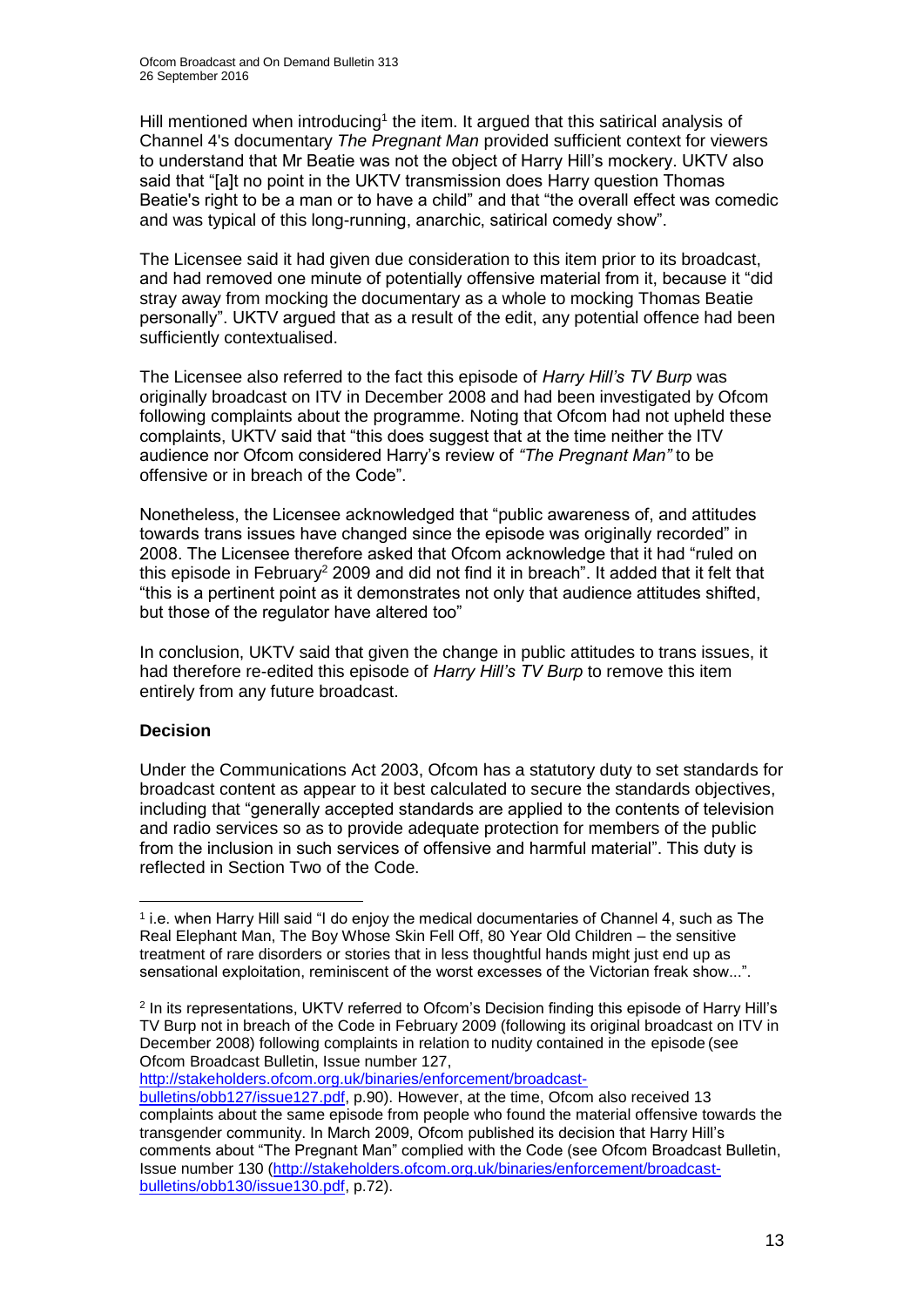In reaching its Preliminary View in this case, Ofcom has taken account of the Licensee's and audience's right to freedom of expression, as set out in Article 10 of the European Convention on Human Rights.

Rule 2.3 of the Code requires that potentially offensive material is justified by the context. Context is assessed by reference to a range of factors including: the editorial content of the programme, the service on which the material was broadcast, the time of broadcast, what other programmes are scheduled before and after, the degree of harm or offence likely to be caused, likely audience expectations, and warnings given to viewers.

In reaching a Decision, Ofcom took into account that there is a long history on British television and radio of broadcast comedy tackling difficult issues and deliberately pushing against boundaries of contemporary taste. In accordance with the right to freedom of expression, the Code does not prohibit broadcast content from referring to any particular topic, subject or group of people. However, under Rule 2.3, broadcasters must ensure that potentially offensive material (including discriminatory material) is justified by the context. This means that although there is significant room for innovation, creativity and challenging material within programming, broadcasters do not have *unlimited* licence to include offensive material in programmes.

Ofcom first considered whether the material in this programme had the potential to cause offence. Throughout this item, the key element of Harry Hill's humour derived from his references to a member of the transgender community, a community which has "protected characteristic[s]"<sup>3</sup> under UK law.

We took into account Harry Hill's use of the phrase *"Victorian freak show"* when he introduced the first clip of the Channel 4 documentary. We acknowledged that this expression could have been interpreted by viewers as a reference to some documentaries' more sensationalist approach to particular topics, as argued by UKTV. However, given the proximity of the clips of Mr Beatie to Harry Hill's use of this description, and the relatively prolonged and mocking treatment of Mr Beatie by Harry Hill which followed, we considered it likely that the audience could have also interpreted the use of the phrase *"Victorian freak show"* to refer to Mr Beatie in particular and the transgender community more widely. We considered that this was likely to be highly offensive to the transgender community, and to viewers in general.

Harry Hill went on to say about Mr Beatie:

1

*"Oh I see – it's a woman with a beard. It's just that with a title like 'The Pregnant Man' I assumed he was a pregnant man. He was Tracy but she's Thomas. Fair enough"*.

We considered that the statement *"Oh I see – it's a woman with a beard"* to describe Mr Beatie was also likely to be highly offensive to the transgender community, and to viewers in general. This is because this statement appeared to reduce Mr Beatie's transition simply to the addition of facial hair, and by mockingly juxtaposing the fact he had facial hair with the fact he had opted to retain his female reproductive organs.

<sup>&</sup>lt;sup>3</sup> The Equality Act 2010 ("the 2010 Act") gave transgender people in the UK explicit protection in their own right against discrimination. Protection for trans people was achieved by means of Section 7 of the 2010 Act, which refers to the "protected characteristic" of gender reassignment.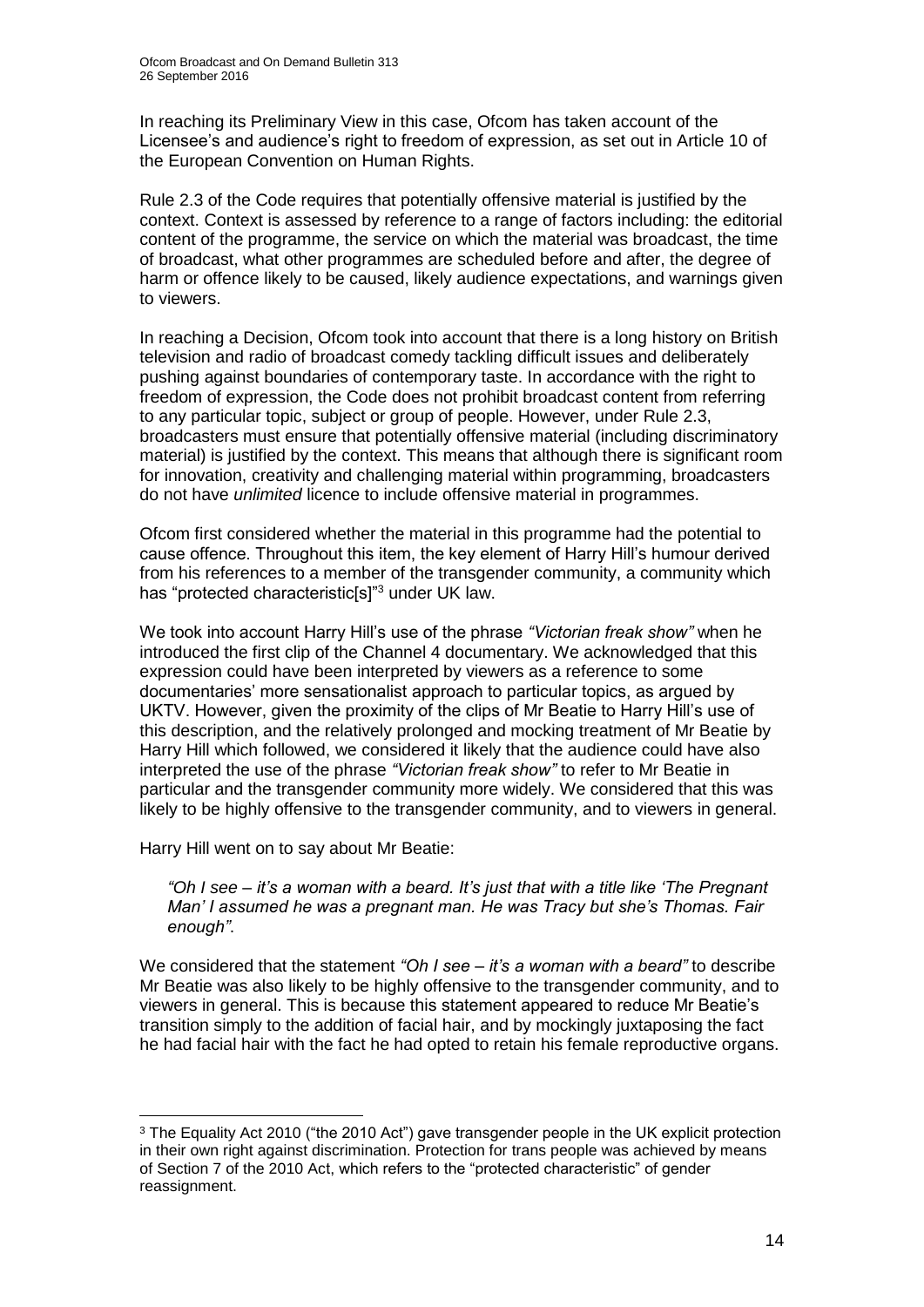We considered that Harry Hill's following statement about Mr Beatie (*"He was Tracy but now she's Thomas. Fair enough"*.) would have lessened the potential offence to some extent, as Harry Hill correctly referred to Mr Beatie as *"he"* and showed a level of empathy (by saying *"Fair enough"*) in relation to Mr Beatie's transition. However, we noted that Harry Hill subsequently made various mocking and derogatory comments towards Mr Beatie's gender identity. For example:

- Harry Hill labelled Mr Beatie as being *"weird"* because in one of the clips played, Mr Beatie said that he might have been attracted to himself when he was looking at pictures of himself before he transitioned;
- Harry Hill sarcastically mimicked Mr Beatie's words as follows: *"I sometime look at old photos of myself, from when I was a woman, and think phwoar...I'd give myself one"*; and
- Harry Hill then pretended to be a pregnant transgender male by saying: *"I used to be a woman, yeah. I used to be Sinead O'Connor. And now I'm pregnant by Dale Winton".* Harry Hill added to his mocking treatment of Mr Beatie's story by: pretending to go into labour; putting on a prop fake beard; pretending to 'give birth' to a doll; and the doll calling him *"Dada"* to which he replied *"No. Mummy!"*

Given all the above, we did not agree with UKTV's argument that Thomas Beatie and his wife were not the object of Harry Hill's mockery. We considered on the contrary that the overall portrayal of Mr Beatie was significantly discriminatory towards him and to transgender people generally. This was because it presented, over a relatively prolonged sequence, Mr Beatie's transition as an object of mockery and humour, and could have been understood by some viewers as making a clear association between Mr Beatie and a *"Victorian freak show"*. We therefore considered that the material was clearly capable of causing offence.

Ofcom went on to consider if the broadcast of the material was justified by the context.

In reaching our Decision on this issue, we took account of our 2010 research on offensive language<sup>4</sup>. In that report, we acknowledged that the use of language changes over time and with it the level of offence and acceptability that particular potentially offensive language and words can cause. Our 2010 research also underlined that, where potentially offensive terms were used to mock an individual or group unfairly, they were considered less acceptable. Specifically, that research found that satirical television comedy dealing with a transgender character was considered offensive, if the words used were being used to ridicule a character to an unfair extent, without giving them a chance to retaliate and defend themselves.

In their representations, UKTV referred to Ofcom's Decision<sup>5</sup> to find this episode of *Harry Hill's TV Burp* not in breach of the Code when it was originally broadcast on ITV in 2008. However, we were conscious in taking our Decision in the present case of the changed and evolving attitudes in recent years to the transgender community in the UK since this episode was originally broadcast. For example, a 2015 report of

1

<sup>4</sup> Ofcom research on Audience Attitudes towards offensive language on television and radio (see [http://stakeholders.ofcom.org.uk/binaries/research/tv-research/offensive-lang.pdf\)](http://stakeholders.ofcom.org.uk/binaries/research/tv-research/offensive-lang.pdf)

<sup>5</sup> See footnote 2.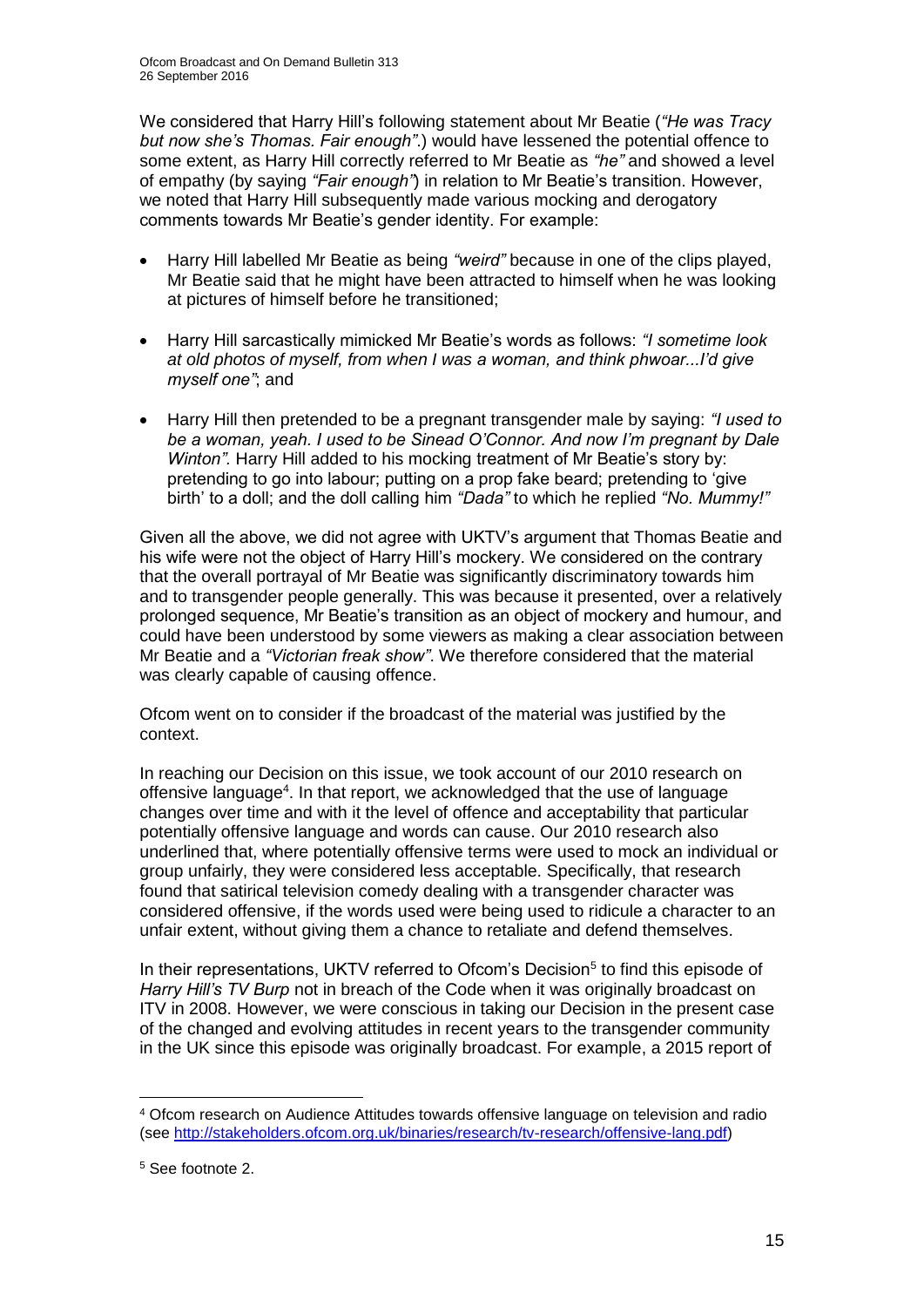the Women and Equalities Committee of the House of Commons<sup>6</sup> acknowledged that there had been a "positive shift" in the portrayal of transgender people in the media with growing voices in support of changing how transgender people are "viewed, portrayed and treated by society".

In this case, for all the reasons set out above, Ofcom was of the view that Harry Hill's comments about Thomas Beatie had the potential to cause considerable offence, particularly to transgender people but also to viewers in general. Ofcom noted that the Licensee said it took steps to edit the item before transmission in an effort to limit the potential for offence (because it "could have caused offence to the transgender community as it did stray from mocking the sensational titles of Channel 4 documentaries to mocking Mr Beatie personally"). UKTV also acknowledged the change of public awareness and attitudes to trans issues since the original programme was first recorded and broadcast in 2008. We acknowledged that these steps taken by the Licensee helped to mitigate the offence to some extent. However, we considered that, even in its edited version, the item still had the potential to cause considerable offence in particular to the transgender community but also to the audience more widely.

We noted UKTV's various arguments including that: the premise of *Harry Hill's TV Burp* is to take elements of the week's television and "poke fun at them in a surreal manner"; that Harry Hill was known for taking clips out of context, and that the item on *The Pregnant Man* was "typical of the *Harry Hill's TV Burp* programmes' format to which its audience was accustomed".

Ofcom took into account that this material was broadcast at 16:00 and there was no warning before or during the programme. We also noted that that this was a comedy programme fronted by a well-known comedian in a well-established format. In Ofcom's view, the audience for comedy programmes generally expects less challenging material during daytime. We considered however that, although many in the audience for this broadcast would have been familiar with its general type of content and format, viewers overall would not, in 2016 (in light of the changed attitudes referred to above), have expected content of this nature in this programme when broadcast at this time on this channel.

Taking all the elements above into account, we were of the view that the offensive material would have exceeded the audience's likely expectations and was not justified by the context. We concluded that the material was therefore in breach of Rule 2.3 of the Code.

However, Ofcom noted that the Licensee: did take steps to edit the item before transmission; acknowledged the change of public awareness and attitudes to trans issues since the original programme was recorded and broadcast in 2008; and, had therefore edited out this item completely from this episode going forward so the item would not be broadcast again by UKTV.

In light of these steps taken by UKTV, Ofcom's Decision was to consider the matter resolved.

### **Resolved**

<sup>1</sup> <sup>6</sup> See<http://www.publications.parliament.uk/pa/cm201516/cmselect/cmwomeq/390/390.pdf>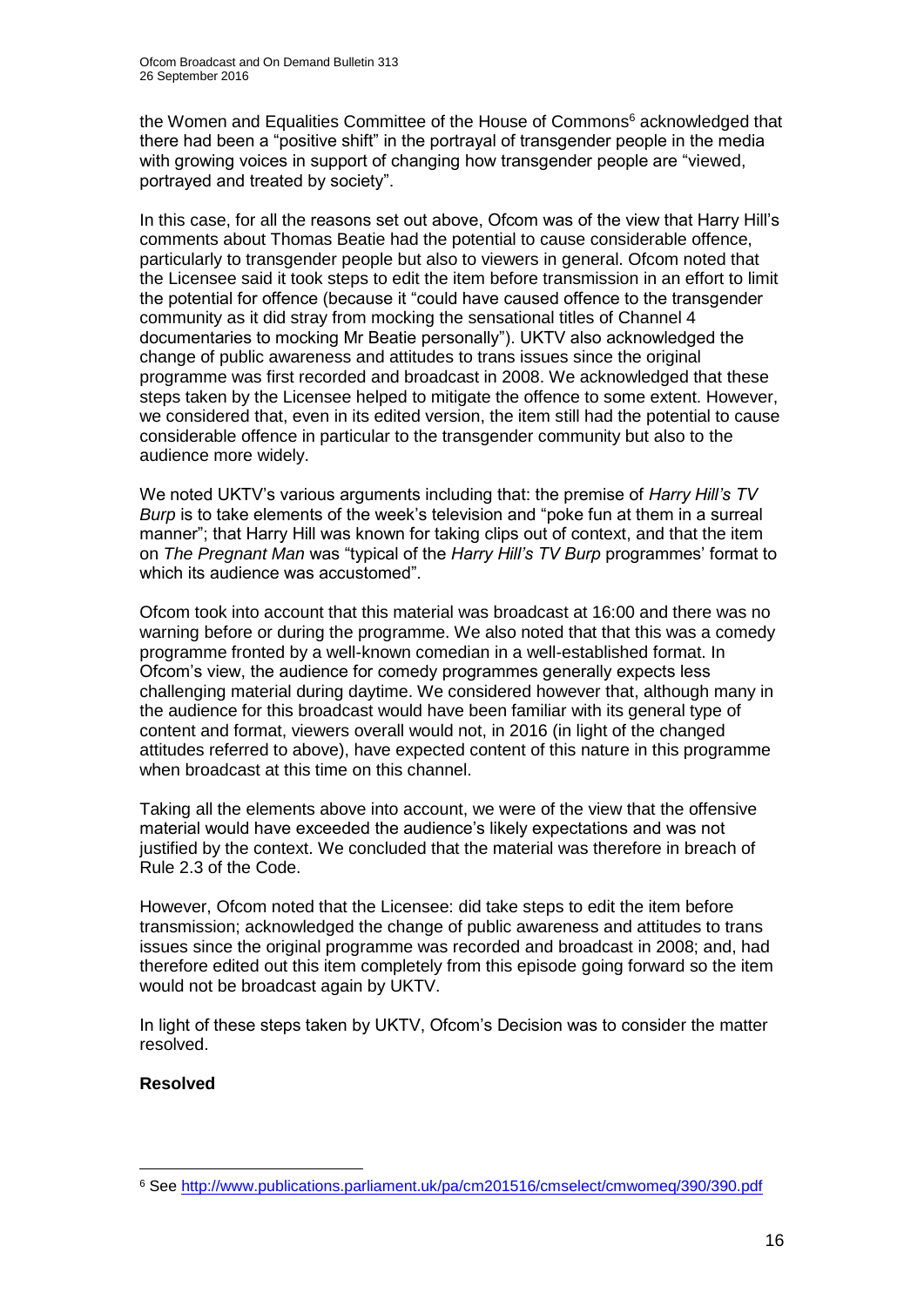# **Broadcast Licence Conditions cases**

# **In Breach**

# **Production of recordings**

*Safeer TV, 3 June 2016, 11:00*

### **Introduction**

Safeer TV is television channel providing religious and social programming, primarily aimed at a Muslim audience in the UK. The licence is held by Faraj Media Limited ("the Licensee").

A viewer complained to Ofcom alleging that comments made by a Muslim cleric had incited hatred against the West. Ofcom therefore requested a recording of the programme from the Licensee to assess the content. Despite sending a number of requests by email to the compliance contacts the Licensee had provided to Ofcom, we received no communication from the Licensee and the recording was not provided. The Licensee provided the recording when Ofcom subsequently sent the request by post but this process meant that a considerable period of time had elapsed before the Licensee provided a recording of the programme to Ofcom.

We considered this raised issues warranting investigation under the following Licence Condition:

- "11(2) In particular the Licensee shall:
	- (b) at the request of Ofcom forthwith produce to Ofcom any...recording for examination or reproduction...".

Ofcom therefore asked the Licensee for its formal comments on how it had complied with this Licence Condition.

### **Response**

The Licensee apologised for the lack of communication and said this was because of organisational changes and a virus affecting its email system. It said after receiving the initial request and sending the DVD it had assumed there was no further communication from Ofcom, when in fact it was not receiving emails due to the virus. Upon receiving the latest correspondence via post, it provided the recording requested and an updated list of contacts for similar requests in the future. It had also updated its procedures to ensure Ofcom is informed of all changes and potential issues with communication.

### **Decision**

Under the Communications Act 2003, Ofcom has a duty to ensure that in each broadcaster's licence there are conditions requiring the licensee to retain recordings of each programme broadcast, in a specified form and for a specific period after broadcast, and to comply with any request to produce such recordings issued by Ofcom. These obligations are reflected in Condition 11 of TLCS licences as set out above.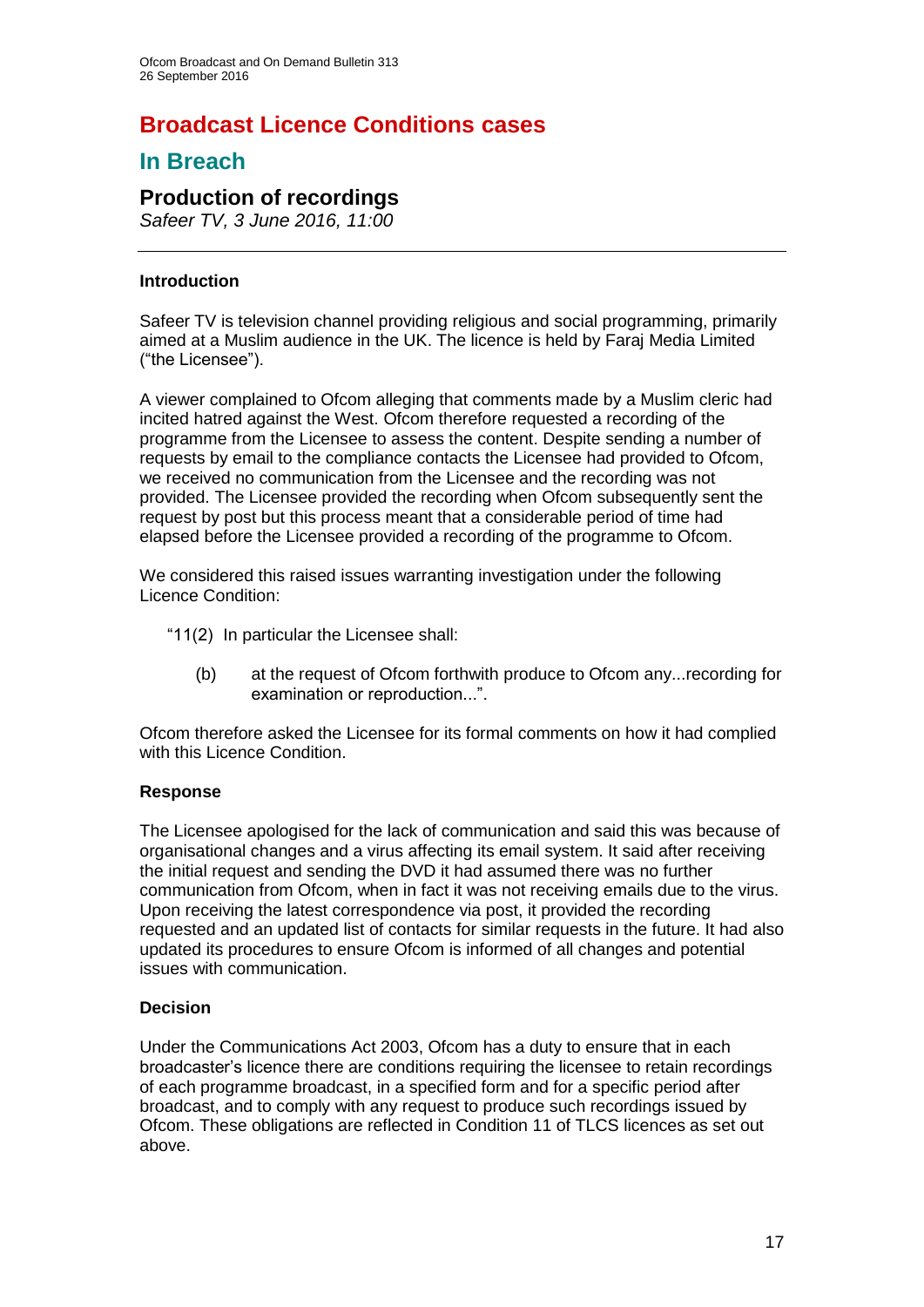Licence Condition 11(2)(b) requires licensees to produce recordings to Ofcom forthwith upon request. Breaches of Licence Condition 11(2)(b) are significant because they impede Ofcom's ability to assess whether a particular broadcast raises potential issues under the relevant codes. This affects Ofcom's ability to carry out its statutory duties in regulating broadcast content.

In this case, a considerable amount of time had elapsed after the original deadline specified by Ofcom. We noted the Licensee's explanation that the delay was due to organisational changes and its email system being affected by a virus.

We were concerned that the Licensee had not informed Ofcom of its new contacts at the time of the organisational change. It is important that Ofcom has up-to-date contact information so that it can contact its Licensees. Further, given that the Licensee appeared to be unable to receive emails for a considerable period, we were also concerned that the Licensee did not alert Ofcom to this so that we could correspond by other methods.

As the Licensee did not provide the requested recording "forthwith", Ofcom's Preliminary View is that it breached Licence Condition 11(2)(b) in this case.

This failure by Faraj Media Limited to meet the requirements of Condition 11(2)(b) represents a significant breach of its licence, because it resulted in Ofcom being unable to fulfil its statutory duty properly to assess and regulate broadcast content in this case.

We will monitor the Licensee's arrangements to retain and provide recordings to Ofcom in due course, and should similar compliance issues arise, we will consider taking further regulatory action.

### **Breach of Licence Condition 11(2)(b)**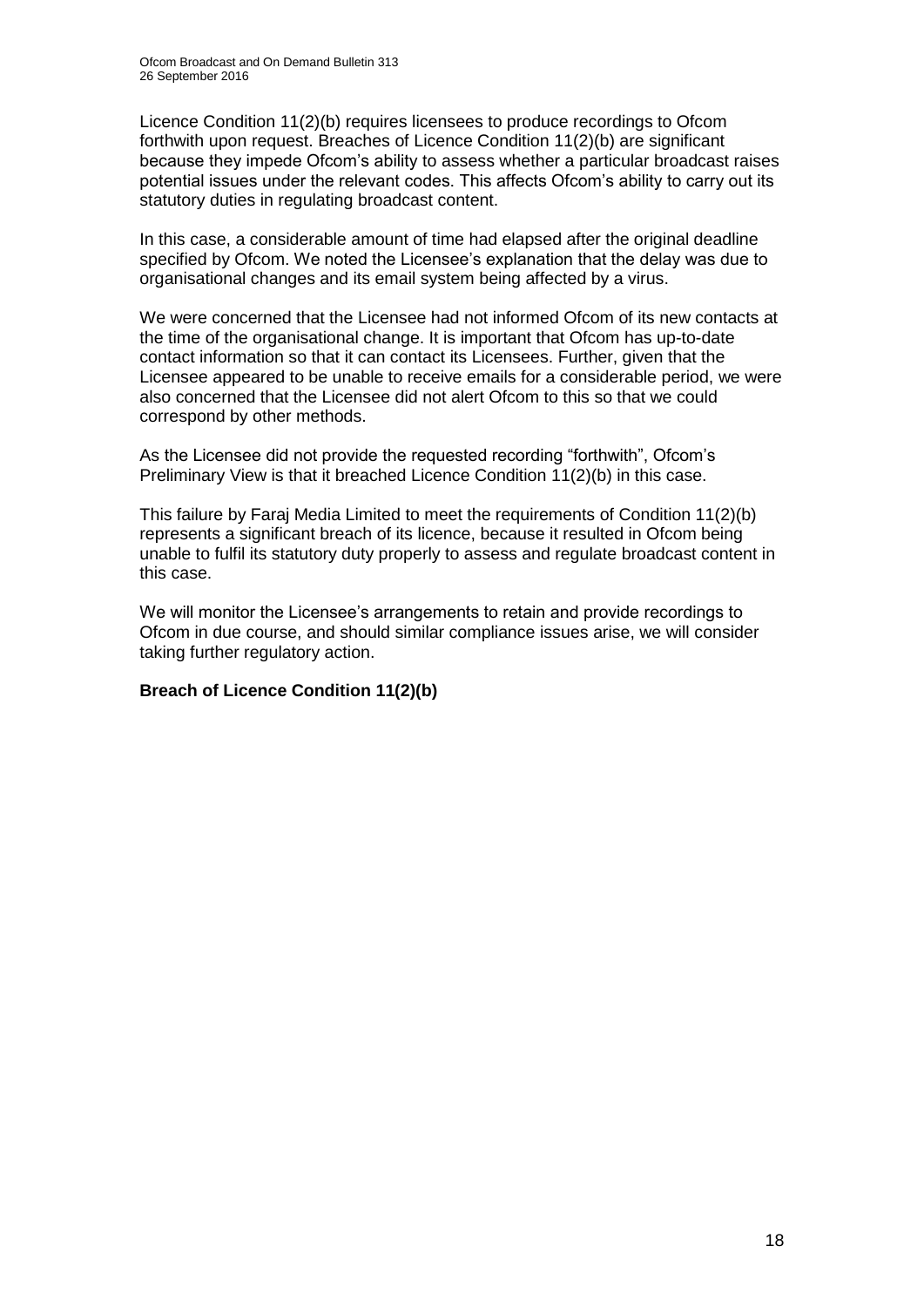# **In Breach**

# **Provision of licensed service**

*Pulse (Cheddar Valley), from 16 April 2016*

### **Introduction**

1

Pulse is a community radio station licensed to serve people in Cheddar, Somerset and the surrounding villages. The licence is held by Pulse Media Broadcasting Limited ("Pulse" or "the Licensee").

Like other community radio stations, Pulse is required to deliver the 'Key Commitments' which form part of its licence<sup>1</sup>. These set out how the station will serve its target community and include: a description of the programme service; social gain (community benefit) objectives, such as training provision; arrangements for access for members of the target community; opportunities to participate in the operation and management of the service; and accountability to the community.

Ofcom received a number of complaints that Pulse was playing out continuous music with no editorial content provided, and was consequently failing to deliver some aspects of its Key Commitments.

In order to assess the complaint, we requested audio from Pulse from Tuesday 7 June, Wednesday 8 June and Thursday 9 June 2016 (06:00 to midnight for each day). When providing the audio to Ofcom, Pulse confirmed that it had been playing out a continuous seven-hour loop of non-stop music since 16 April 2016. This was because the station had been evicted from its studio premises by its landlord, and was unable to secure alternative premises at short notice from which to broadcast. It added that it had now been able to secure new studio premises in Draycott, from where it hoped to resume normal programming over the coming weeks.

Having assessed this information and the audio provided by Pulse, we were concerned that that since 16 April 2016 Pulse had not been meeting the following Key Commitments:

- Live output typically comprises 70% music and 30% speech. ('Speech' excludes advertising, programme or promotional trails and sponsor credits).
- Speech programming will feature local news…Discussion shows will feature local issues of interest and relevance to the community with the opportunity to participate using phone-ins, email or text messages.
- Output is typically live for 12 hours a day, Monday to Friday, with six hours of live content at the weekend.

Ofcom considered that this issue warranted investigation under Conditions 2(1) and 2(4) in Part 2 of the Schedule to Pulse's licence. These state, respectively:

"The Licensee shall provide the Licensed Service specified in the Annex for the licence period." (Section 106(2) of the Broadcasting Act 1990); and

<sup>&</sup>lt;sup>1</sup> The Key Commitments are contained in an annex to Pulse's licence. They can be viewed in full at:<http://www.ofcom.org.uk/static/radiolicensing/Community/commitments/cr000239.pdf>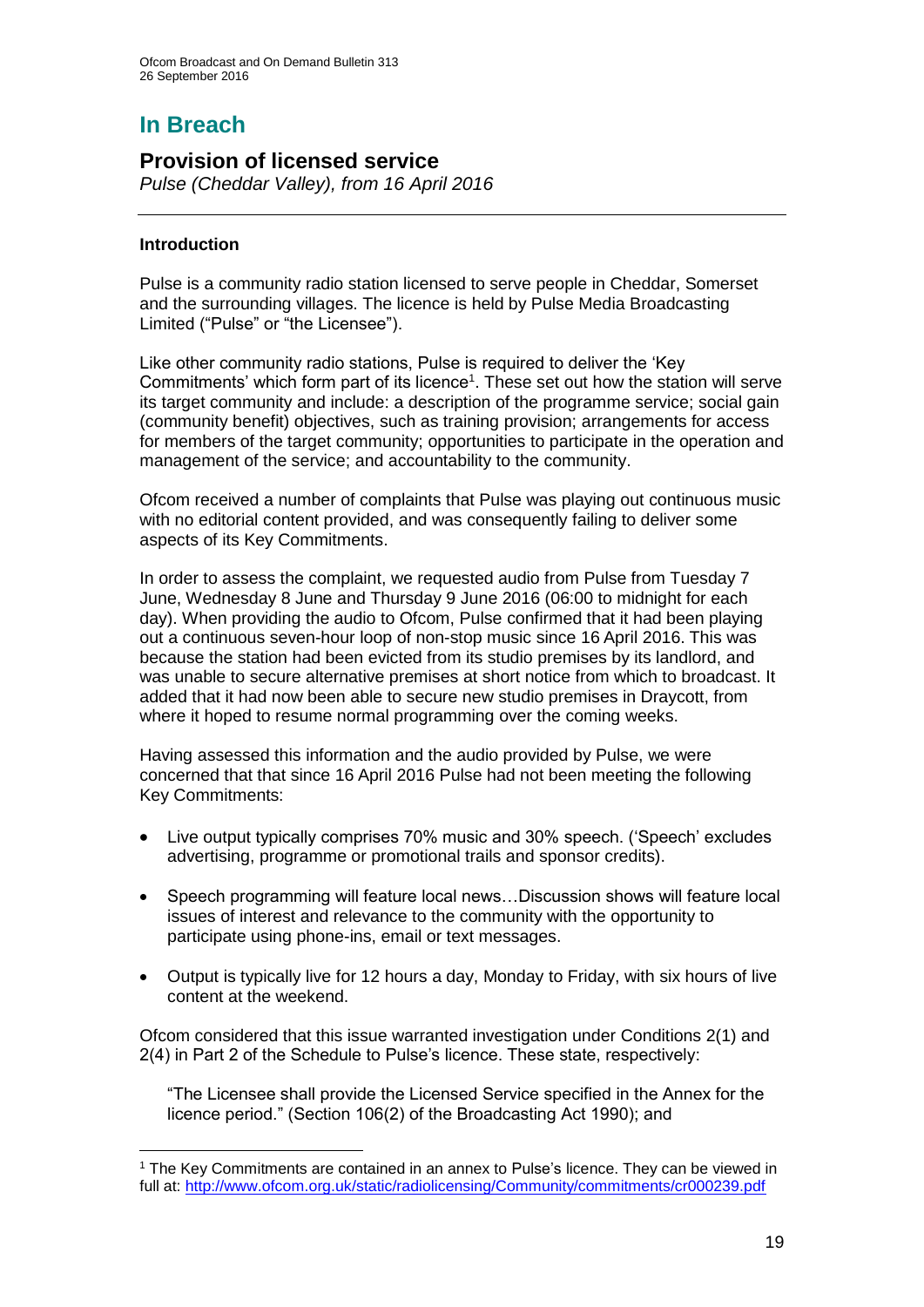"The Licensee shall ensure that the Licensed Service accords with the proposals set out in the Annex so as to maintain the character of the Licensed Service throughout the licence period." (Section 106(1) of the Broadcasting Act 1990).

We therefore wrote to Pulse to request its comments on how it was complying with these conditions, with reference to the specific Key Commitments set out above.

#### **Response**

The Licensee stated that, due to "circumstances with our landlord" it had to leave its studios in April at very short notice. It said that it was very difficult to find a suitable new studio location that would enable it to utilise a radio link to its FM transmitter. Given these difficulties, Pulse subsequently decided to install a landline facility at the transmitter, thereby avoiding the need for a radio link between the studio and transmitter. It said this would give the station a significantly greater choice of possible studio locations.

The Licensee added that it had, as of 15 June 2016, secured new studio premises at the Strawberry Inn public house in Draycott. In submitting its representations on 7 July 2016, it reported that although it had resumed a reduced programming service since 20 June 2016, it was still not able to be "fully operational" while the new studios were being built.

### **Decision**

Ofcom has a number of duties in relation to radio broadcasting, including securing a diverse range of local radio services which are calculated to appeal to a variety of tastes and interests, along with the optimal use of the radio spectrum. These matters are reflected in the licence condition requiring the provision of the specified licensed service. Provision by a licensee of its licensed service on the frequency assigned to it is the fundamental purpose for which a community radio licence is granted.

By the station's own admission, Pulse had not been providing a service that was compliant with its Key Commitments since 16 April 2016, the day it was required by its landlord to leave its previous studio premises.

Although we appreciate that Pulse was required to leave its premises at very short notice, it appeared to us that the station's management had taken an unacceptably long time to secure alternative premises. This meant that the licensed service had not been provided to listeners for nearly three months. Furthermore, Pulse did not contact Ofcom at the time to notify us that it was experiencing these difficulties.

We therefore concluded that Pulse had breached Licence Conditions 2(1) and 2(4) for failing to provide its licensed service. We also noted that this breach followed breaches recorded by Ofcom against Pulse in August 2015 (for failing to deliver the local news and speech programming required by its Key Commitments), and in October 2015 (for failing to provide the specialist music programming required by its Key Commitments).

We regarded Pulse's failure to provide the licensed service since 16 April 2016 as a significant breach of licence, and we noted the previous failures by the station to deliver particular Key Commitments which have resulted in licence breaches. We are therefore putting the Licensee on notice that, should it not re-commence broadcasting a service that is compliant with its published Key Commitments, we will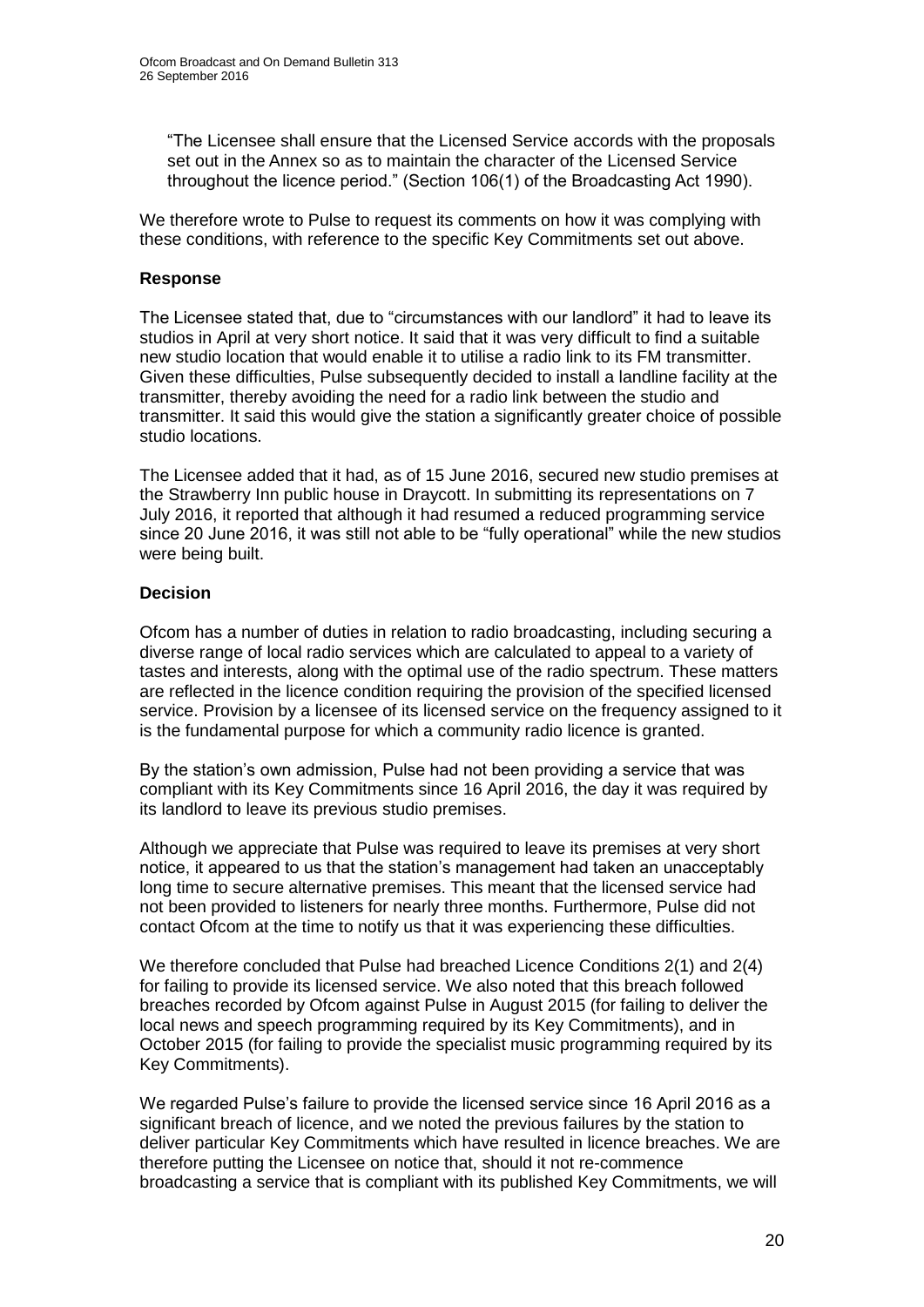consider taking further regulatory action which could include the consideration of the imposition of a statutory sanction.

**Breaches of Licence Conditions 2(1) and 2(4) in Part 2 of the Schedule to the community radio licence held by Pulse Media Broadcasting (licence number CR000239BA/1).**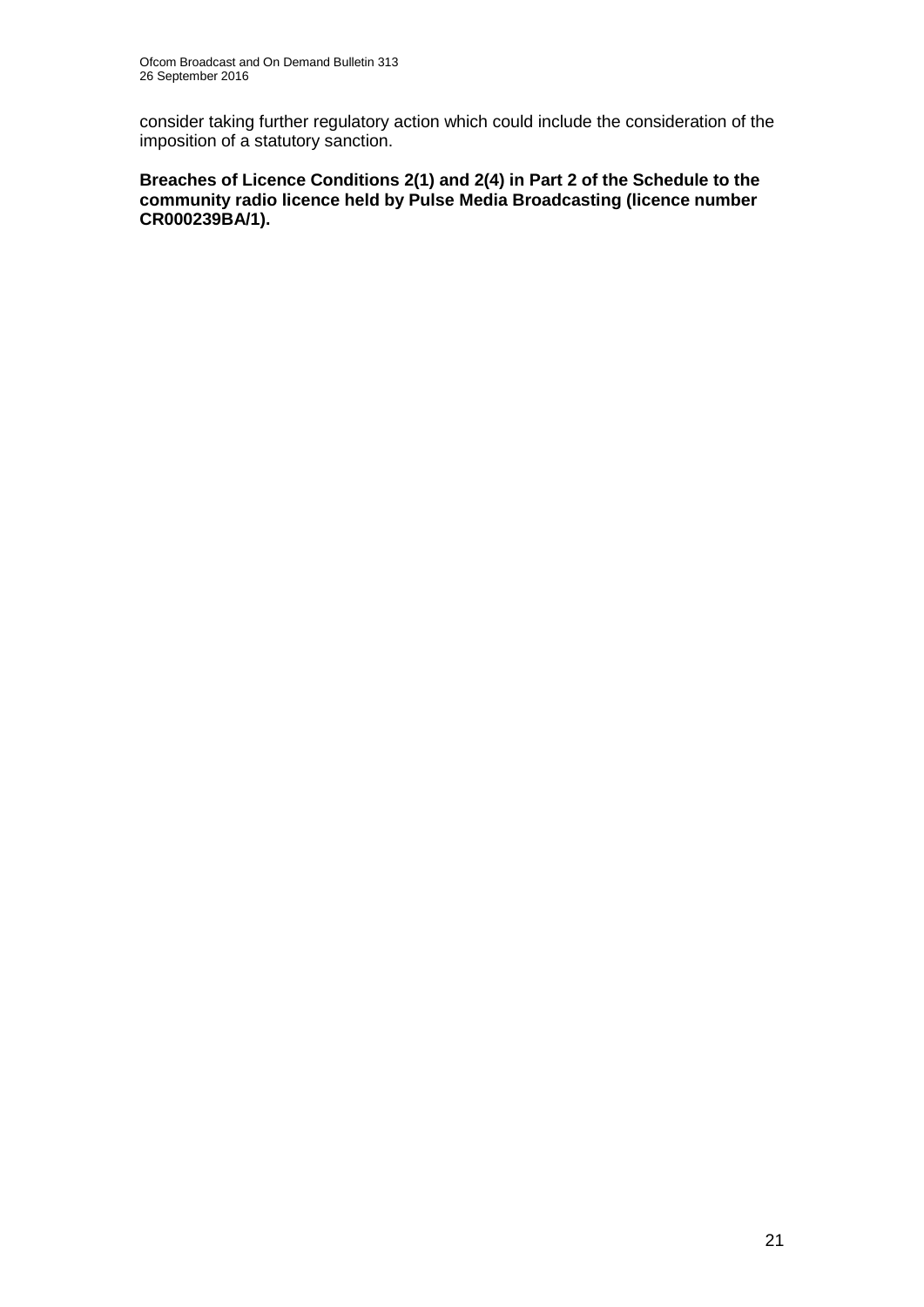# **In Breach**

# **Broadcasting licensees' non-payment of licence fees**

Ofcom is partly funded by the broadcast licence fees it charges television and radio licensees. Ofcom has a statutory duty to ensure that the fees paid by licensees meet the cost of Ofcom's regulation of broadcasting. The approach Ofcom takes to determining licensees' fees is set out in the Statement of Charging Principles<sup>1</sup>. Detail on the fees and charges payable by licensees is set out in Ofcom's Tariff Tables<sup>2</sup>.

The payment of a licence fee is a requirement of a broadcasting licence<sup>3</sup>. Failure by a licensee to pay its licence fee when required represents a significant and fundamental breach of a broadcast licence, as it means that Ofcom may be unable properly to carry out its regulatory duties.

### **In Breach**

The following radio licensees failed to pay their annual licence fees by the required payment date. These licensees have therefore breached their broadcast licences.

The outstanding payments have now been received by Ofcom. Ofcom will not be taking any further regulatory action in these cases.

| Licensee                                                 | <b>Licence Number</b> | <b>Service Name</b>             |
|----------------------------------------------------------|-----------------------|---------------------------------|
| Menter Môn Cyf                                           | CR000245BA/1          | Môn FM                          |
| North Manchester FM Community<br><b>Interest Company</b> | CR000165BA/3          | North Manchester FM             |
| <b>Pulse Community Radio Ltd</b>                         | CR000138BA/3          | Pulse Community Radio (Glasgow) |
| Quidem Midlands Limited                                  | DP101081BA/2          | Touch FM                        |

**Breaches of Licence Conditions 3(1) and (2) in Part 2 of the Schedule of the relevant licences.**

1 1

[http://stakeholders.ofcom.org.uk/binaries/consultations/socp/statement/charging\\_principles.pd](http://stakeholders.ofcom.org.uk/binaries/consultations/socp/statement/charging_principles.pdf) [f](http://stakeholders.ofcom.org.uk/binaries/consultations/socp/statement/charging_principles.pdf)

<sup>2</sup> [http://www.ofcom.org.uk/content/about/annual-reports-plans/tariff](http://www.ofcom.org.uk/content/about/annual-reports-plans/tariff-tables/Tariff_Tables_2015_16.pdf)[tables/Tariff\\_Tables\\_2015\\_16.pdf](http://www.ofcom.org.uk/content/about/annual-reports-plans/tariff-tables/Tariff_Tables_2015_16.pdf)

<sup>&</sup>lt;sup>3</sup> As set out in Licence Condition 3 for radio licensees and Licence Condition 4 for television licensees.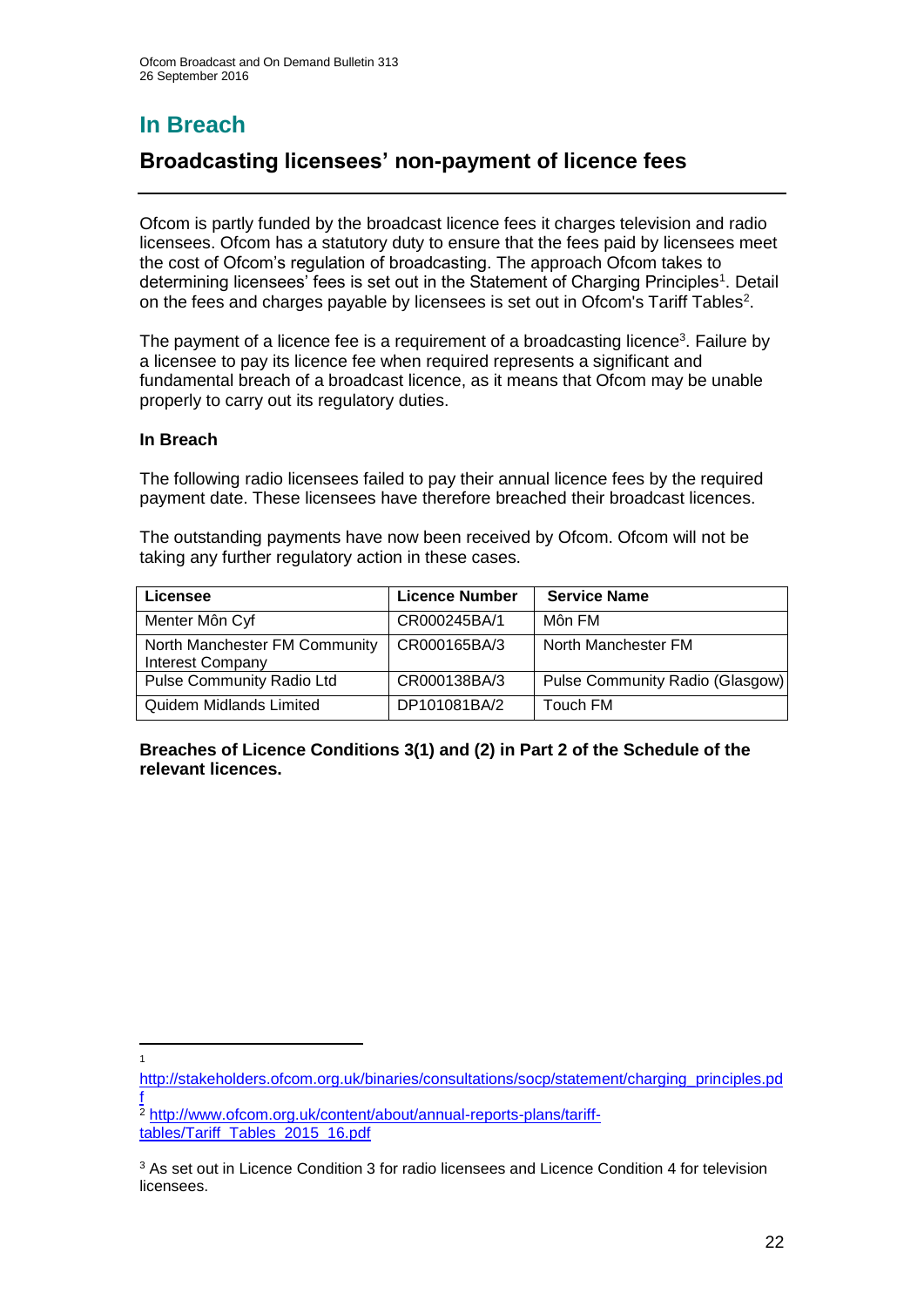# **Investigations Not in Breach**

Here are alphabetical lists of investigations that Ofcom has completed between 5 and 18 September 2016 and decided that the broadcaster or service provider did not breach Ofcom's codes, rules, licence conditions or other regulatory requirements.

### **Investigations conducted under the Procedures for investigating breaches of content standards for television and radio**

| <b>Programme</b>           |                  | <b>Broadcaster   Transmission</b><br>date | <b>Categories</b>  |
|----------------------------|------------------|-------------------------------------------|--------------------|
| Crimewatch                 | BBC <sub>1</sub> | 30/06/2016                                | Scheduling         |
| Roadshow                   |                  |                                           |                    |
| Channel 4 News   Channel 4 |                  | 06/01/2016                                | Protection of U18s |

For more information about how Ofcom conducts investigations about content standards on television and radio programmes, go to: <http://stakeholders.ofcom.org.uk/broadcasting/procedures/standards/>

#### **Investigations conducted under the General Procedures for investigating breaches of broadcast licences**

| Licensee                                           | <b>Licensed service</b> | <b>Categories</b>      |
|----------------------------------------------------|-------------------------|------------------------|
| Community Broadcast Initiative<br>Tyneside Limited | NE1 FM                  | <b>Key Commitments</b> |

For more information about how Ofcom conducts investigations about broadcast licences, go to: [http://stakeholders.ofcom.org.uk/broadcasting/procedures/general](http://stakeholders.ofcom.org.uk/broadcasting/procedures/general-procedures/)[procedures/](http://stakeholders.ofcom.org.uk/broadcasting/procedures/general-procedures/)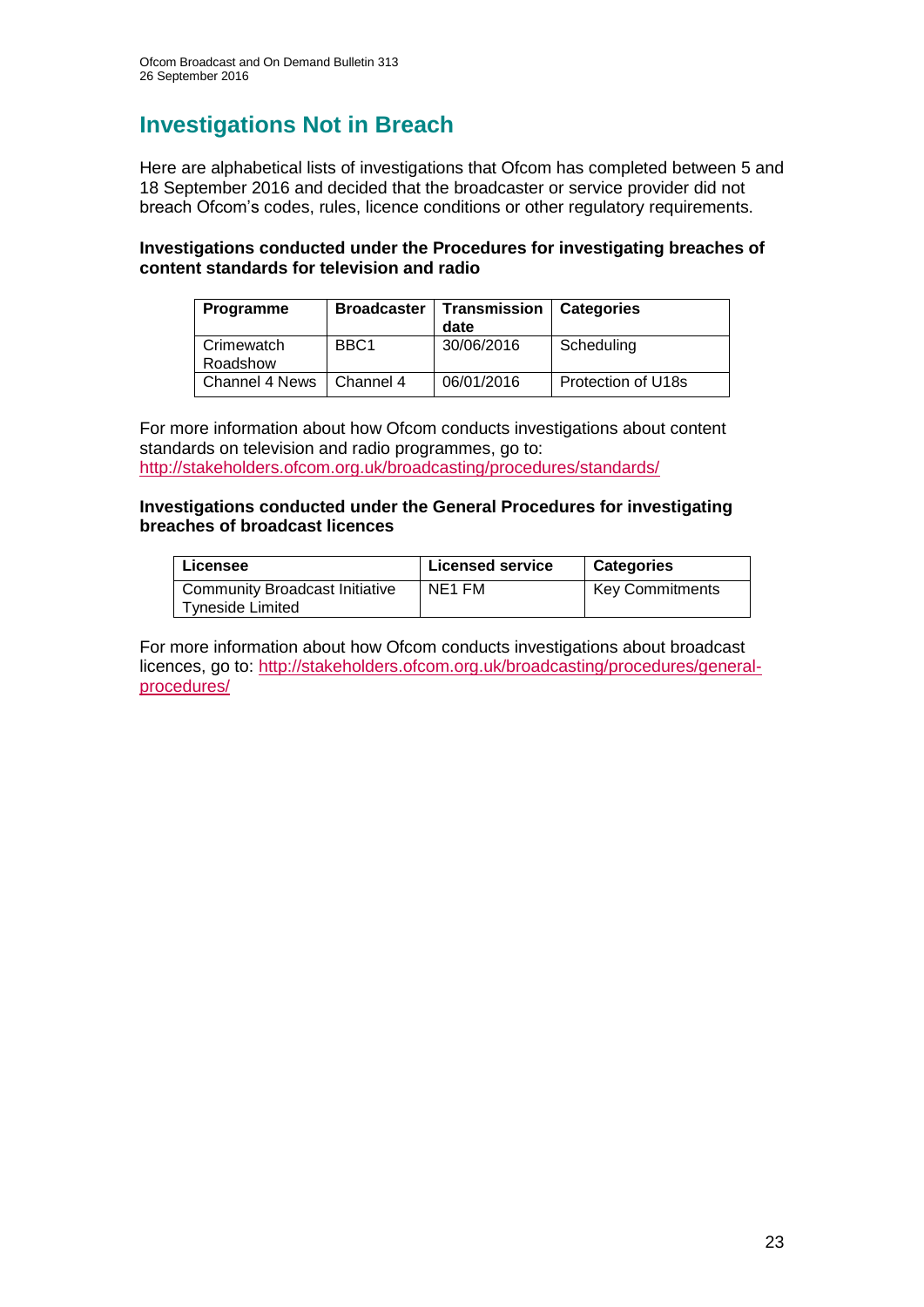# **Complaints assessed, not investigated**

Here are alphabetical lists of complaints that, after careful assessment, Ofcom has decided not to pursue between 5 and 18 September 2016 because they did not raise issues warranting investigation.

#### **Complaints assessed under the Procedures for investigating breaches of content standards for television and radio**

For more information about how Ofcom assesses complaints about content standards on television and radio programmes, go to: <http://stakeholders.ofcom.org.uk/broadcasting/procedures/standards/>

| Programme                                            | <b>Broadcaster</b> | <b>Transmission Date</b> | <b>Categories</b>                           | <b>Number of</b><br>complaints |
|------------------------------------------------------|--------------------|--------------------------|---------------------------------------------|--------------------------------|
| Waaris on &tv                                        | $\overline{87V}$   | 25/08/2016               | Generally accepted<br>standards             |                                |
| From the Start!<br>Rihanna                           | 4Music             | 22/08/2016               | Generally accepted<br>standards             | $\mathbf{1}$                   |
| Sun, Sex and<br><b>Suspicious Parents</b>            | 4Music             | 05/09/2016               | Other                                       | $\overline{1}$                 |
| 100% Hotter!                                         | 5Star              | 06/07/2016               | Transgender<br>discrimination/offence       | $\overline{3}$                 |
| <b>Celebrity Big</b><br>Brother's Bit on the<br>Side | 5Star              | 21/08/2016               | Sexual material                             | $\overline{2}$                 |
| <b>Neighbours</b>                                    | 5Star              | 01/09/2016               | Religious/Beliefs<br>discrimination/offence | 1                              |
| Programme trailers                                   | 5Star              | 25/08/2016               | Sexual material                             | 1                              |
| Programme trailers                                   | 5Star              | 26/08/2016               | Sexual material                             | 1                              |
| Sex Pod                                              | 5Star              | 11/08/2016               | Sexual material                             | $\overline{1}$                 |
| Sex Pod                                              | 5Star              | 17/08/2016               | Generally accepted<br>standards             | 1                              |
| Sex Pod                                              | 5Star              | 17/08/2016               | Sexual material                             | 1                              |
| Sex Pod                                              | 5Star              | 24/08/2016               | Due accuracy                                | 1                              |
| Sex Pod                                              | 5Star              | 31/08/2016               | Sexual material                             | $\overline{1}$                 |
| Sex Pod, Swipe<br><b>Right for Sex</b><br>(trailers) | 5Star              | 23/08/2016               | Sexual material                             | $\overline{1}$                 |
| Sex Pod, When Kids<br>Kill (trailers)                | 5Star              | 30/08/2016               | Scheduling                                  | 1                              |
| Swipe Right for Sex<br>(trailer)                     | 5Star              | 12/08/2016               | Sexual material                             | 1                              |
| Olympics 2016                                        | <b>BBC</b>         | 07/08/2016               | Generally accepted<br>standards             | $\overline{1}$                 |
| Olympics 2016                                        | <b>BBC</b>         | 18/08/2016               | Other                                       | $\overline{1}$                 |
| <b>BBC News</b>                                      | BBC <sub>1</sub>   | 06/09/2016               | Race<br>discrimination/offence              | $\overline{3}$                 |
| <b>Breakfast</b>                                     | BBC <sub>1</sub>   | 02/09/2016               | <b>Cross/self promotions</b>                | $\overline{1}$                 |
| <b>Breakfast</b>                                     | BBC <sub>1</sub>   | 05/09/2016               | Crime and disorder                          | $\overline{1}$                 |
| <b>Breakfast</b>                                     | BBC <sub>1</sub>   | 05/09/2016               | Race<br>discrimination/offence              | 1                              |
| Casualty                                             | BBC <sub>1</sub>   | 27/08/2016               | Violence                                    | $\overline{3}$                 |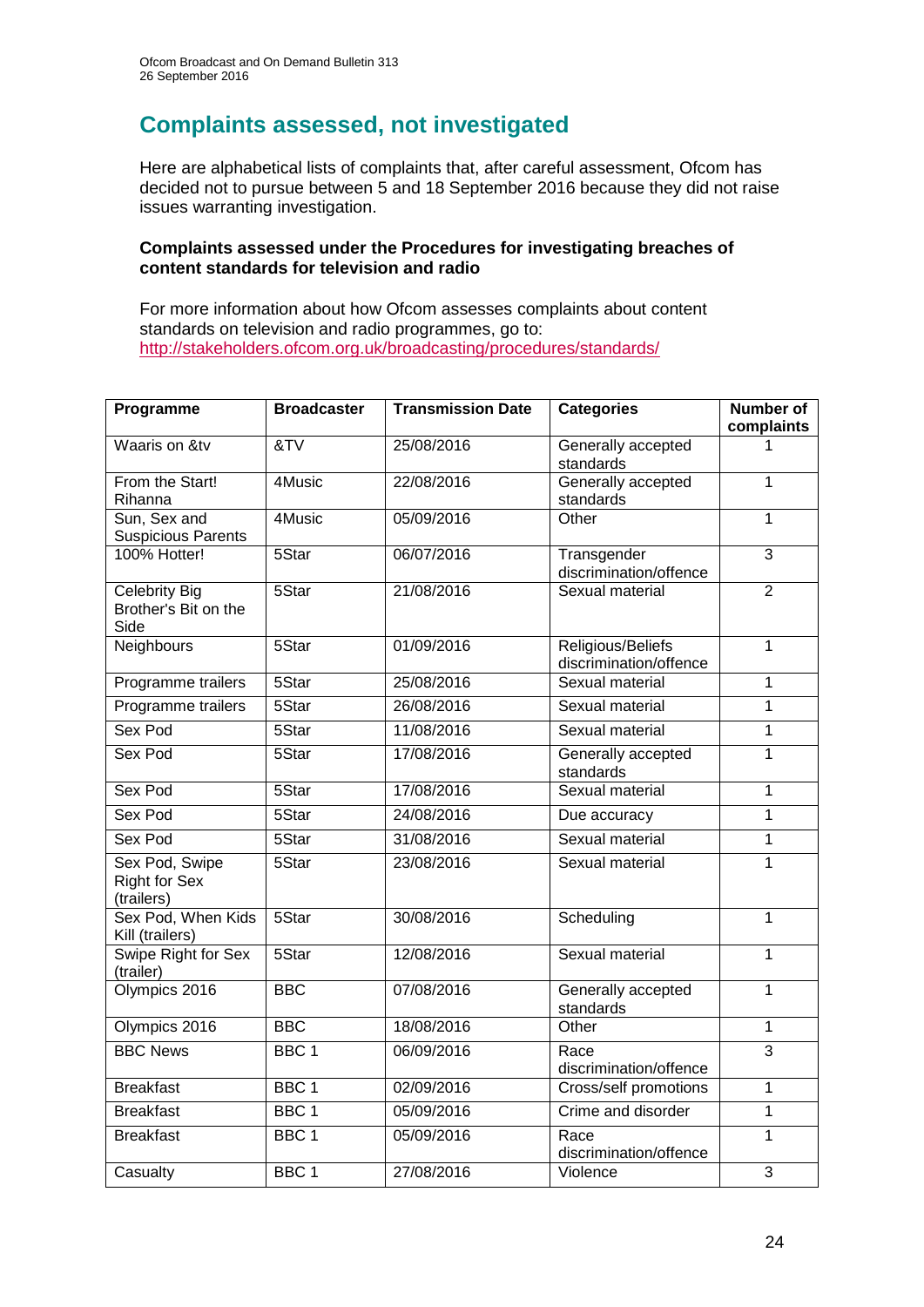| Programme                                                           | <b>Broadcaster</b> | <b>Transmission Date</b> | <b>Categories</b>                            | <b>Number of</b><br>complaints |
|---------------------------------------------------------------------|--------------------|--------------------------|----------------------------------------------|--------------------------------|
| Class of 92: Still Out<br>of Their League                           | BBC <sub>1</sub>   | 05/09/2016               | Offensive language                           |                                |
| Crimewatch                                                          | BBC <sub>1</sub>   | 05/09/2016               | Generally accepted<br>standards              | 3                              |
| Crimewatch                                                          | BBC <sub>1</sub>   | 05/09/2016               | Race<br>discrimination/offence               | 1                              |
| EastEnders                                                          | BBC <sub>1</sub>   | 17/08/2016               | Generally accepted<br>standards              | 1                              |
| Fake or Fortune?                                                    | BBC <sub>1</sub>   | 17/07/2016               | Generally accepted<br>standards              | 1                              |
| Flog It!                                                            | BBC <sub>1</sub>   | 15/07/2016               | Outside of remit                             | 1                              |
| Olympics 2016                                                       | BBC <sub>1</sub>   | 20/08/2016               | Race<br>discrimination/offence               | 1                              |
| Olympics 2016                                                       | BBC <sub>1</sub>   | 21/08/2016               | Outside of remit                             | 1                              |
| One Of Us                                                           | BBC <sub>1</sub>   | 08/09/2016               | Materially misleading                        | 1                              |
| Our Girl                                                            | BBC <sub>1</sub>   | 07/09/2016               | Violence                                     | 1                              |
| Poldark (trailer)                                                   | BBC <sub>1</sub>   | 03/09/2016               | Scheduling                                   | 1                              |
| Porridge                                                            | <b>BBC 10.</b>     | 28/08/2016               | <b>Disability</b><br>discrimination/offence  | 1                              |
| Porridge                                                            | BBC <sub>1</sub>   | 28/08/2016               | Transgender<br>discrimination/offence        | 1                              |
| <b>Question Time</b>                                                | BBC <sub>1</sub>   | 15/09/2016               | Generally accepted<br>standards              | 6                              |
| Saturday Kitchen<br>Live                                            | BBC <sub>1</sub>   | 06/08/2016               | Offensive language                           | 1                              |
| <b>Strictly Come</b><br>Dancing                                     | BBC <sub>1</sub>   | 03/09/2016               | Materially misleading                        | $\mathbf{1}$                   |
| The Andrew Marr<br>Show                                             | BBC <sub>1</sub>   | 04/09/2016               | Generally accepted<br>standards              | 1                              |
| The Doctor Who<br>Gave Up Drugs                                     | BBC <sub>1</sub>   | 15/09/2016               | Materially misleading                        | 1                              |
| <b>The Great British</b><br><b>Bake Off</b>                         | BBC <sub>1</sub>   | 31/08/2016               | Sexual material                              | 1                              |
| <b>The Great British</b><br><b>Bake Off</b>                         | BBC <sub>1</sub>   | 14/09/2016               | Outside of remit                             | 1                              |
| The One Show                                                        | BBC <sub>1</sub>   | 06/09/2016               | Sexual orientation<br>discrimination/offence | 1                              |
| <b>Britain's Hardest</b><br>Workers: Inside the<br>Low Wage Economy | BBC <sub>2</sub>   | 22/08/2016               | Generally accepted<br>standards              | 1                              |
| <b>Britain's Hardest</b><br>Workers: Inside the<br>Low Wage Economy | BBC <sub>2</sub>   | 22/08/2016               | Offensive language                           | $\mathbf{1}$                   |
| Equestrian:<br><b>Burghley Horse</b><br><b>Trials</b>               | BBC <sub>2</sub>   | 04/09/2016               | Animal welfare                               | 1                              |
| Fleabag                                                             | BBC <sub>2</sub>   | 21/08/2016               | Sexual material                              | $\overline{2}$                 |
| John Carter                                                         | BBC <sub>2</sub>   | 04/09/2016               | Scheduling                                   | 1                              |
| New York:<br>America's Biggest<br>City                              | BBC <sub>2</sub>   | 04/09/2016               | Scheduling                                   | 1                              |
| <b>Ripper Street</b>                                                | BBC <sub>2</sub>   | 22/08/2016               | Religious/Beliefs<br>discrimination/offence  | 1                              |
| Sahara with Michael<br>Palin                                        | BBC <sub>2</sub>   | 25/08/2016               | Animal welfare                               | 3                              |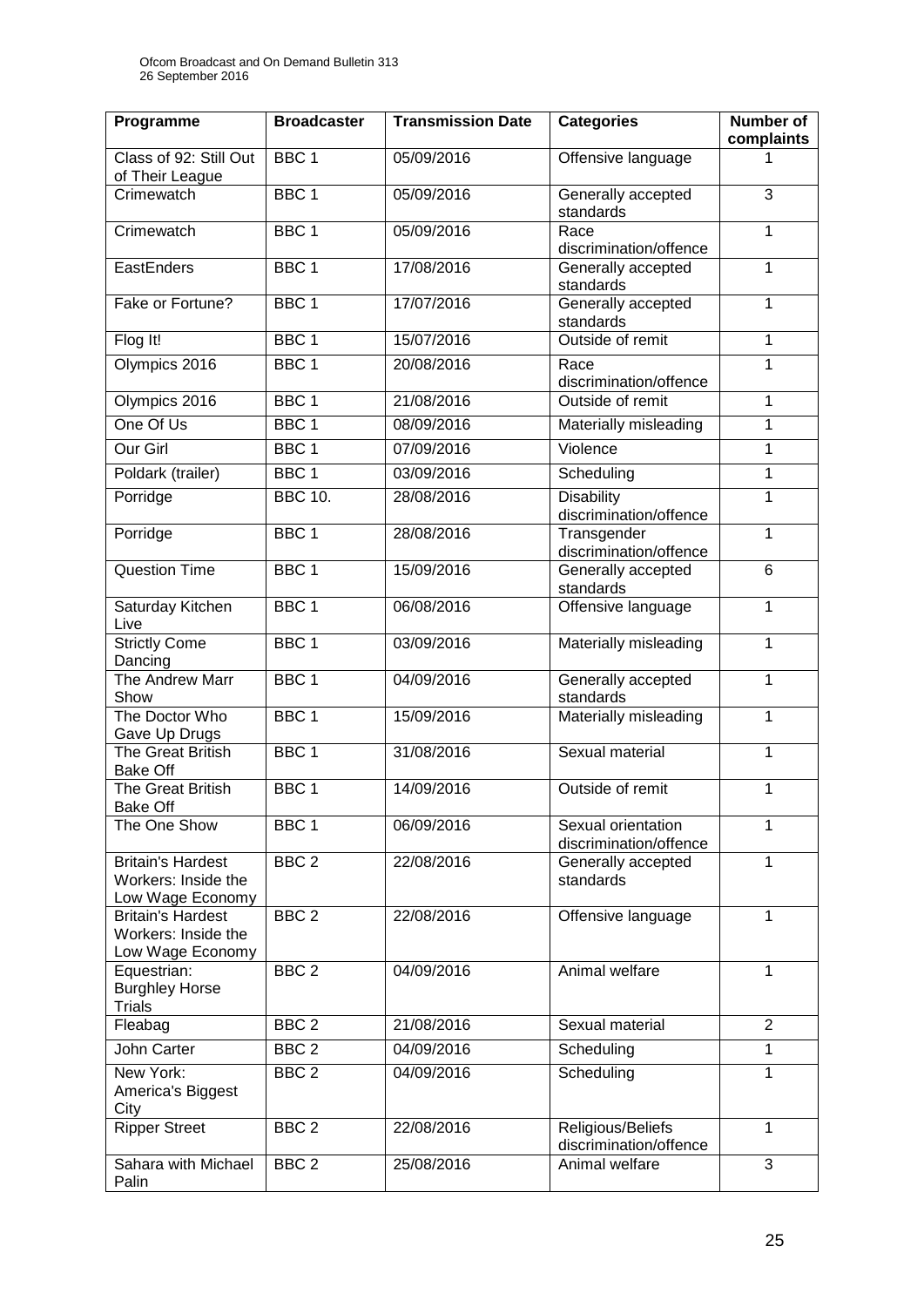| Programme                                               | <b>Broadcaster</b>              | <b>Transmission Date</b> | <b>Categories</b>                           | Number of<br>complaints |
|---------------------------------------------------------|---------------------------------|--------------------------|---------------------------------------------|-------------------------|
| Saturday Kitchen<br><b>Best Bites</b>                   | BBC <sub>2</sub>                | 04/09/2016               | Animal welfare                              | 1                       |
| My Nazi Legacy                                          | BBC <sub>4</sub>                | 04/09/2016               | Other                                       | 1                       |
| <b>BBC News</b>                                         | <b>BBC News</b><br>Channel      | 21/08/2016               | Drugs, smoking,<br>solvents or alcohol      | 1                       |
| <b>BBC News</b>                                         | <b>BBC</b> News<br>Channel      | 21/08/2016               | Due accuracy                                | 1                       |
| Who Women Want                                          | <b>BBC News</b><br>Channel      | 10/07/2016               | Sexual material                             | 1                       |
| Newsbeat                                                | <b>BBC Radio 1</b>              | 15/08/2016               | Sexual material                             | 1                       |
| <b>Scott Mills</b>                                      | <b>BBC Radio 1</b>              | 13/09/2016               | Scheduling                                  | 1                       |
| Jeremy Vine                                             | <b>BBC Radio 2</b>              | 20/07/2016               | Crime and disorder                          | 1                       |
| Jeremy Vine                                             | <b>BBC Radio 2</b>              | 20/07/2016               | Race<br>discrimination/offence              | $\overline{3}$          |
| Jeremy Vine                                             | <b>BBC Radio 2</b>              | 10/08/2016               | Generally accepted<br>standards             | $\overline{5}$          |
| Jeremy Vine                                             | <b>BBC Radio 2</b>              | 26/08/2016               | Religious/Beliefs<br>discrimination/offence | 1                       |
| Zoe Ball: Jason<br>Derulo "Kiss the<br>Sky" music track | <b>BBC Radio 2</b>              | 08/09/2016               | Offensive language                          | 1                       |
| Daphne Sounds<br>Expensive                              | <b>BBC Radio 4</b>              | 14/07/2016               | Race<br>discrimination/offence              | 1                       |
| Eastern Europeans<br>in Brexitland                      | <b>BBC Radio 4</b>              | 14/09/2016               | Offensive language                          | 1                       |
| Reading Europe -<br>Greece: The Final<br>Reckoning      | <b>BBC Radio 4</b>              | 14/08/2016               | Offensive language                          | 1                       |
| Today                                                   | <b>BBC Radio 4</b>              | 06/09/2016               | Generally accepted<br>standards             | $\overline{3}$          |
| Women's Hour                                            | <b>BBC Radio 4</b>              | 30/08/2016               | Generally accepted<br>standards             | 1                       |
| <b>DriveTime</b>                                        | <b>BBC Radio 5</b><br>Live      | 25/08/2016               | Generally accepted<br>standards             | 1                       |
| <b>Nick Conrad</b>                                      | <b>BBC Radio</b><br>Norfolk     | 14/07/2016               | Generally accepted<br>standards             | 1                       |
| Sasha Twining                                           | <b>BBC</b> Radio<br>Solent      | 05/09/2016               | Generally accepted<br>standards             | 1                       |
| Olympics 2016                                           | <b>BBC Red</b><br><b>Button</b> | 20/08/2016               | Generally accepted<br>standards             | 1                       |
| Scottish Football                                       | BT Sport 1                      | 26/08/2016               | Offensive language                          | $\overline{2}$          |
| <b>Toni Phillips</b>                                    | Capital Xtra                    | 08/08/2016               | Sexual material                             | 1                       |
| <b>Teen Titans</b>                                      | Cartoon<br><b>Network</b>       | 28/08/2016               | Offensive language                          | 1                       |
| Let's Go Club                                           | <b>CBeebies</b>                 | 10/09/2016               | Scheduling                                  | 1                       |
| Show Me Show Me                                         | <b>CBeebies</b>                 | 07/09/2016               | Offensive language                          | 1                       |
| Judge Judy (trailers)                                   | <b>CBS Reality</b>              | Various                  | Materially misleading                       | 1                       |
| My Reality                                              | <b>CBS Reality</b>              | 04/08/2016               | Scheduling                                  | 1                       |
| <b>My Reality</b>                                       | <b>CBS Reality</b>              | 19/08/2016               | Scheduling                                  | 1                       |
| My Reality                                              | <b>CBS Reality</b>              | 09/09/2016               | Generally accepted<br>standards             | 1                       |
| Triangle (trailer)                                      | <b>CBS Reality</b>              | 13/09/2016               | Scheduling                                  | 1                       |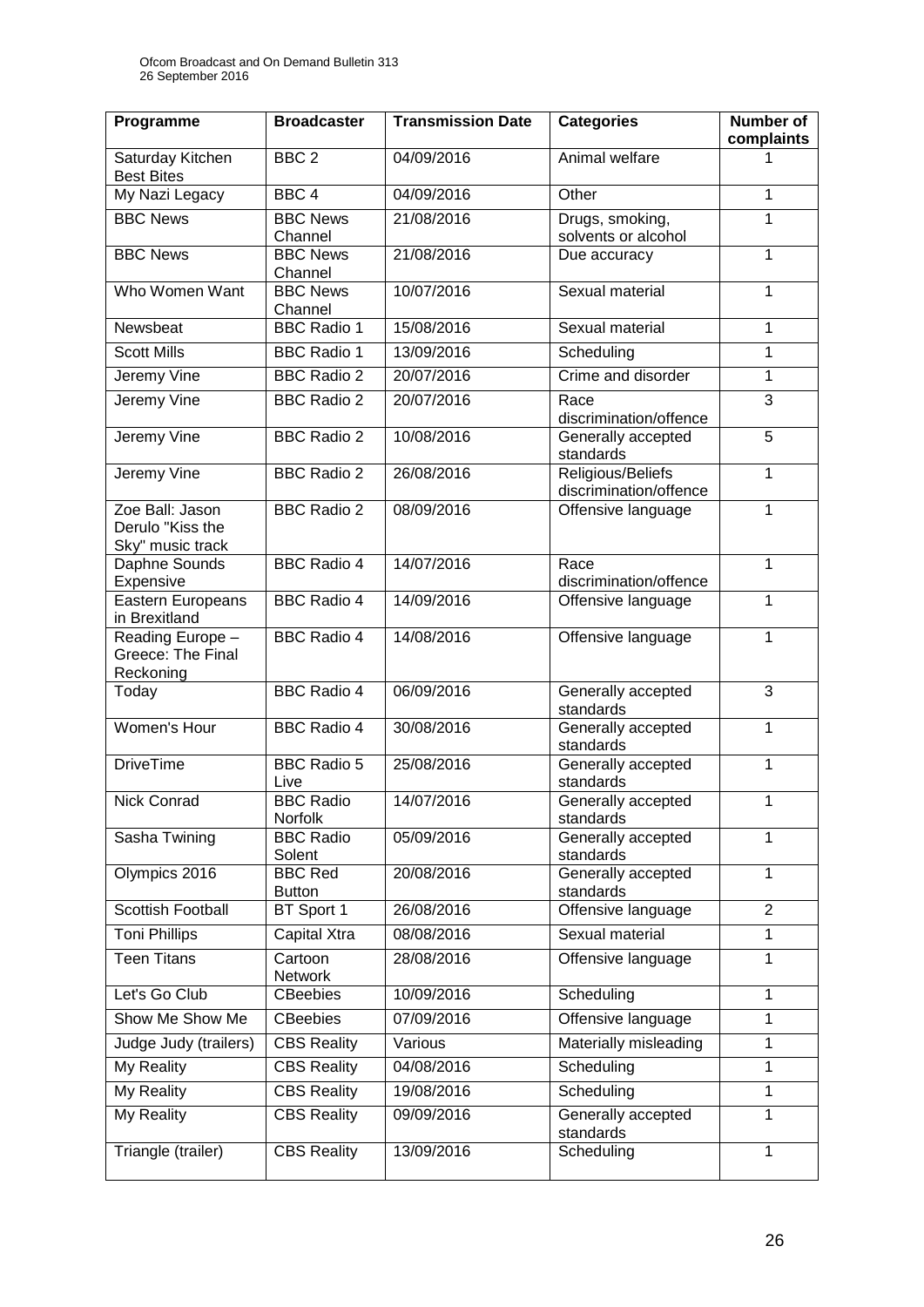| Programme                                    | <b>Broadcaster</b> | <b>Transmission Date</b> | <b>Categories</b>                            | <b>Number of</b><br>complaints |
|----------------------------------------------|--------------------|--------------------------|----------------------------------------------|--------------------------------|
| The Chase                                    | Challenge          | 04/09/2016               | Generally accepted<br>standards              |                                |
| 999: What's Your<br>Emergency?               | Channel 4          | 25/08/2016               | Generally accepted<br>standards              | 1                              |
| 999: What's Your<br>Emergency?               | Channel 4          | 01/09/2016               | Generally accepted<br>standards              | 1                              |
| Beauty and the<br><b>Baker</b>               | Channel 4          | 23/08/2016               | Materially misleading                        | 1                              |
| Channel 4 News                               | Channel 4          | 25/05/2016               | Other                                        | 1                              |
| <b>Channel 4 News</b>                        | Channel 4          | 27/07/2016               | Religious/Beliefs<br>discrimination/offence  | 1                              |
| Channel 4 News                               | Channel 4          | 11/08/2016               | Due impartiality/bias                        | $\overline{2}$                 |
| <b>Channel 4 News</b>                        | Channel 4          | 18/08/2016               | Scheduling                                   | $\overline{3}$                 |
| Channel 4 News                               | Channel 4          | 29/08/2016               | Religious/Beliefs<br>discrimination/offence  | 1                              |
| <b>Channel 4 News</b>                        | Channel 4          | 02/09/2016               | Due impartiality/bias                        | 1                              |
| Channel 4 News                               | Channel 4          | 05/09/2016               | Animal welfare                               | 1                              |
| Channel 4 News                               | Channel 4          | 06/09/2016               | Due impartiality/bias                        | 1                              |
| Ellen                                        | Channel 4          | 01/09/2016               | Generally accepted<br>standards              | 1                              |
| Eurotrash                                    | Channel 4          | 17/06/2016               | Generally accepted<br>standards              | 1                              |
| Gogglebox: Brexit<br>Special                 | Channel 4          | 03/08/2016               | Sexual orientation<br>discrimination/offence | $\mathbf 1$                    |
| <b>Hollyoaks</b>                             | Channel 4          | 26/08/2016               | Offensive language                           | 1                              |
| <b>Naked Attraction</b>                      | Channel $4$        | 01/08/2016               | <b>Nudity</b>                                | 1                              |
| <b>Naked Attraction</b>                      | Channel 4          | 10/09/2016               | Generally accepted<br>standards              | $\overline{2}$                 |
| <b>Naked Attraction</b>                      | Channel 4          | 14/09/2016               | Generally accepted<br>standards              | 1                              |
| <b>National Treasure</b><br>(trailer)        | Channel 4          | 12/09/2016               | Scheduling                                   | 1                              |
| Paralympics 2016                             | Channel 4          | Various                  | Generally accepted<br>standards              | 1                              |
| Paralympics 2016:<br><b>Opening Ceremony</b> | Channel 4          | 07/09/2016               | Advertising placement                        | 1                              |
| President Trump:<br>Can He Really Win?       | Channel 4          | 23/08/2016               | Due impartiality/bias                        | 1                              |
| <b>Rio 2016</b><br>Paralympics (trailer)     | Channel 4          | 14/07/2016               | Generally accepted<br>standards              | 1                              |
| <b>Rio 2016</b><br>Paralympics (trailer)     | Channel 4          | 18/08/2016               | Generally accepted<br>standards              | 1                              |
| <b>Rio 2016</b><br>Paralympics (trailer)     | Channel 4          | 22/08/2016               | Generally accepted<br>standards              | 1                              |
| <b>Rio 2016</b><br>Paralympics (trailer)     | Channel 4          | 28/08/2016               | Generally accepted<br>standards              | $\mathbf{1}$                   |
| <b>Rio 2016</b><br>Paralympics (trailer)     | Channel 4          | Various                  | Generally accepted<br>standards              | 13                             |
| Royal Ascot                                  | Channel 4          | 18/06/2016               | Surreptitious<br>advertising                 | 1                              |
| Sex Box                                      | Channel 4          | Various                  | Generally accepted<br>standards              | 1                              |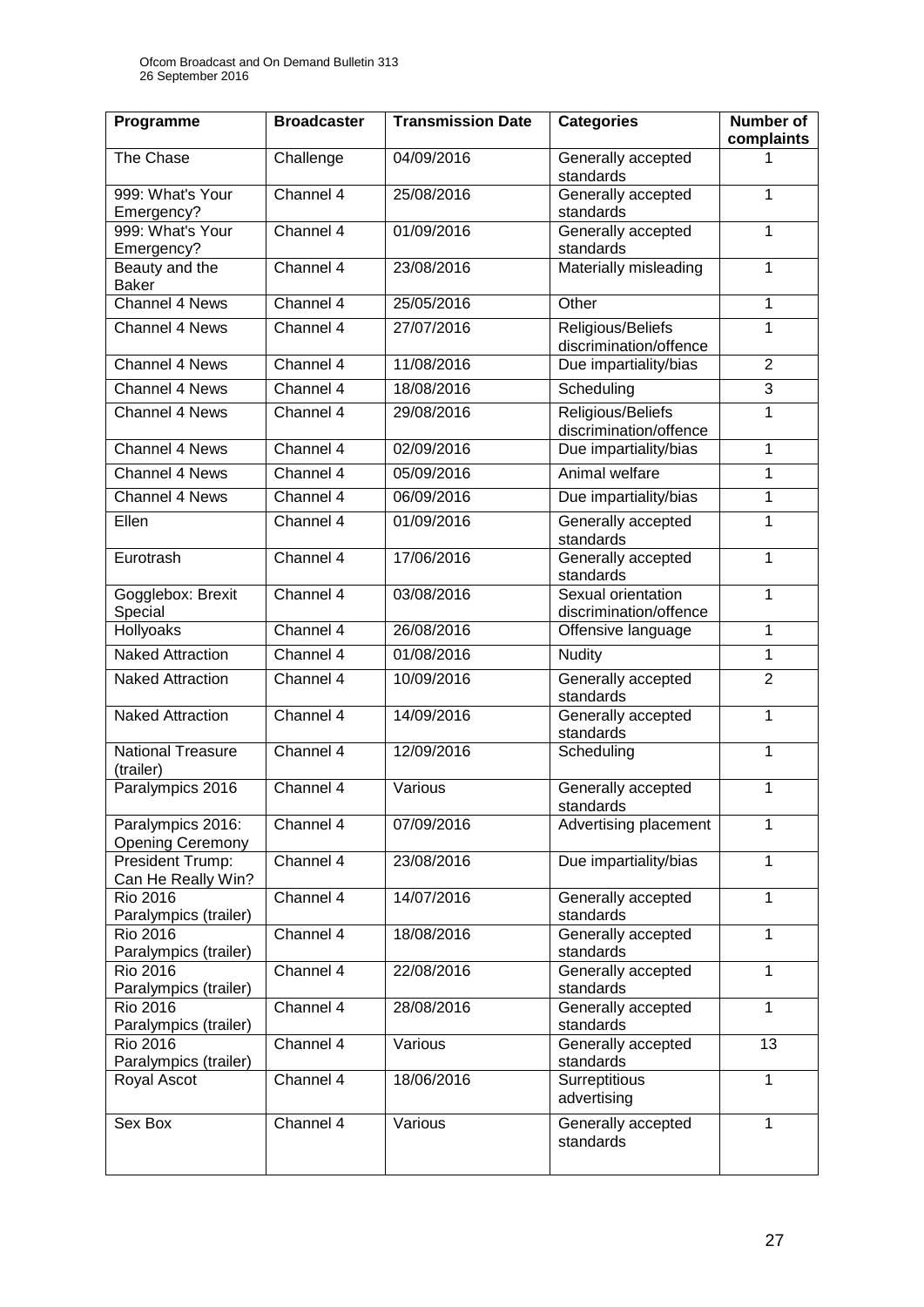| Programme                             | <b>Broadcaster</b>      | <b>Transmission Date</b> | <b>Categories</b>                | <b>Number of</b><br>complaints |
|---------------------------------------|-------------------------|--------------------------|----------------------------------|--------------------------------|
| <b>The Good Terrorist</b>             | Channel 4               | 27/08/2016               | Generally accepted<br>standards  |                                |
| The Wolf of Wall<br><b>Street</b>     | Channel 4               | 04/09/2016               | Generally accepted<br>standards  | 1                              |
| Naked Attraction,<br>Sex Pod, Sex Box | Channel 4,<br>Channel 5 | 18/08/2016               | Generally accepted<br>standards  | 1                              |
| Celebrity Big Brother                 | Channel 5               | 31/07/2016               | Gender<br>discrimination/offence | $\overline{2}$                 |
| Celebrity Big Brother                 | Channel 5               | 01/08/2016               | Generally accepted<br>standards  | 29                             |
| <b>Celebrity Big Brother</b>          | Channel 5               | 02/08/2016               | Gender<br>discrimination/offence | 1                              |
| <b>Celebrity Big Brother</b>          | Channel 5               | 03/08/2016               | Generally accepted<br>standards  | $\overline{3}$                 |
| <b>Celebrity Big Brother</b>          | Channel 5               | 04/08/2016               | Generally accepted<br>standards  | 3                              |
| Celebrity Big Brother                 | Channel 5               | 05/08/2016               | Violence                         | 1                              |
| <b>Celebrity Big Brother</b>          | Channel 5               | 07/08/2016               | Generally accepted<br>standards  | 6                              |
| Celebrity Big Brother                 | Channel 5               | 08/08/2016               | Generally accepted<br>standards  | $\overline{7}$                 |
| Celebrity Big Brother                 | Channel 5               | 08/08/2016               | Sexual material                  | $\overline{2}$                 |
| <b>Celebrity Big Brother</b>          | Channel 5               | 09/08/2016               | Generally accepted<br>standards  | 8                              |
| <b>Celebrity Big Brother</b>          | Channel 5               | 09/08/2016               | Sexual material                  | 1                              |
| <b>Celebrity Big Brother</b>          | Channel 5               | 10/08/2016               | Generally accepted<br>standards  | 60                             |
| Celebrity Big Brother                 | Channel 5               | 10/08/2016               | Voting                           | $\mathbf{1}$                   |
| Celebrity Big Brother                 | Channel 5               | 11/08/2016               | Crime and disorder               | $\overline{3}$                 |
| <b>Celebrity Big Brother</b>          | Channel 5               | 11/08/2016               | Generally accepted<br>standards  | 50                             |
| Celebrity Big Brother                 | Channel 5               | 11/08/2016               | Voting                           | 1                              |
| Celebrity Big Brother                 | Channel 5               | 12/08/2016               | Generally accepted<br>standards  | 9                              |
| Celebrity Big Brother                 | Channel 5               | 12/08/2016               | Materially misleading            | $\overline{2}$                 |
| Celebrity Big Brother                 | Channel 5               | 12/08/2016               | Sexual material                  | $\overline{2}$                 |
| <b>Celebrity Big Brother</b>          | Channel 5               | 12/08/2016               | Voting                           | 4                              |
| <b>Celebrity Big Brother</b>          | Channel 5               | 13/08/2016               | Generally accepted<br>standards  | 3                              |
| Celebrity Big Brother                 | Channel 5               | 13/08/2016               | <b>Nudity</b>                    | 1                              |
| <b>Celebrity Big Brother</b>          | Channel 5               | 14/08/2016               | Generally accepted<br>standards  | 85                             |
| <b>Celebrity Big Brother</b>          | Channel 5               | 15/08/2016               | Generally accepted<br>standards  | 21                             |
| Celebrity Big Brother                 | Channel 5               | 15/08/2016               | Sexual material                  | 5                              |
| <b>Celebrity Big Brother</b>          | Channel 5               | 16/08/2016               | Generally accepted<br>standards  | 28                             |
| <b>Celebrity Big Brother</b>          | Channel 5               | 16/08/2016               | Product placement                | 1                              |
| Celebrity Big Brother                 | Channel 5               | 16/08/2016               | Sexual material                  | 1                              |
| Celebrity Big Brother                 | Channel 5               | 16/08/2016               | Voting                           | $\overline{2}$                 |
| Celebrity Big Brother                 | Channel 5               | 17/08/2016               | Generally accepted<br>standards  | $\overline{\mathbf{4}}$        |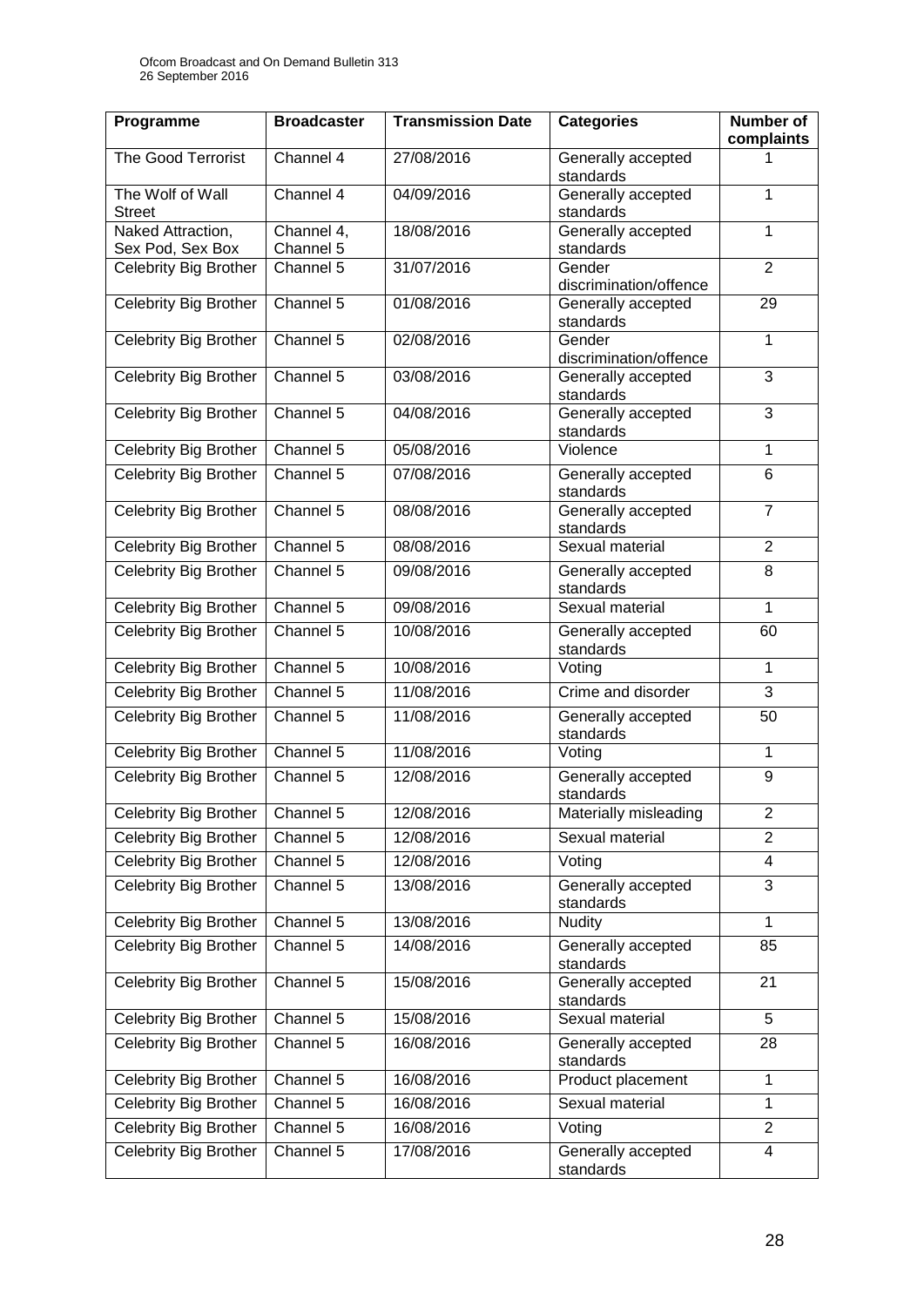| Programme                                            | <b>Broadcaster</b> | <b>Transmission Date</b> | <b>Categories</b>                           | <b>Number of</b><br>complaints |
|------------------------------------------------------|--------------------|--------------------------|---------------------------------------------|--------------------------------|
| <b>Celebrity Big Brother</b>                         | Channel 5          | 18/08/2016               | Generally accepted<br>standards             | 2                              |
| Celebrity big Brother                                | Channel 5          | 19/08/2016               | Generally accepted<br>standards             | $\mathbf{1}$                   |
| Celebrity Big Brother                                | Channel 5          | 19/08/2016               | Materially misleading                       | 1                              |
| Celebrity Big Brother                                | Channel 5          | 20/08/2016               | Generally accepted<br>standards             | 3                              |
| <b>Celebrity Big Brother</b>                         | Channel 5          | 22/08/2016               | <b>Disability</b><br>discrimination/offence | 1                              |
| Celebrity Big Brother                                | Channel 5          | 22/08/2016               | Generally accepted<br>standards             | $\overline{2}$                 |
| Celebrity Big Brother                                | Channel 5          | 22/08/2016               | Other                                       | $\mathbf{1}$                   |
| <b>Celebrity Big Brother</b>                         | Channel 5          | 22/08/2016               | Sexual material                             | $\overline{2}$                 |
| Celebrity Big Brother                                | Channel 5          | 23/08/2016               | Generally accepted<br>standards             | 4                              |
| <b>Celebrity Big Brother</b>                         | Channel 5          | 23/08/2016               | Materially misleading                       | $\overline{4}$                 |
| Celebrity Big Brother                                | Channel 5          | 23/08/2016               | Sexual material                             | 1                              |
| Celebrity Big Brother                                | Channel 5          | 24/08/2016               | Generally accepted<br>standards             | 87                             |
| Celebrity Big Brother                                | Channel $5$        | 24/08/2016               | Materially misleading                       | $\mathbf{1}$                   |
| Celebrity Big Brother                                | Channel 5          | 25/08/2016               | Generally accepted<br>standards             | 56                             |
| Celebrity Big Brother                                | Channel 5          | 25/08/2016               | Materially misleading                       | 6                              |
| Celebrity Big Brother                                | Channel 5          | 26/08/2016               | Generally accepted<br>standards             | 13                             |
| Celebrity Big Brother                                | Channel 5          | 26/08/2016               | Voting                                      | 29                             |
| <b>Celebrity Big Brother</b>                         | Channel 5          | Various                  | Generally accepted<br>standards             | 1                              |
| <b>Celebrity Big</b><br>Brother's Bit on the<br>Side | Channel 5          | 16/08/2016               | Generally accepted<br>standards             | 1                              |
| Celebrity Big<br>Brother's Bit on the<br>Side        | Channel 5          | 17/08/2016               | Gender<br>discrimination/offence            | 1                              |
| <b>Celebrity Power</b><br>Couples 2016               | Channel 5          | 31/07/2016               | Generally accepted<br>standards             | 1                              |
| Fireman Sam                                          | Channel 5          | 28/06/2016               | Religious/Beliefs<br>discrimination/offence | 1                              |
| Fireman Sam                                          | Channel 5          | 28/06/2016               | Religious/Beliefs<br>discrimination/offence | 1                              |
| Live from V Festival                                 | Channel 5          | 21/08/2016               | Materially misleading                       | $\mathbf{1}$                   |
| <b>NCIS</b>                                          | Channel 5          | 25/08/2016               | Offensive language                          | 1                              |
| No Fatties Allowed                                   | Channel 5          | 01/08/2016               | Generally accepted<br>standards             | 1                              |
| Pets Make You<br>Laugh Out Loud                      | Channel 5          | 04/09/2016               | Religious/Beliefs<br>discrimination/offence | 1                              |
| Rosamunde<br>Pilcher's Fighting<br>For Her Family    | Channel 5          | 25/08/2016               | Offensive language                          | 1                              |
| Sex Pod, Swipe<br><b>Right for Sex</b><br>(trailers) | Channel 5          | 26/08/2016               | Sexual material                             | $\mathbf{1}$                   |
| <b>Teenage Mutant</b><br>Ninja Turtles               | Channel 5          | 13/08/2016               | Violence                                    | 1                              |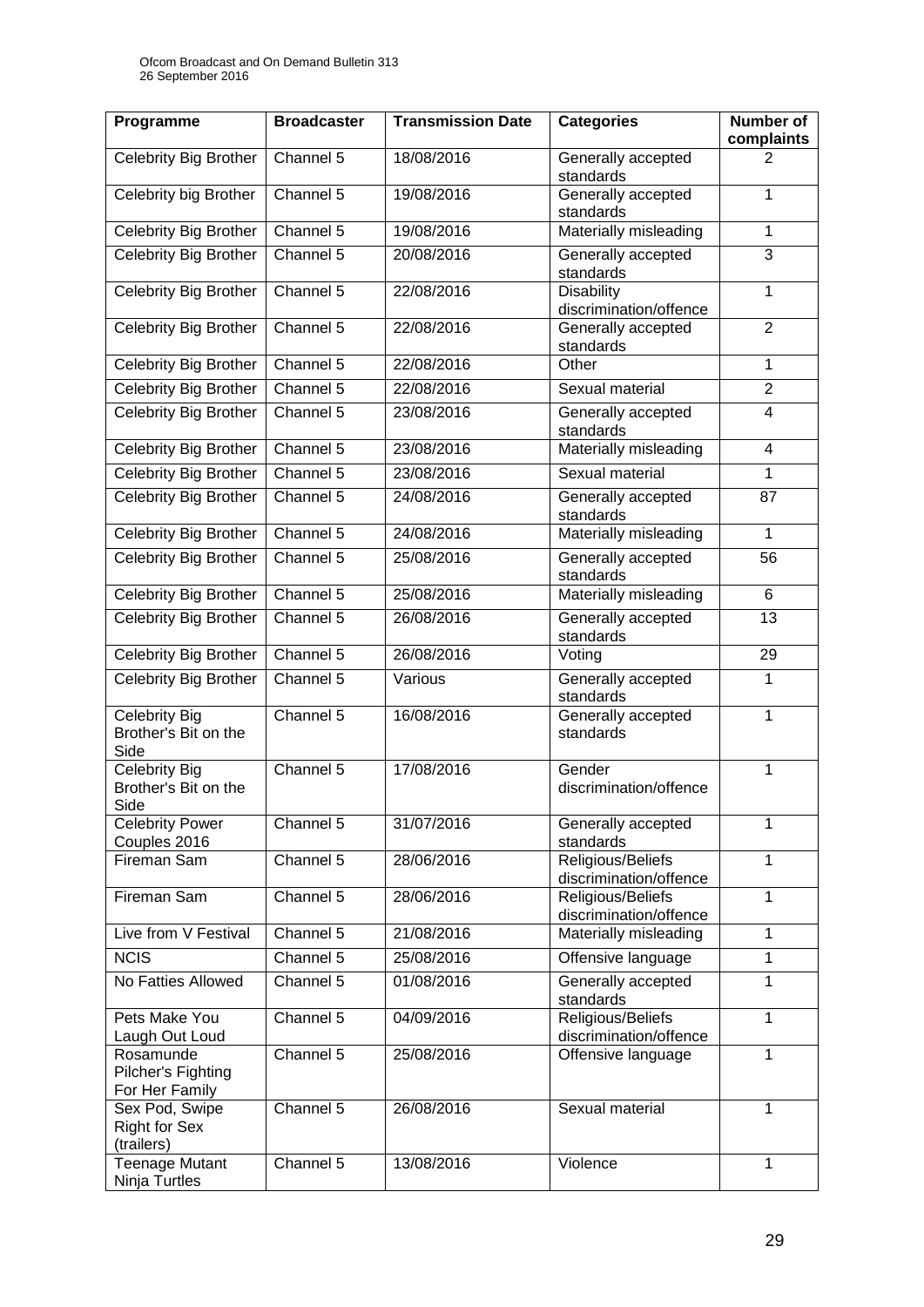| Programme                                        | <b>Broadcaster</b>                       | <b>Transmission Date</b> | <b>Categories</b>                           | <b>Number of</b><br>complaints |
|--------------------------------------------------|------------------------------------------|--------------------------|---------------------------------------------|--------------------------------|
| The Cars That Made<br><b>Britain Great</b>       | Channel 5                                | 02/09/2016               | Offensive language                          | 3                              |
| The Cars That Made<br><b>Britain Great</b>       | Channel 5                                | 05/09/2016               | Offensive language                          | 1                              |
| The Cars That Made<br><b>Britain Great</b>       | Channel 5                                | 09/09/2016               | Materially misleading                       | 1                              |
| The Nightmare<br>Neighbour Next<br>Door          | Channel 5                                | 27/08/2016               | Offensive language                          | 1                              |
| The Wright Stuff                                 | Channel 5                                | 30/08/2016               | Due accuracy                                | 1                              |
| The Wright Stuff                                 | Channel 5                                | 01/09/2016               | Offensive language                          | 1                              |
| The Wright Stuff                                 | Channel 5                                | 07/09/2016               | Due impartiality/bias                       | 1                              |
| Betsafe's<br>sponsorship of<br>primetime on Dave | Dave                                     | Various                  | Sponsorship credits                         | 5                              |
| Sanjhi Mehak                                     | Desi Radio                               | 28/08/2016               | Religious/Beliefs<br>discrimination/offence | 1                              |
| Pickle and Peanut<br>(trailer)                   | Disney XD                                | 28/08/2016               | Generally accepted<br>standards             | 1                              |
| Sharpe                                           | Drama                                    | 03/09/2016               | Violence                                    | 1                              |
| Baby Daddy and<br>Animals Unleashed<br>(trailer) | E <sub>4</sub>                           | 01/09/2016               | Generally accepted<br>standards             | 1                              |
| Rude Tube                                        | E <sub>4</sub>                           | 04/09/2016               | Under 18s in<br>programmes                  | 1                              |
| Stage School                                     | E <sub>4</sub>                           | 06/09/2016               | Race<br>discrimination/offence              | 1                              |
| <b>Stage School</b><br>(trailer)                 | E <sub>4</sub>                           | 02/09/2016               | Generally accepted<br>standards             | 1                              |
| <b>Tattoo Fixers On</b><br>Holiday               | E <sub>4</sub>                           | 12/09/2016               | Generally accepted<br>standards             | 1                              |
| BBC 3 (trailer)                                  | Facebook                                 | 05/09/2016               | Outside of remit                            | 1                              |
| The Heat                                         | Film4                                    | 01/09/2016               | Other                                       | 1                              |
| The O'Reilly Factor                              | Fox News                                 | 11/08/2016               | Due accuracy                                | 1                              |
| Programming                                      | Gold                                     | 31/08/2016               | Other                                       | 1                              |
| <b>Heart Breakfast</b>                           | <b>Heart Radio</b><br>(West<br>Midlands) | 04/08/2016               | Race<br>discrimination/offence              | 1                              |
| 500 Questions                                    | <b>ITV</b>                               | 22/08/2016               | Age<br>discrimination/offence               | 1                              |
| 500 Questions                                    | <b>ITV</b>                               | 23/08/2016               | Gender<br>discrimination/offence            | 1                              |
| Cold Feet                                        | <b>ITV</b>                               | 05/09/2016               | Offensive language                          | 1                              |
| <b>Cold Feet</b>                                 | <b>ITV</b>                               | 12/09/2016               | Materially misleading                       | 1                              |
| Columbo                                          | <b>ITV</b>                               | 20/08/2016               | Advertisements                              | 1                              |
| Columbo: Troubled<br>Waters                      | <b>ITV</b>                               | 28/08/2016               | Violence                                    | 1                              |
| <b>Coronation street</b>                         | ITV                                      | 22/08/2016               | Offensive language                          | 1                              |
| <b>Coronation Street</b>                         | <b>ITV</b>                               | 29/08/2016               | Generally accepted<br>standards             | 1                              |
| <b>Coronation Street</b>                         | <b>ITV</b>                               | 02/09/2016               | Generally accepted<br>standards             | 1                              |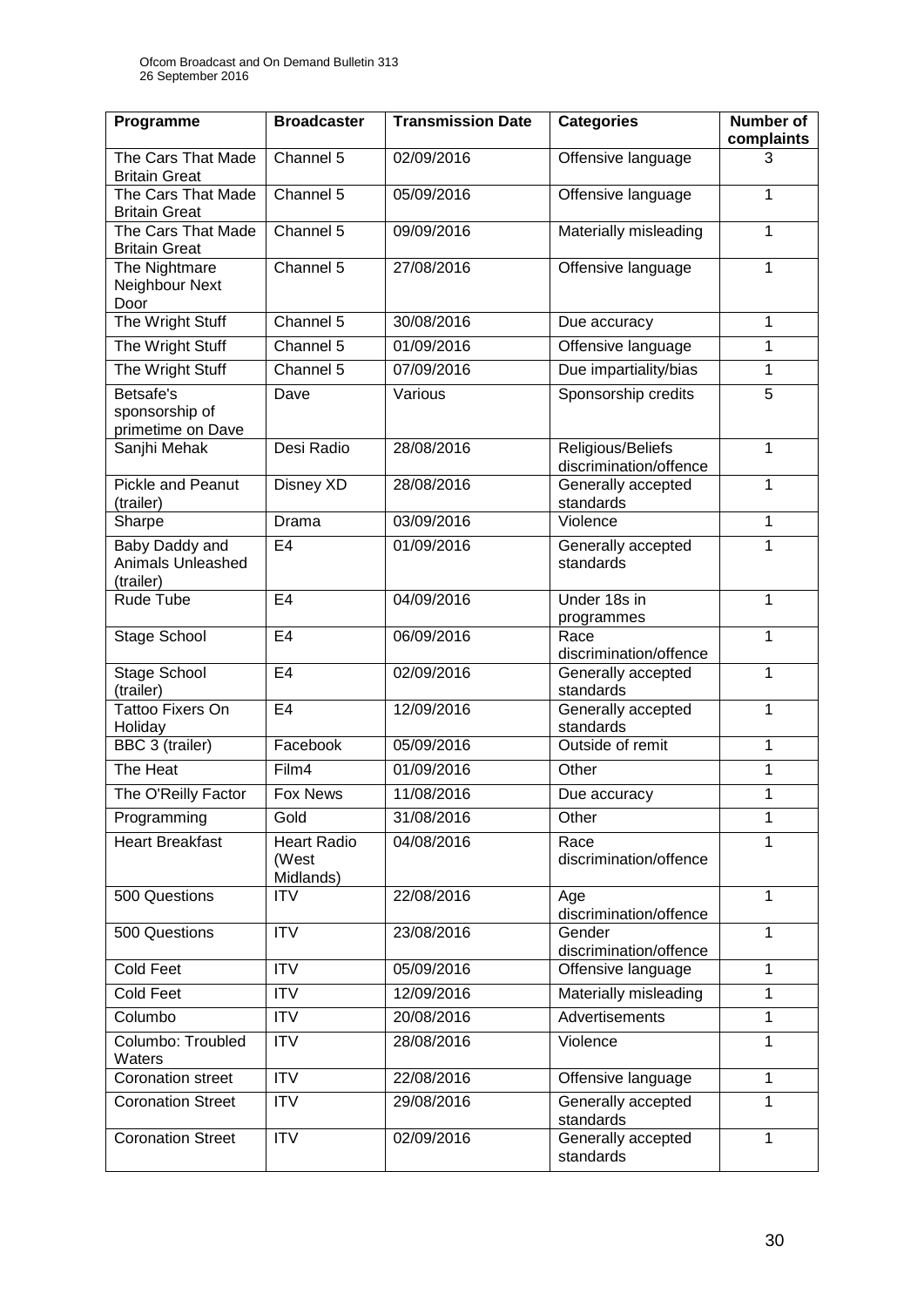| Programme                               | <b>Broadcaster</b> | <b>Transmission Date</b> | <b>Categories</b>                           | <b>Number of</b><br>complaints |
|-----------------------------------------|--------------------|--------------------------|---------------------------------------------|--------------------------------|
| <b>Coronation Street</b>                | <b>ITV</b>         | 05/09/2016               | Generally accepted<br>standards             | 34                             |
| <b>Coronation Street</b>                | <b>ITV</b>         | 07/09/2016               | Generally accepted<br>standards             | 99                             |
| <b>Coronation Street</b>                | <b>ITV</b>         | 09/09/2016               | Disability<br>discrimination/offence        | $\overline{2}$                 |
| <b>Coronation Street</b>                | <b>ITV</b>         | 09/09/2016               | Nudity                                      | 1                              |
| <b>Coronation Street</b>                | <b>ITV</b>         | 12/09/2016               | Generally accepted<br>standards             | 1                              |
| Emmerdale                               | <b>ITV</b>         | 23/08/2016               | Generally accepted<br>standards             | 1                              |
| Emmerdale                               | <b>ITV</b>         | 25/08/2016               | <b>Disability</b><br>discrimination/offence | 43                             |
| Emmerdale                               | <b>ITV</b>         | 25/08/2016               | Generally accepted<br>standards             | 1                              |
| Emmerdale                               | <b>ITV</b>         | 25/08/2016               | Sexual material                             | 1                              |
| Emmerdale                               | <b>ITV</b>         | 30/08/2016               | Sexual material                             | 1                              |
| Emmerdale                               | <b>ITV</b>         | 01/09/2016               | Harm                                        | 1                              |
| Emmerdale                               | <b>ITV</b>         | 01/09/2016               | Offensive language                          | 1                              |
| Emmerdale                               | <b>ITV</b>         | 05/09/2016               | Sexual material                             | 1                              |
| Emmerdale                               | <b>ITV</b>         | 06/09/2016               | Sexual material                             | 1                              |
| Emmerdale                               | $\overline{IV}$    | 08/09/2016               | Offensive language                          | $\overline{2}$                 |
| Emmerdale                               | <b>ITV</b>         | 08/09/2016               | Sexual material                             | 1                              |
| Emmerdale                               | <b>ITV</b>         | 09/09/2016               | Scheduling                                  | 1                              |
| Emmerdale /<br><b>Coronation Street</b> | <b>ITV</b>         | 12/09/2016               | Generally accepted<br>standards             | 1                              |
| Go For It                               | <b>ITV</b>         | 27/08/2016               | Dangerous behaviour                         | 12                             |
| Good Morning<br><b>Britain</b>          | <b>ITV</b>         | 22/08/2016               | Competitions                                | 1                              |
| Good Morning<br><b>Britain</b>          | <b>ITV</b>         | 01/09/2016               | Due impartiality/bias                       | 1                              |
| <b>Good Morning</b><br><b>Britain</b>   | <b>ITV</b>         | 06/09/2016               | Generally accepted<br>standards             | 1                              |
| <b>Good Morning</b><br><b>Britain</b>   | <b>ITV</b>         | 06/09/2016               | Other                                       | 1                              |
| <b>Good Morning</b><br><b>Britain</b>   | <b>ITV</b>         | 13/09/2016               | Crime and disorder                          | 1                              |
| <b>Good Morning</b><br><b>Britain</b>   | <b>ITV</b>         | 13/09/2016               | Generally accepted<br>standards             | $\overline{2}$                 |
| <b>Good Morning</b><br><b>Britain</b>   | $\overline{IV}$    | 14/09/2016               | Generally accepted<br>standards             | 1                              |
| <b>Good Morning</b><br><b>Britain</b>   | <b>ITV</b>         | 24/08/2016               | Generally accepted<br>standards             | 1                              |
| International<br>Football               | <b>ITV</b>         | 04/09/2016               | Religious/Beliefs<br>discrimination/offence | $\overline{2}$                 |
| <b>ITV News</b>                         | <b>ITV</b>         | 23/08/2016               | Due impartiality/bias                       | 1                              |
| <b>ITV News</b>                         | <b>ITV</b>         | 02/09/2016               | Generally accepted<br>standards             | 1                              |
| <b>ITV News</b>                         | <b>ITV</b>         | 05/09/2016               | Due impartiality/bias                       | 1                              |
| <b>ITV News at Ten</b>                  | <b>ITV</b>         | 12/09/2016               | Generally accepted<br>standards             | 1                              |
| Jackpot 24/7                            | <b>ITV</b>         | 14/09/2016               | Advertisements                              | $\mathbf{1}$                   |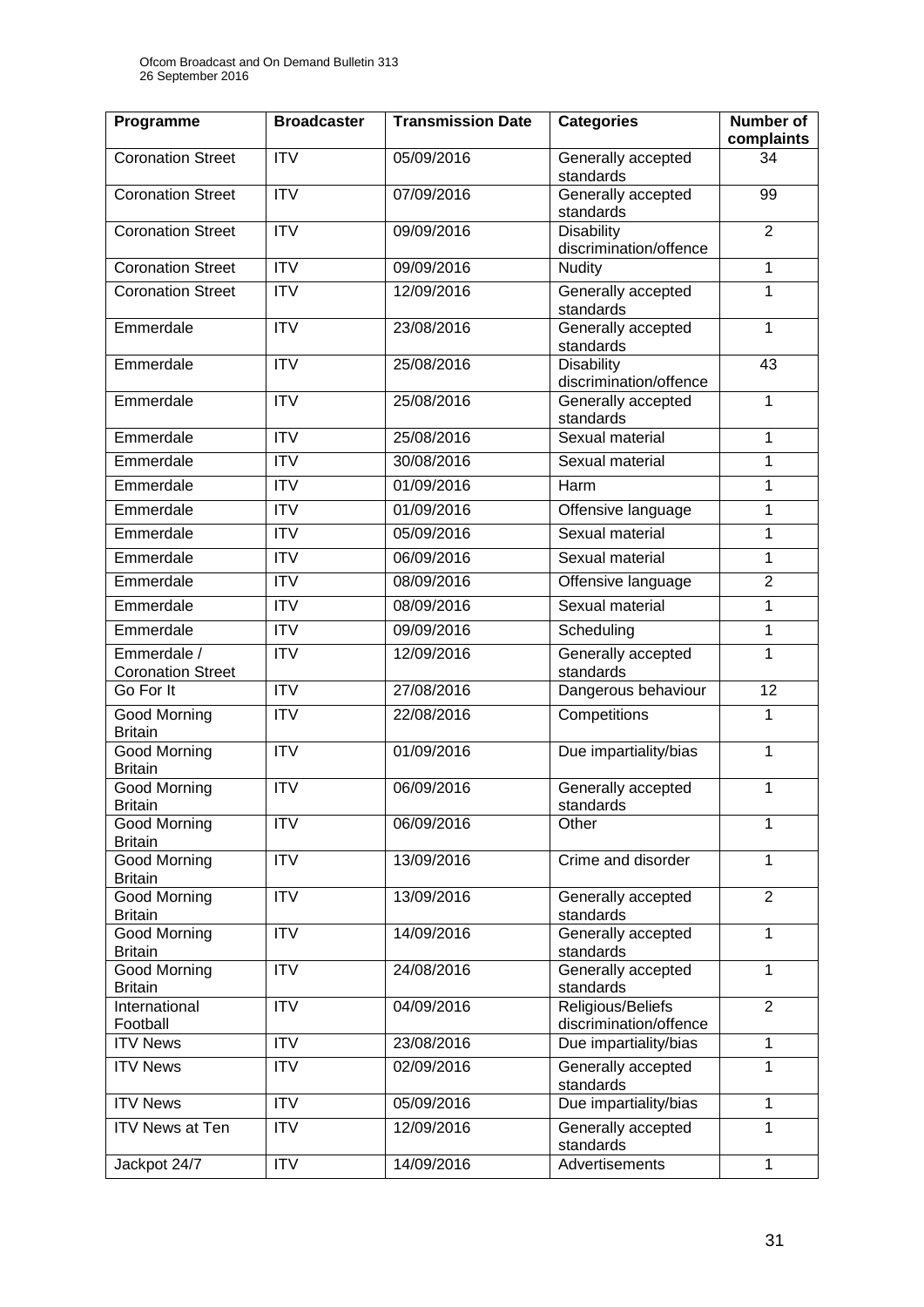| Programme                                            | <b>Broadcaster</b>     | <b>Transmission Date</b> | <b>Categories</b>                            | <b>Number of</b><br>complaints |
|------------------------------------------------------|------------------------|--------------------------|----------------------------------------------|--------------------------------|
| Judge Rinder                                         | <b>ITV</b>             | 25/08/2016               | <b>Disability</b><br>discrimination/offence  |                                |
| Loose Women                                          | <b>ITV</b>             | 18/08/2016               | Generally accepted<br>standards              | $\overline{2}$                 |
| Loose Women                                          | $\overline{IV}$        | 19/08/2016               | Gender<br>discrimination/offence             | 1                              |
| Loose Women                                          | <b>ITV</b>             | 23/08/2016               | Gender<br>discrimination/offence             | 1                              |
| Loose Women                                          | <b>ITV</b>             | 30/08/2016               | Generally accepted<br>standards              | 1                              |
| Loose Women                                          | $\overline{IV}$        | 02/09/2016               | Dangerous behaviour                          | 1                              |
| Loose Women                                          | <b>ITV</b>             | 07/09/2016               | Generally accepted<br>standards              | 1                              |
| Lorraine                                             | $\overline{IV}$        | 31/08/2016               | Generally accepted<br>standards              | 1                              |
| Lorraine                                             | <b>ITV</b>             | 01/09/2016               | Scheduling                                   | 1                              |
| Lorraine                                             | $\overline{IV}$        | 07/09/2016               | Gender                                       | 1                              |
|                                                      |                        |                          | discrimination/offence                       |                                |
| Lorraine                                             | <b>ITV</b>             | 12/09/2016               | Due impartiality/bias                        | 1                              |
| Lorraine                                             | <b>ITV</b>             | 12/09/2016               | Outside of remit                             | 1                              |
| Lorraine (trailer)                                   | <b>ITV</b>             | 09/09/2016               | Gender<br>discrimination/offence             | 1                              |
| <b>Newzoids</b>                                      | $\overline{IV}$        | 03/09/2016               | Generally accepted<br>standards              | $\overline{5}$                 |
| Programme trailers                                   | $\overline{\text{TV}}$ | 03/09/2016               | Other                                        | 1                              |
| Programming                                          | <b>ITV</b>             | 09/09/2015               | Competitions                                 | $\mathbf 1$                    |
| <b>Talk Talk's</b><br>sponsorship of The<br>X Factor | <b>ITV</b>             | 27/08/2016               | Sponsorship credits                          | 1                              |
| <b>Talk Talk's</b><br>sponsorship of The<br>X Factor | $\overline{IV}$        | 03/09/2016               | Sponsorship credits                          | 1                              |
| The Jeremy Kyle<br>Show                              | $\overline{IV}$        | 26/08/2016               | Generally accepted<br>standards              | 1                              |
| The Jeremy Kyle<br>Show                              | <b>ITV</b>             | 30/08/2016               | Generally accepted<br>standards              | 1                              |
| The Jeremy Kyle<br>Show                              | $\overline{IV}$        | 30/08/2016               | Sexual material                              | 1                              |
| The Jeremy Kyle<br>Show                              | <b>ITV</b>             | 06/09/2016               | Transgender<br>discrimination/offence        | $\mathbf{1}$                   |
| The Jeremy Kyle<br>Show                              | <b>ITV</b>             | 08/09/2016               | Offensive language                           | 1                              |
| The Jonathan Ross<br>Show                            | <b>ITV</b>             | 10/09/2016               | Generally accepted<br>standards              | 1                              |
| The X Factor                                         | <b>ITV</b>             | 03/07/2016               | Sexual orientation<br>discrimination/offence | $\mathbf{1}$                   |
| The X Factor                                         | <b>ITV</b>             | 27/08/2016               | Generally accepted<br>standards              | $\overline{2}$                 |
| The X Factor                                         | <b>ITV</b>             | 27/08/2016               | Race<br>discrimination/offence               | $\overline{2}$                 |
| The X Factor                                         | <b>ITV</b>             | 28/08/2016               | Generally accepted<br>standards              | 1                              |
| The X Factor                                         | <b>ITV</b>             | 28/08/2016               | Sexual material                              | $\mathbf{1}$                   |
| The X Factor                                         | <b>ITV</b>             | 03/09/2016               | Race<br>discrimination/offence               | $\overline{2}$                 |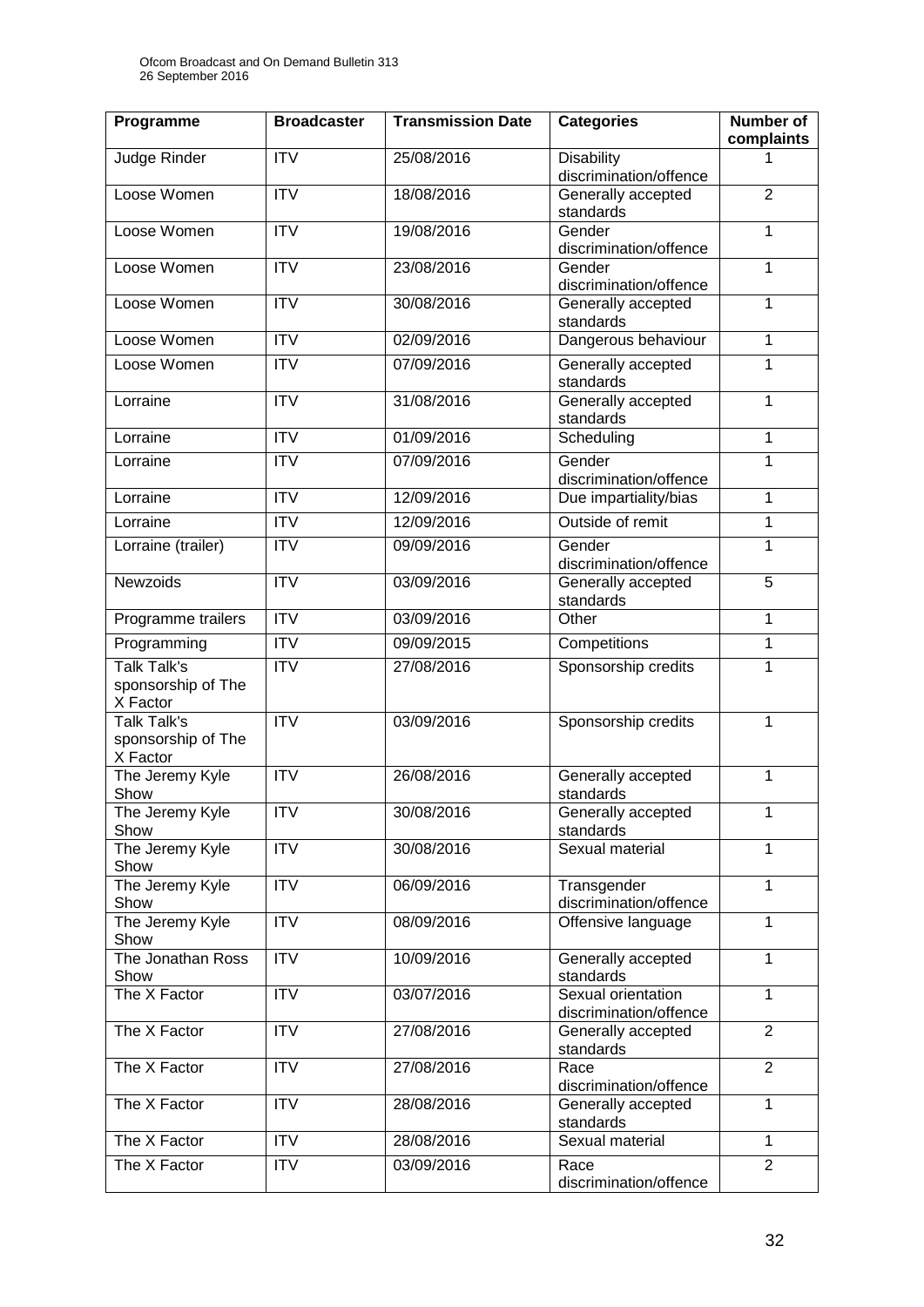| Programme                                 | <b>Broadcaster</b>  | <b>Transmission Date</b> | <b>Categories</b>                                       | <b>Number of</b><br>complaints |
|-------------------------------------------|---------------------|--------------------------|---------------------------------------------------------|--------------------------------|
| The X Factor                              | <b>ITV</b>          | 03/09/2016               | Scheduling                                              | 1                              |
| The X Factor                              | <b>ITV</b>          | 10/09/2016               | Generally accepted<br>standards                         | 1                              |
| The X Factor                              | <b>ITV</b>          | 11/09/2016               | Offensive language                                      | $\overline{2}$                 |
| This Morning                              | $\overline{IV}$     | 20/07/2016               | Generally accepted<br>standards                         | 1                              |
| <b>This Morning</b>                       | <b>ITV</b>          | 31/08/2016               | Generally accepted<br>standards                         | 1                              |
| This Morning                              | <b>ITV</b>          | 09/09/2016               | Undue prominence                                        | 1                              |
| Tonight: Secrets of<br>Your Car Insurance | <b>ITV</b>          | 01/09/2016               | Due impartiality/bias                                   | 1                              |
| Victoria (trailer)                        | <b>ITV</b>          | 22/10/2016               | Other                                                   | 1                              |
| You've Been<br>Framed                     | <b>ITV</b>          | 13/08/2016               | Generally accepted<br>standards                         | 1                              |
| <b>Advertisements</b>                     | <b>ITV</b> channels | 06/09/2016               | Advertisements                                          | 1                              |
| London Tonight                            | <b>ITV London</b>   | 19/08/2016               | Promotion of<br>products/services                       | 1                              |
| <b>ITV News</b>                           | <b>ITV</b> West     | 24/08/2016               | National/regional/local<br>issues                       | 1                              |
| <b>Coronation Street</b>                  | ITV2                | 10/09/2016               | Scheduling                                              | $\overline{2}$                 |
| <b>Dinner Date</b>                        | ITV2                | 08/09/2016               | <b>Disability</b><br>discrimination/offence             | 1                              |
| <b>Family Guy</b>                         | ITV2                | 09/09/2016               | Generally accepted<br>standards                         | 1                              |
| The Xtra Factor                           | ITV2                | 28/08/2016               | Sexual material                                         | 1                              |
| The Xtra Factor                           | ITV2                | 04/09/2016               | Sexual material                                         | 1                              |
| The Xtra Factor                           | ITV2                | 10/09/2016               | Generally accepted<br>standards                         | 1                              |
| The Xtra Factor<br>(trailer)              | ITV2                | 31/08/2016               | Generally accepted<br>standards                         | 1                              |
| You've Been<br>Framed                     | ITV2                | 25/08/2016               | Animal welfare                                          | 1                              |
| You've Been<br>Framed                     | ITV <sub>2</sub>    | 26/08/2016               | Generally accepted<br>standards                         | $\mathbf 1$                    |
| <b>Coronation Street</b>                  | $ITV2+1$            | 11/09/2016               | Scheduling                                              | 1                              |
| Lights Out (trailer)                      | <b>ITVBe</b>        | 18/08/2016               | Scheduling                                              | 1                              |
| James O'Brien                             | <b>LBC 97.3FM</b>   | 24/08/2016               | Due impartiality/bias                                   | 1                              |
| James O'Brien                             | <b>LBC 97.3FM</b>   | 06/09/2016               | Generally accepted<br>standards                         | 1                              |
| Maajid Nawaz                              | <b>LBC 97.3FM</b>   | 27/08/2016               | Due accuracy                                            | 1                              |
| <b>Nick Ferrari</b>                       | <b>LBC 97.3FM</b>   | 23/08/2016               | Generally accepted<br>standards                         | 1                              |
| Notting Hill Carnival                     | London Live         | 29/08/2016               | Other                                                   | 1                              |
| Come Dine With Me                         | More4               | 27/08/2016               | Race<br>discrimination/offence                          | 1                              |
| 1 to $5$                                  | <b>NDTV 24/7</b>    | 04/08/2016               | Due accuracy                                            | 1                              |
| Sanjay and Craig                          | Nicktoons           | 22/05/2016               | Generally accepted<br>standards                         | 1                              |
| Road Wars                                 | Pick / Spike        | 19/08/2016               | Under 18s - coverage<br>of sexual and other<br>offences | 1                              |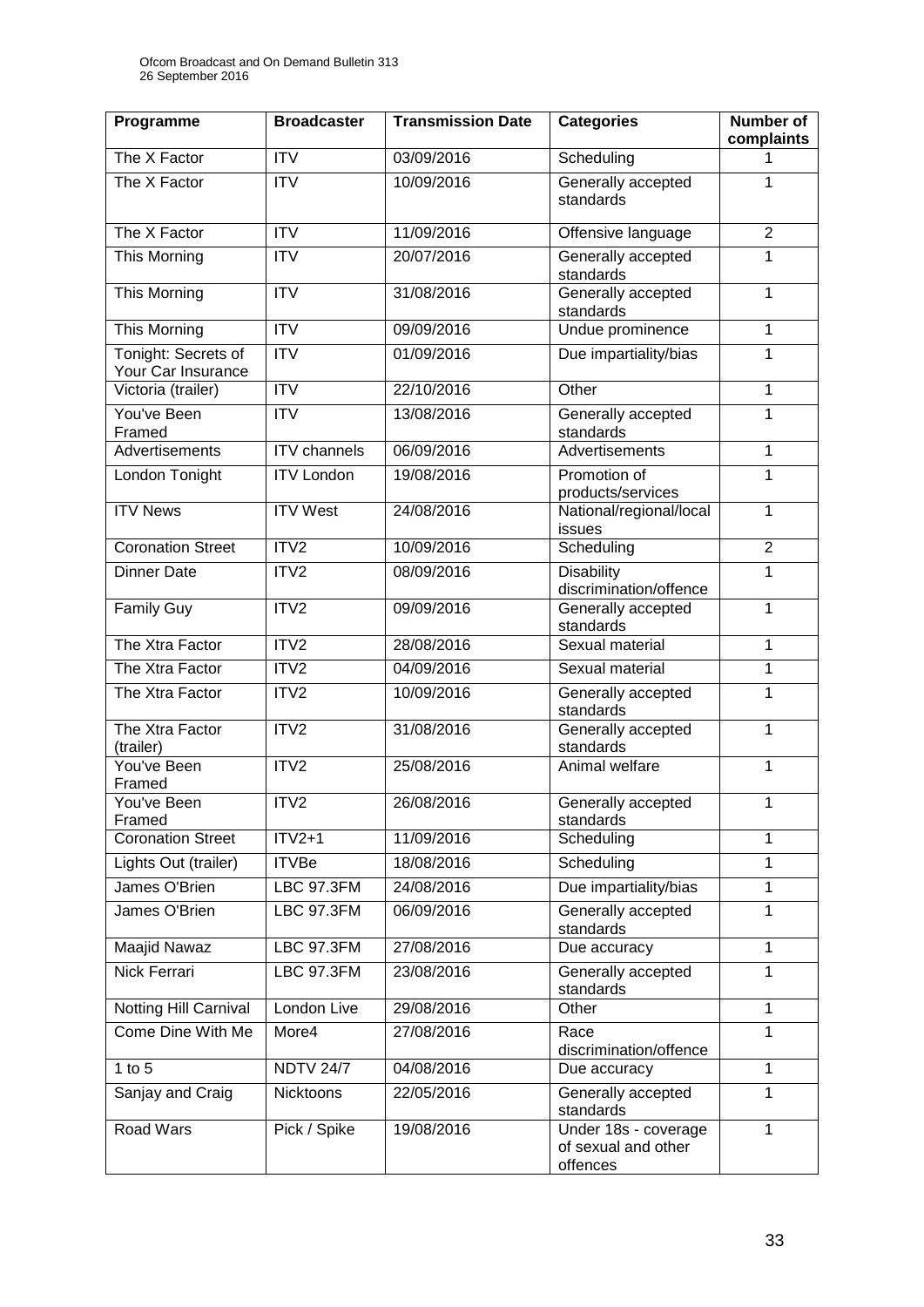| Programme                                                    | <b>Broadcaster</b>                         | <b>Transmission Date</b> | <b>Categories</b>                           | <b>Number of</b><br>complaints |
|--------------------------------------------------------------|--------------------------------------------|--------------------------|---------------------------------------------|--------------------------------|
| Hooten & The Lady<br>(trailer)                               | Pick TV                                    | 12/09/2016               | Offensive language                          |                                |
| Playboy TV Chat                                              | Playboy TV<br>Chat                         | 21/08/2016               | Sexual material                             | 1                              |
| <b>Bear Grylls Born</b><br>Survivor                          | Quest                                      | 02/09/2016               | Animal welfare                              | 1                              |
| Salvage Hunters                                              | Quest                                      | 15/09/2016               | Religious/Beliefs<br>discrimination/offence | $\overline{1}$                 |
| <b>CFA</b> football                                          | Radio<br>Ramadhan<br>95.1FM<br>(Leicester) | 15/06/2016               | Race<br>discrimination/offence              | 1                              |
| Johnny Vaughan<br><b>Best Bits</b>                           | Radio X                                    | 04/09/2016               | Offensive language                          | 1                              |
| <b>News</b>                                                  | RT                                         | 21/08/2016               | Generally accepted<br>standards             | 1                              |
| The Weekly                                                   | <b>RT</b>                                  | 21/08/2016               | Generally accepted<br>standards             | 1                              |
| Programming                                                  | Safeer TV                                  | 03/06/2016               | Crime and disorder                          | 1                              |
| Corbyn v Smith: The<br><b>Battle for Labour</b><br>(trailer) | <b>Sky News</b>                            | 06/09/2016               | Due impartiality/bias                       | 1                              |
| Hooten & The Lady<br>(trailer)                               | <b>Sky News</b>                            | 05/08/2016               | Scheduling                                  | $\mathbf{1}$                   |
| Press Preview                                                | <b>Sky News</b>                            | 27/08/2016               | Generally accepted<br>standards             | 1                              |
| <b>Press Preview</b>                                         | <b>Sky News</b>                            | 04/09/2016               | Religious/Beliefs<br>discrimination/offence | 1                              |
| Press Review                                                 | <b>Sky News</b>                            | 07/09/2016               | Race<br>discrimination/offence              | 1                              |
| <b>Sky News</b>                                              | <b>Sky News</b>                            | 22/08/2016               | Generally accepted<br>standards             | 1                              |
| <b>Sky News</b>                                              | <b>Sky News</b>                            | 23/08/2016               | Religious/Beliefs<br>discrimination/offence | 1                              |
| <b>Sky News</b>                                              | <b>Sky News</b>                            | 24/08/2016               | Due impartiality/bias                       | 1                              |
| <b>Sky News</b>                                              | <b>Sky News</b>                            | 26/08/2016               | Due impartiality/bias                       | 1                              |
| <b>Sky News</b>                                              | <b>Sky News</b>                            | 31/08/2016               | Generally accepted<br>standards             | $\overline{2}$                 |
| <b>Sky News</b>                                              | <b>Sky News</b>                            | 01/09/2016               | Generally accepted<br>standards             | $\mathbf{1}$                   |
| <b>Sky News</b>                                              | <b>Sky News</b>                            | 02/09/2016               | Due accuracy                                | 1                              |
| <b>Sky News</b>                                              | <b>Sky News</b>                            | 06/09/2016               | Offensive language                          | 1                              |
| <b>Sky News</b>                                              | <b>Sky News</b>                            | 07/09/2016               | Generally accepted<br>standards             | 1                              |
| <b>Sky News</b>                                              | <b>Sky News</b>                            | 11/09/2016               | Generally accepted<br>standards             | 1                              |
| Sky News at Nine<br>with Anna Botting                        | <b>Sky News</b>                            | 05/09/2016               | Generally accepted<br>standards             | 1                              |
| <b>The Strain</b>                                            | <b>Sky News</b>                            | 17/08/2016               | Race<br>discrimination/offence              | 1                              |
| Weather                                                      | <b>Sky News</b>                            | 30/08/2016               | Materially misleading                       | 1                              |
| The Open                                                     | <b>Sky Sports</b>                          | Various                  | Advertisements                              | 1                              |
| World Matchplay<br>Darts                                     | Sky Sports 3                               | 19/07/2016               | Race<br>discrimination/offence              | $\overline{2}$                 |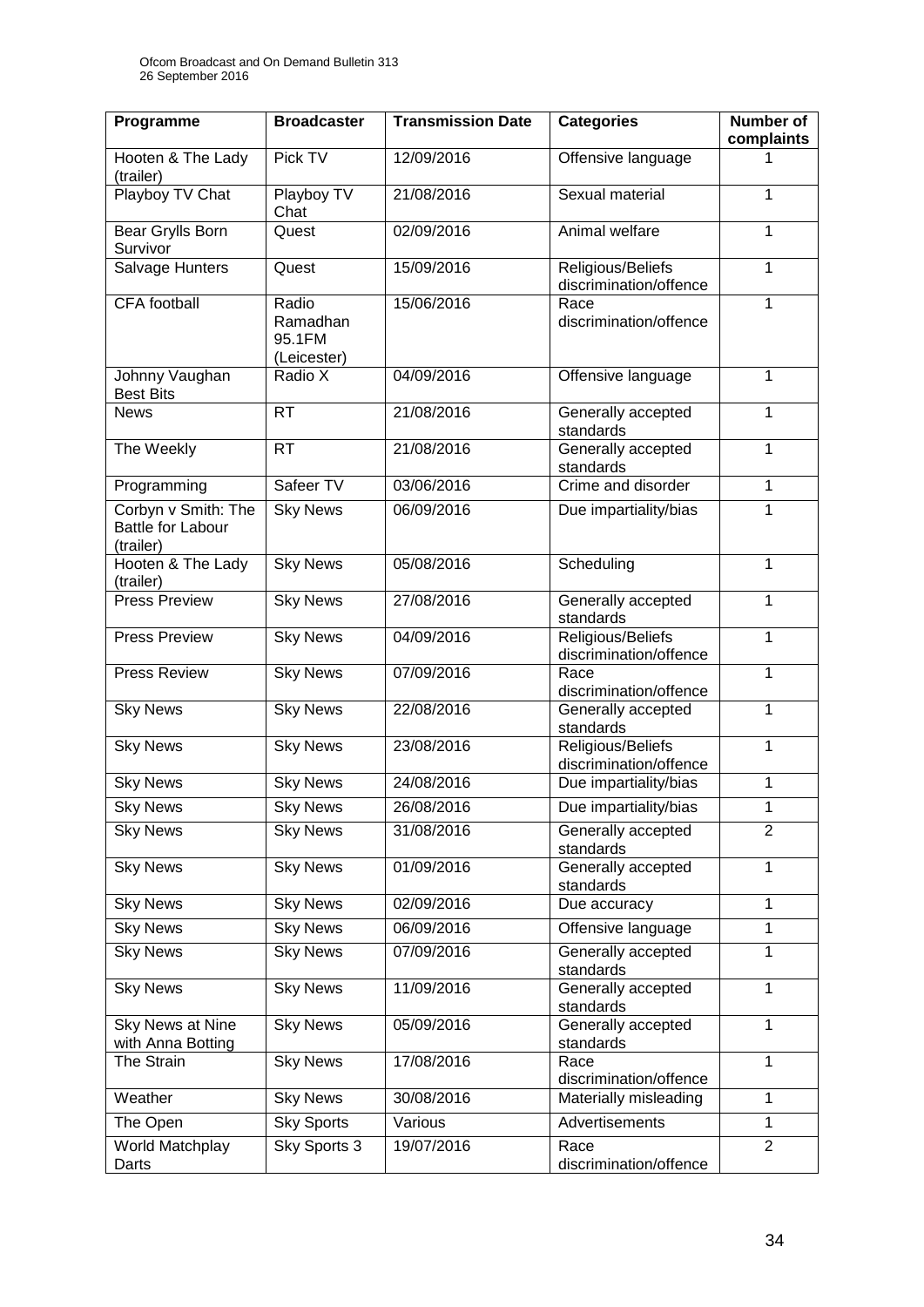| Programme                              | <b>Broadcaster</b> | <b>Transmission Date</b> | <b>Categories</b>                           | Number of<br>complaints |
|----------------------------------------|--------------------|--------------------------|---------------------------------------------|-------------------------|
| Carpool Karaoke                        | Sky1               | 22/08/2016               | Dangerous behaviour                         |                         |
| NCS' sponsorship of<br>The Simpsons    | Sky1               | 29/08/2016               | Sponsorship                                 |                         |
| The Force: Essex                       | Sky1               | 14/09/2016               | <b>Disability</b><br>discrimination/offence |                         |
| Beware: Britain<br><b>Running Riot</b> | Spike              | 22/08/2016               | Animal welfare                              |                         |
| <b>STV News at Six</b>                 | <b>STV</b>         | 23/08/2016               | Due impartiality/bias                       | 1                       |
| STV News at Six                        | <b>STV</b>         | 30/08/2016               | Due impartiality/bias                       |                         |
| Jon Holmes                             | <b>TalkRADIO</b>   | 05/09/2016               | Generally accepted<br>standards             |                         |
| Live Hajj                              | Ummah<br>Channel   | 06/09/2016               | Materially misleading                       |                         |
| Programming                            | Various            | 24/08/2016               | Outside of remit                            |                         |
| <b>British Superbike</b>               | Eurosport          | 11/09/2016               | Outside of remit                            |                         |

### **Complaints assessed under the General Procedures for investigating breaches of broadcast licences**

For more information about how Ofcom assesses complaints about broadcast licences, go to: [http://stakeholders.ofcom.org.uk/broadcasting/procedures/general](http://stakeholders.ofcom.org.uk/broadcasting/procedures/general-procedures/)[procedures/](http://stakeholders.ofcom.org.uk/broadcasting/procedures/general-procedures/)

| Licensee                                          | <b>Licensed service</b>                              | <b>Categories</b>                    |
|---------------------------------------------------|------------------------------------------------------|--------------------------------------|
| The Pakistan Muslim<br>Centre (Sheffield) Limited | Link FM                                              | Other                                |
| Nation Radio Ltd                                  | <b>Nation Radio</b>                                  | Format                               |
| Viacom18 Media Private<br>Limited                 | Madhubala-Ek ishq Ek<br>Thapki pyar ki. and<br>Kasam | <b>Television Access</b><br>Services |
| <b>Viking Radio Limited</b>                       | Viking 2                                             | Format                               |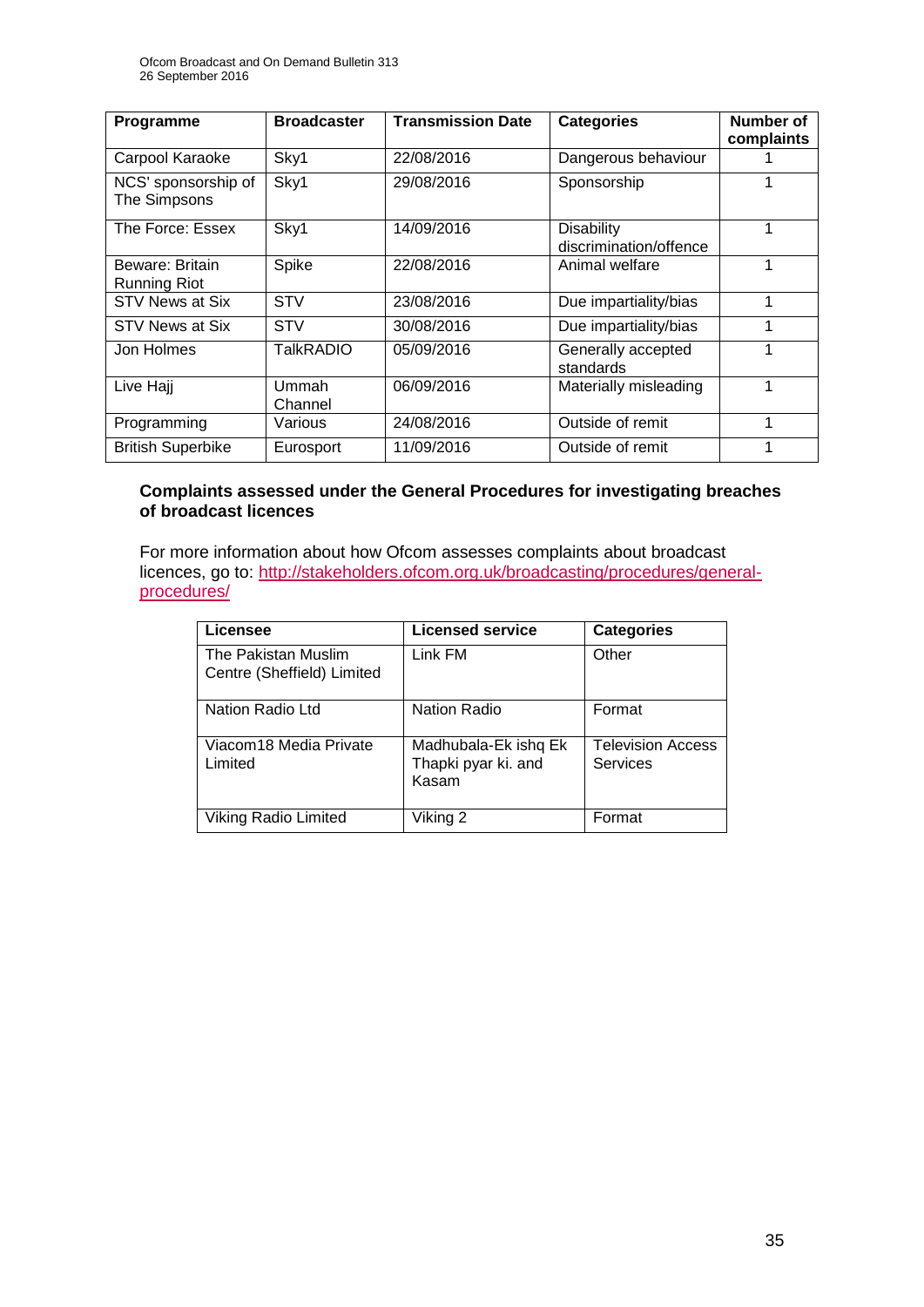# **Complaints outside of remit**

Here are alphabetical lists of complaints received by Ofcom that fell outside of our remit. This is because Ofcom is not responsible for regulating the issue complained about. For example, the complaints were about the content of television, radio or on demand adverts, accuracy in BBC programmes or an on demand service does not fall within the scope of regulation.

For more information about what Ofcom's rules cover, go to: [http://consumers.ofcom.org.uk/complain/tv-and-radio-complaints/what-does-ofcom](http://consumers.ofcom.org.uk/complain/tv-and-radio-complaints/what-does-ofcom-cover/)[cover/](http://consumers.ofcom.org.uk/complain/tv-and-radio-complaints/what-does-ofcom-cover/)

### **Complaints about television or radio programmes**

For more information about how Ofcom assesses complaints about television and radio programmes, go to:

<http://stakeholders.ofcom.org.uk/broadcasting/procedures/standards/>

| Programme                     | <b>Broadcaster</b>            | <b>Transmission Date</b> | <b>Categories</b>   | <b>Number of</b><br>complaints |
|-------------------------------|-------------------------------|--------------------------|---------------------|--------------------------------|
| Advertisement                 | Alibi                         | 01/09/2016               | Advertising content | 1                              |
| Dubai Holiday<br>Competition  | <b>Asian Sound</b><br>Radio   | 29/06/2016               | Competitions        | $\mathbf{1}$                   |
| <b>Advertisements</b>         | <b>BBC/ITV</b>                | 02/09/2016               | Advertising content | 1                              |
| Advertisement                 | BT Sport 1                    | 15/09/2016               | Advertising content | $\mathbf{1}$                   |
| Advertisement                 | <b>Capital FM</b><br>Scotland | 30/08/2016               | Advertising content | $\mathbf{1}$                   |
| Advertisement                 | <b>Capital Radio</b>          | 04/09/2016               | Advertising content | $\mathbf{1}$                   |
| Advertisement                 | Channel 4                     | 25/08/2016               | Advertising content | $\mathbf{1}$                   |
| Advertisement                 | Channel 4                     | 07/09/2016               | Advertising content | $\overline{2}$                 |
| Advertisement                 | Channel 4                     | 12/09/2016               | Advertising content | $\overline{3}$                 |
| Advertisement                 | <b>Discovery</b>              | 12/09/2016               | Advertising content | $\mathbf{1}$                   |
| Advertisement                 | <b>Disney Channel</b>         | 30/08/2016               | Advertising content | $\mathbf{1}$                   |
| <b>US Open Tennis</b><br>Live | Eurosport 1                   | 04/09/2016               | Advertising content | $\mathbf{1}$                   |
| Advertisement                 | Gold                          | 10/09/2016               | Advertising content | $\mathbf{1}$                   |
| Advertisement                 | $\overline{\text{ITV}}$       | 01/06/2016               | Advertising content | $\mathbf{1}$                   |
| Advertisement                 | $\overline{ITV}$              | 27/08/2016               | Advertising content | 1                              |
| Advertisement                 | $\overline{ITV}$              | 28/08/2016               | Advertising content | $\mathbf{1}$                   |
| Advertisement                 | <b>ITV</b>                    | 31/08/2016               | Advertising content | $\mathbf{1}$                   |
| Advertisement                 | $\overline{ITV}$              | 02/09/2016               | Advertising content | $\overline{2}$                 |
| Advertisement                 | $\overline{IV}$               | 03/09/2016               | Advertising content | $\overline{2}$                 |
| Advertisement                 | <b>ITV</b>                    | 05/09/2016               | Advertising content | $\mathbf{1}$                   |
| Advertisement                 | $\overline{\text{IV}}$        | 06/09/2016               | Advertising content | $\overline{1}$                 |
| Advertisement                 | $\overline{ITV}$              | 07/09/2016               | Advertising content | $\overline{2}$                 |
| Advertisement                 | $\overline{\text{IV}}$        | 08/09/2016               | Advertising content | $\mathbf{1}$                   |
| Advertisement                 | <b>ITV</b>                    | 09/09/2016               | Advertising content | $\overline{2}$                 |
| Advertisement                 | $\overline{ITV}$              | 10/09/2016               | Advertising content | 6                              |
| Advertisement                 | <b>ITV</b>                    | 12/09/2016               | Advertising content | $\overline{2}$                 |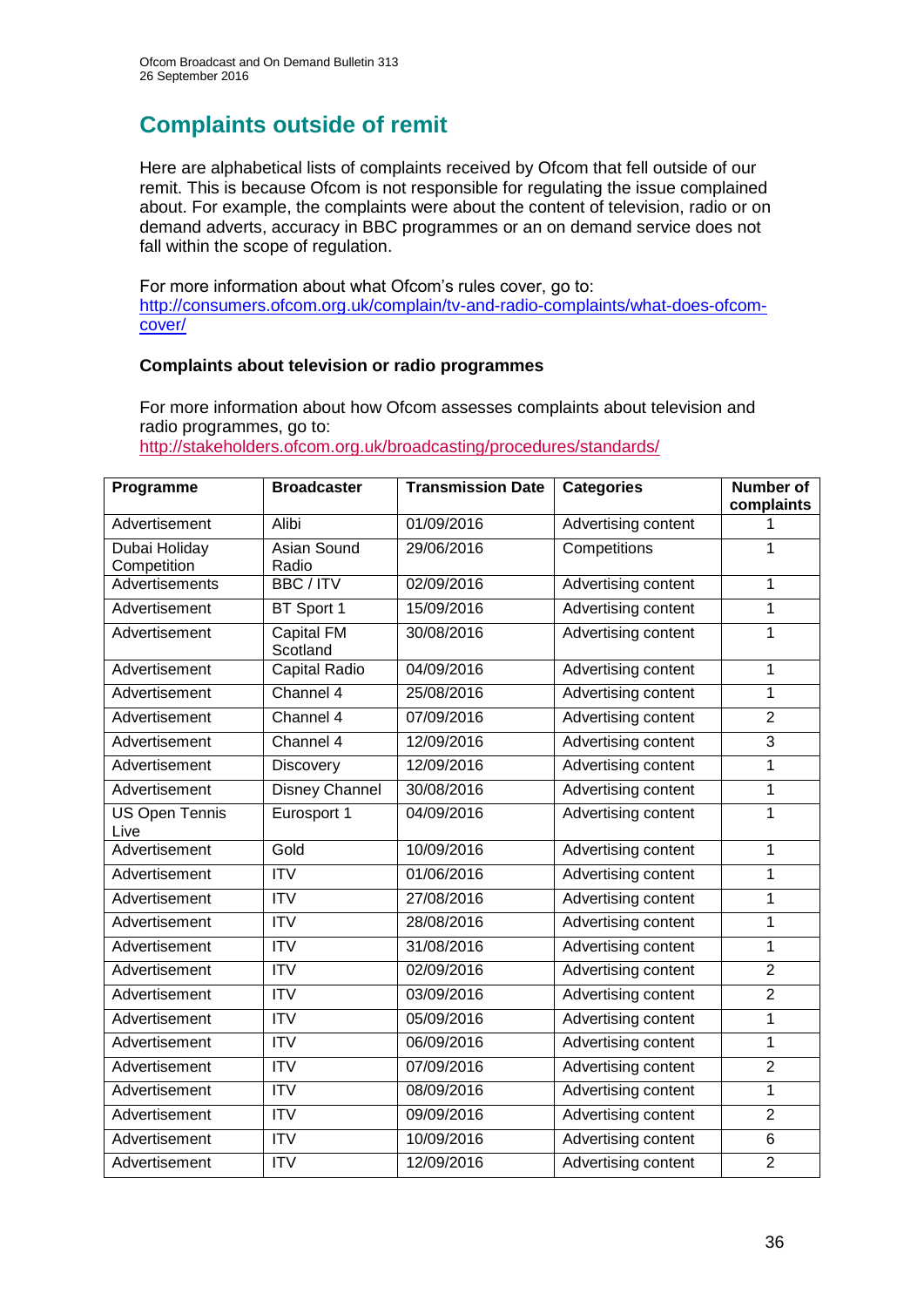| Programme          | <b>Broadcaster</b>              | <b>Transmission Date</b> | <b>Categories</b>                 | <b>Number of</b><br>complaints |
|--------------------|---------------------------------|--------------------------|-----------------------------------|--------------------------------|
| Advertisement      | <b>ITV</b>                      | 14/09/2016               | Advertising content               |                                |
| Advertisements     | <b>ITV</b> channels             | Various                  | Advertising content               | 1                              |
| Advertisement      | ITV2                            | 04/07/2016               | Advertising content               | 1                              |
| Advertisement      | More4                           | 12/09/2016               | Advertising content               | 1                              |
| Advertisements     | n/a                             | 12/09/2016               | Advertising content               | 1                              |
| Advertisements     | n/a                             | Various                  | Advertising content               | 1                              |
| Advertisement      | <b>Sky News</b>                 | 05/09/2016               | Advertising content               | 1                              |
| Advertisement      | <b>Sky News</b>                 | 06/09/2016               | Advertising content               | 1                              |
| Advertisement      | <b>Sky News</b>                 | 07/09/2016               | Advertising content               | 1                              |
| Advertisement      | <b>Sky Sports</b>               | 27/08/2016               | Advertising content               | 1                              |
| Advertisement      | Sky Sports 2                    | 27/08/2016               | Advertising content               | 1                              |
| Advertisement      | Sky Sports 2                    | 29/08/2016               | Advertising content               | 1                              |
| Advertisement      | <b>Sky Sports 2</b>             | 30/08/2016               | Advertising content               | 1                              |
| Advertisement      | <b>Sky Sports 2</b>             | 01/09/2016               | Advertising content               | $\overline{2}$                 |
| Advertisement      | <b>Sky Sports Box</b><br>Office | 10/09/2016               | Advertising content               | $\overline{2}$                 |
| Advertisement      | <b>Sky Sports Mix</b>           | 24/08/2016               | Advertising content               | 1                              |
| Advertisement      | Sky1                            | 10/09/2016               | Advertising content               | 1                              |
| Advertisement      | <b>Sony Movie</b><br>Channel    | 09/09/2016               | Advertising content               | 1                              |
| Advertisement      | <b>STV</b>                      | 03/09/2016               | Advertising content               | $\overline{2}$                 |
| Advertisement      | <b>STV</b>                      | 06/09/2016               | Advertising content               | 1                              |
| Advertisement      | Talksport                       | 06/09/2016               | Advertising content               | $\mathbf 1$                    |
| Advertisement      | Various                         | 09/09/2016               | Advertising content               | 1                              |
| Advertisement      | Yesterday                       | 07/09/2016               | Advertising content               | 1                              |
| <b>BBC</b> website | <b>BBC</b>                      | 22/08/2016               | Outside of remit                  | 1                              |
| <b>BBC News</b>    | BBC <sub>1</sub>                | 05/09/2016               | Due impartiality/bias             | 1                              |
| <b>Breakfast</b>   | BBC <sub>1</sub>                | 16/09/2016               | Due impartiality/bias             | 1                              |
| EastEnders         | BBC 1                           | 12/09/2016               | Materially misleading             | 1                              |
| Inside Out         | BBC <sub>1</sub>                | 05/09/2016               | Due impartiality/bias             | 1                              |
| Match Of The Day   | BBC 1                           | 13/08/2016               | Undue prominence                  | 3                              |
| The One Show       | BBC 1                           | 12/09/2016               | Promotion of<br>products/services | $\overline{2}$                 |
| <b>BBC News</b>    | <b>BBC News</b><br>Channel      | 01/09/2016               | Due impartiality/bias             | 1                              |
| <b>BBC News</b>    | <b>BBC News</b><br>Channel      | 02/09/2016               | Other                             | 1                              |
| <b>BBC News</b>    | <b>BBC News</b>                 | 06/09/2016               | Age                               | $\mathbf{1}$                   |
|                    | website                         |                          | discrimination/offence            |                                |
| <b>BBC News</b>    | <b>BBC Radio 6</b>              | 01/09/2016               | Due impartiality/bias             | $\mathbf{1}$                   |
| Today in Rio       | <b>BBC World</b><br>Service     | 11/09/2016               | Gender<br>discrimination/offence  | $\mathbf{1}$                   |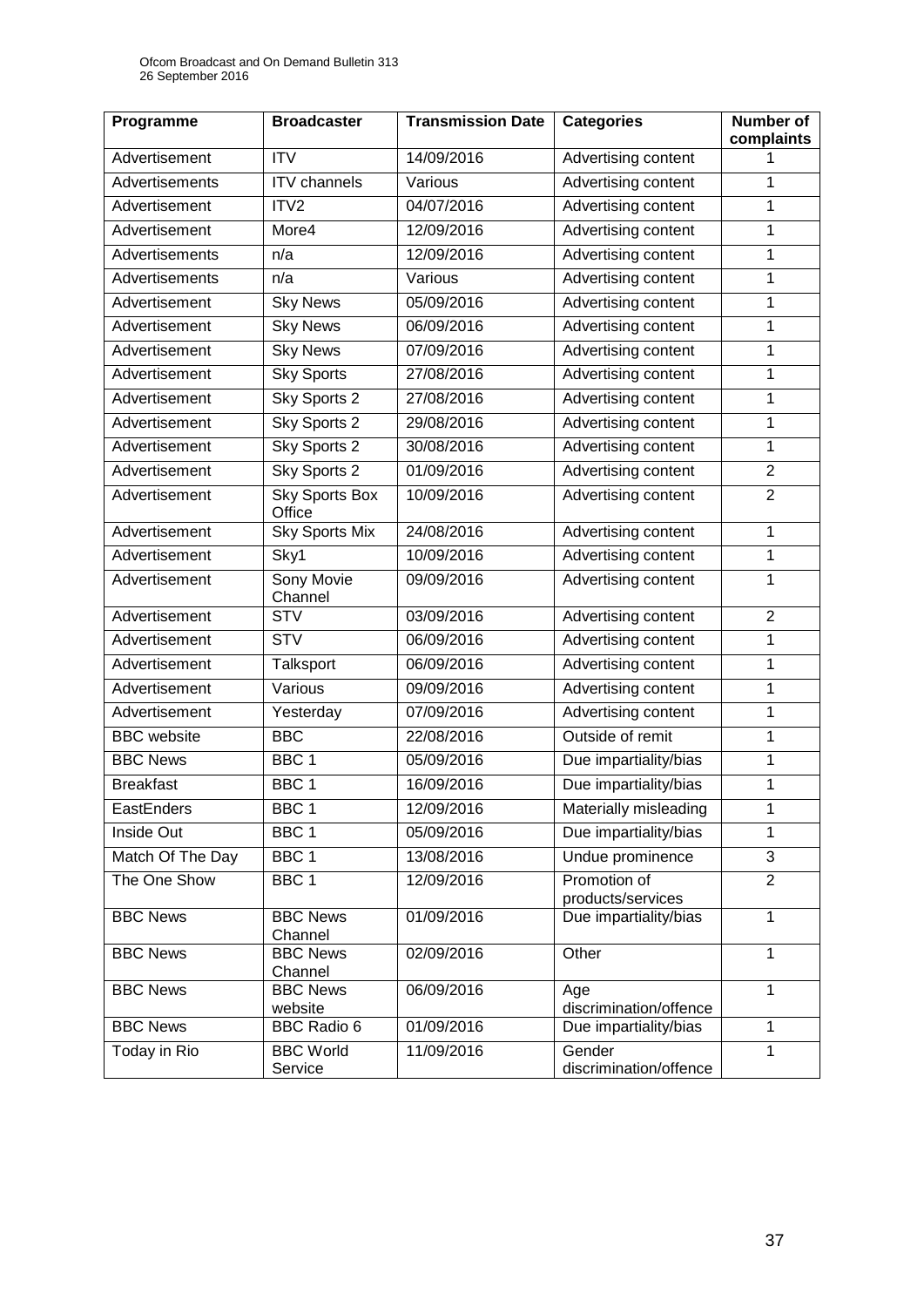### **Complaints about broadcast licences**

For more information about how Ofcom assesses complaints about broadcast licences, go to: [http://stakeholders.ofcom.org.uk/broadcasting/procedures/general](http://stakeholders.ofcom.org.uk/broadcasting/procedures/general-procedures/)[procedures/](http://stakeholders.ofcom.org.uk/broadcasting/procedures/general-procedures/)

| <b>Licensed service</b>     | Licensee                 | <b>Categories</b> |
|-----------------------------|--------------------------|-------------------|
| Capital FM Regional Network | Capital FM               | Other             |
| Lantern Radio Ltd           | <b>Heart North Devon</b> | Other             |

### **Complaints about on demand services**

.

| <b>Programme</b> | Service name      | <b>Accessed date</b> | <b>Categories</b>      | <b>Number of</b><br>complaints |
|------------------|-------------------|----------------------|------------------------|--------------------------------|
| Advertisement    | <b>STV Plaver</b> | 04/09/2016           | Advertising<br>content |                                |

For more information about how Ofcom assesses complaints about on demand services, go to: [http://stakeholders.ofcom.org.uk/binaries/broadcast/on](http://stakeholders.ofcom.org.uk/binaries/broadcast/on-demand/rules-guidance/rules_and_guidance.pdf)[demand/rules-guidance/rules\\_and\\_guidance.pdf](http://stakeholders.ofcom.org.uk/binaries/broadcast/on-demand/rules-guidance/rules_and_guidance.pdf)